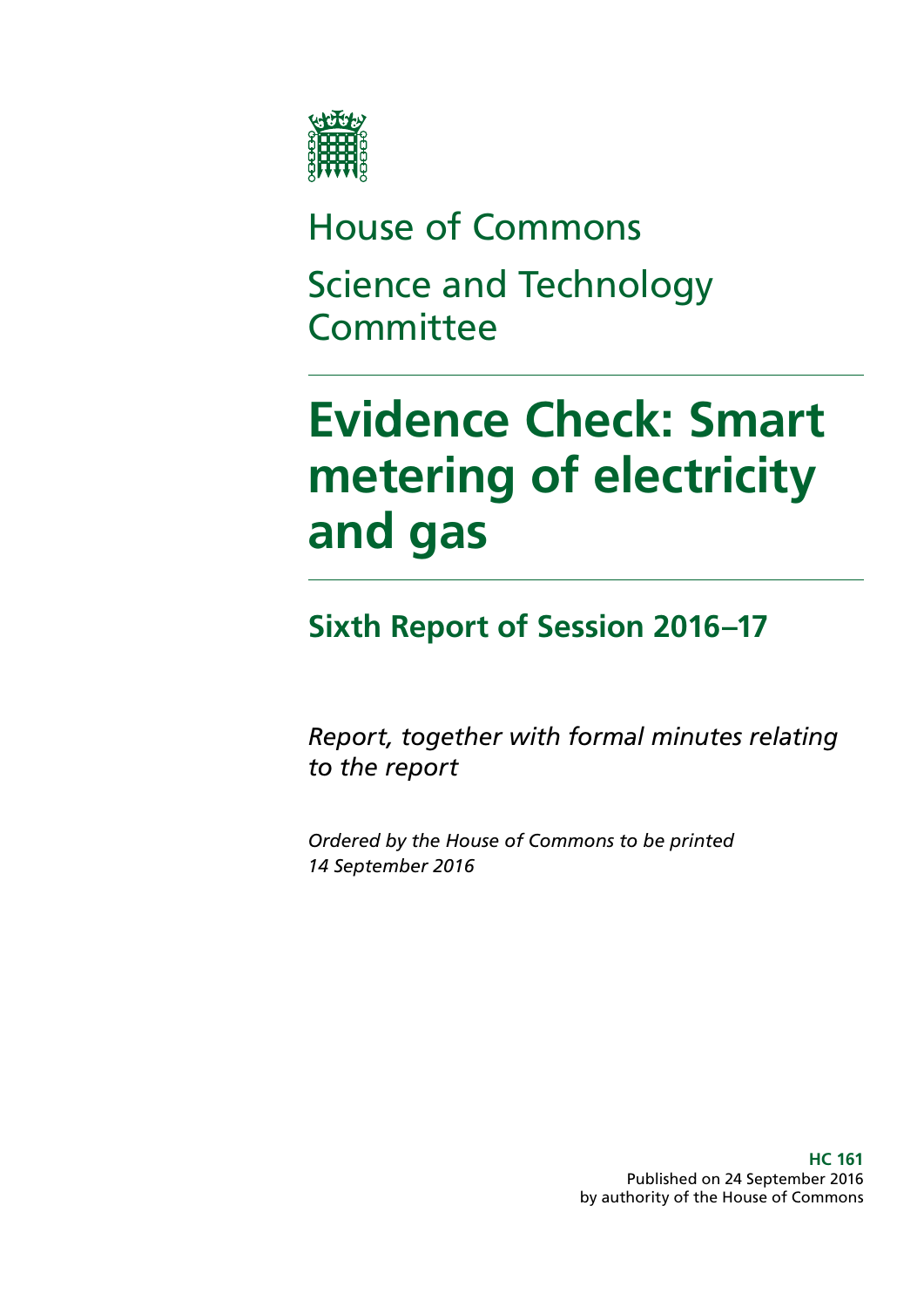#### **Science and Technology Committee**

The Science and Technology Committee is appointed by the House of Commons to examine the expenditure, administration and policy of the Government Office for Science and associated public bodies.

#### **Current membership**

[Dr Roberta Blackman-Woods MP](http://www.parliament.uk/biographies/commons/dr-roberta-blackman-woods/1501) (*Labour, City of Durham*) [Victoria Borwick MP](http://www.parliament.uk/biographies/commons/victoria-borwick/4502) (*Conservative, Kensington***)** [Stella Creasy MP](http://www.parliament.uk/biographies/commons/stella-creasy/4088) (*Labour, Co-op, Walthamstow*) [Jim Dowd MP](http://www.parliament.uk/biographies/commons/jim-dowd/189) (*Labour, Lewisham West and Penge*) [Chris Green MP](http://www.parliament.uk/biographies/commons/chris-green/4398) (*Conservative, Bolton West*) [Dr Tania Mathias MP](http://www.parliament.uk/biographies/commons/dr-tania-mathias/4404) (*Conservative, Twickenham*) [Carol Monaghan MP](http://www.parliament.uk/biographies/commons/carol-monaghan/4443) (*Scottish National Party, Glasgow North West*) [Graham Stringer MP](http://www.parliament.uk/biographies/commons/graham-stringer/449) (*Labour, Blackley and Broughton*) [Derek Thomas MP](http://www.parliament.uk/biographies/commons/derek-thomas/4532) (*Conservative, St Ives*) [Matt Warman MP](http://www.parliament.uk/biographies/commons/matt-warman/4361) (*Conservative, Boston and Skegness)* The following were also members of the committee during the parliament: [Nicola Blackwood MP](http://www.parliament.uk/biographies/commons/nicola-blackwood/4019) (*Conservative, Oxford West and Abingdon*) (*Chair of the Committee until 19 July 2016*) [Liz McInnes MP](http://www.parliament.uk/biographies/commons/liz-mcinnes/4342) (*Labour, Heywood and Middleton*) [Valerie Vaz MP](http://www.parliament.uk/biographies/commons/valerie-vaz/4076) (*Labour, Walsall South*) [Daniel Zeichner MP](http://www.parliament.uk/biographies/commons/daniel-zeichner/4382) (*Labour, Cambridge*)

#### **Powers**

The Committee is one of the departmental select committees, the powers of which are set out in House of Commons Standing Orders, principally in SO No 152. These are available on the internet via [www.parliament.uk](http://www.parliament.uk).

#### **Publication**

Committee reports are published on the Committee's website at [www.parliament.uk/science](http://www.parliament.uk/science) and by Order of the House.

Evidence relating to this report is published on the relevant [inquiry](http://www.parliament.uk/business/committees/committees-a-z/commons-select/science-and-technology-committee/inquiries/parliament-2015/smart-meters-inquiry-15-16/)  [page](http://www.parliament.uk/business/committees/committees-a-z/commons-select/science-and-technology-committee/inquiries/parliament-2015/smart-meters-inquiry-15-16/) of the Committee's website.

#### **Committee staff**

The current staff of the Committee are: Simon Fiander (Clerk); Marsha David (Second Clerk); Dr Elizabeth Rough (Committee Specialist); Martin Smith (Committee Specialist); Darren Hackett (Senior Committee Assistant); Julie Storey (Committee Assistant); and Nick Davies (Media Officer).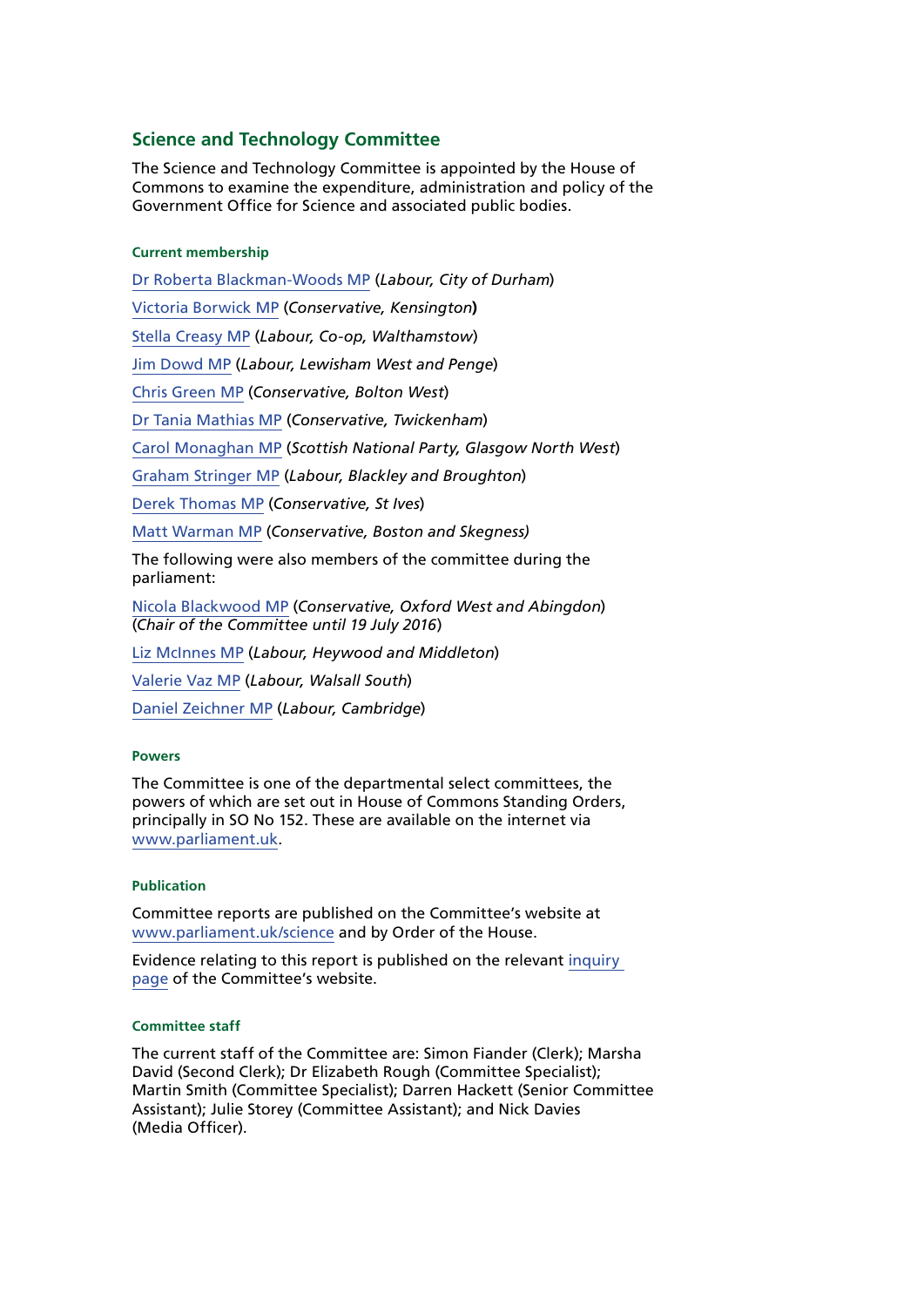### **Contents**

|                | <b>Summary</b>                                                       | 3  |
|----------------|----------------------------------------------------------------------|----|
| 1              | <b>The Evidence Check process</b>                                    | 4  |
|                | The Institute for Government's Evidence Transparency Framework       | 6  |
|                | The smart metering evidence check and our subsequent inquiry         | 7  |
|                | What is smart metering?                                              | 8  |
|                | The smart meter rollout                                              | 9  |
|                | The Government's Evidence Check statement                            | 10 |
| $\overline{2}$ | <b>Consumer behaviour: what mileage in meters?</b>                   | 13 |
|                | The use of behavioural science                                       | 13 |
|                | Feedback as the mechanism for behavioural change                     | 14 |
|                | Changes in engagement with IHDs over time                            | 16 |
|                | Maximising engagement                                                | 17 |
|                | Reducing energy consumption: sources of evidence                     | 18 |
| 3              | Changing when energy is used                                         | 21 |
|                | The impact of ToU: sources of evidence                               | 21 |
|                | Smoothing energy demand                                              | 23 |
| 4              | The balance between consumer and national benefits                   | 26 |
|                | Benefits to the individual and the supplier                          | 26 |
|                | Benefits of optimising electricity generation and network management | 27 |
|                | Future benefits: smart grids, electric vehicles and smart charging   | 28 |
|                | The balance of benefits                                              | 29 |
| 5              | <b>Technical, security, and privacy issues</b>                       | 31 |
|                | Interoperability                                                     | 31 |
|                | Data granularity                                                     | 32 |
|                | Reliance on the 2G mobile network                                    | 32 |
|                | Smart meter security                                                 | 33 |
|                | Big data and privacy                                                 | 35 |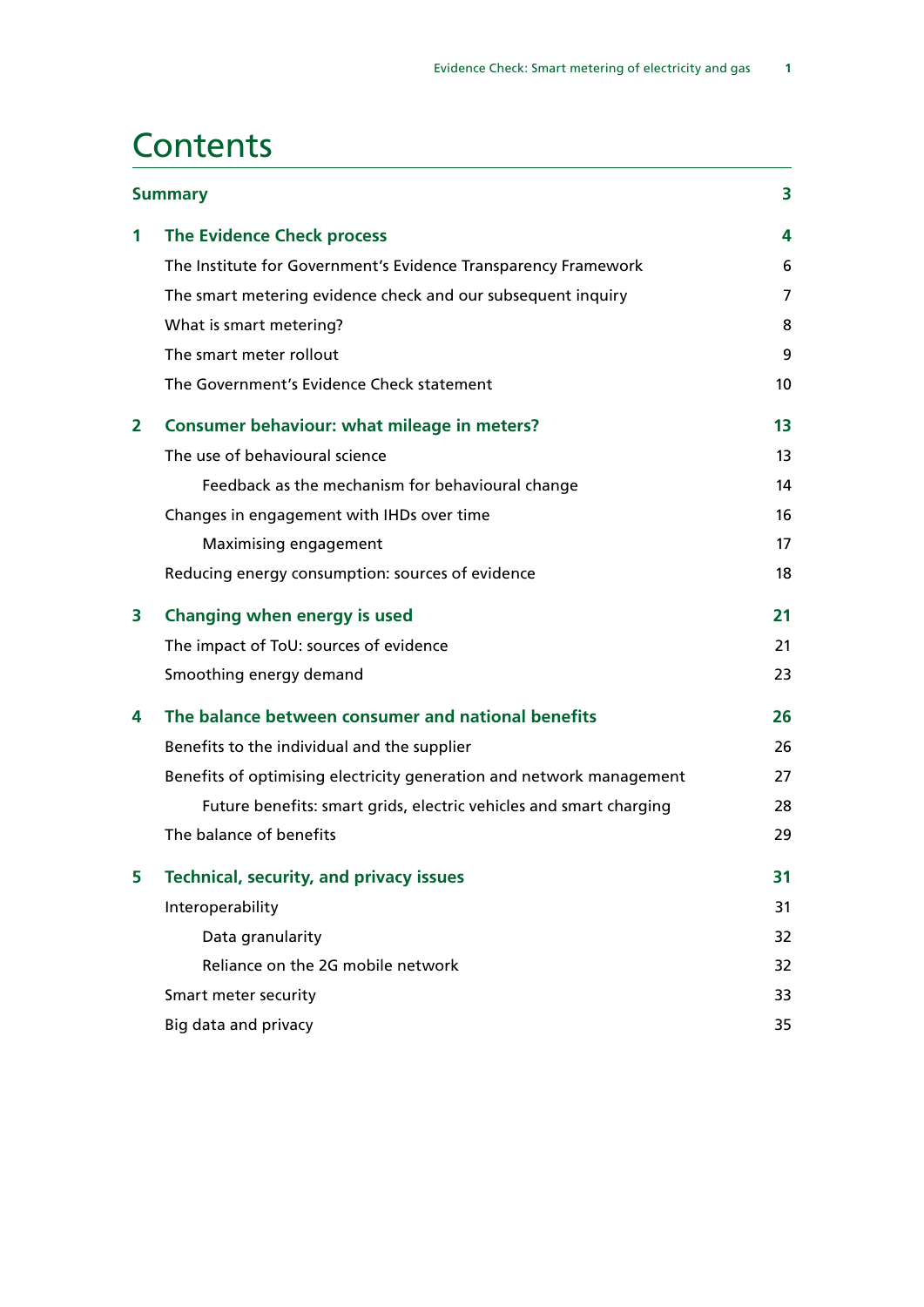| <b>Conclusions</b><br>6                                                             | 37 |
|-------------------------------------------------------------------------------------|----|
| <b>Conclusions and recommendations</b>                                              | 39 |
| Appendix 1: The Government's smart metering evidence check statement                | 42 |
| Appendix 2: The Institute for Government's evidence transparency framework 47       |    |
| Appendix 3: Written evidence submitted by the Government on smart meter<br>security | 49 |
| <b>Formal Minutes</b>                                                               | 54 |
| <b>Witnesses</b>                                                                    | 55 |
| <b>Published written evidence</b>                                                   | 56 |
| List of Reports from the Committee during the current Parliament                    | 57 |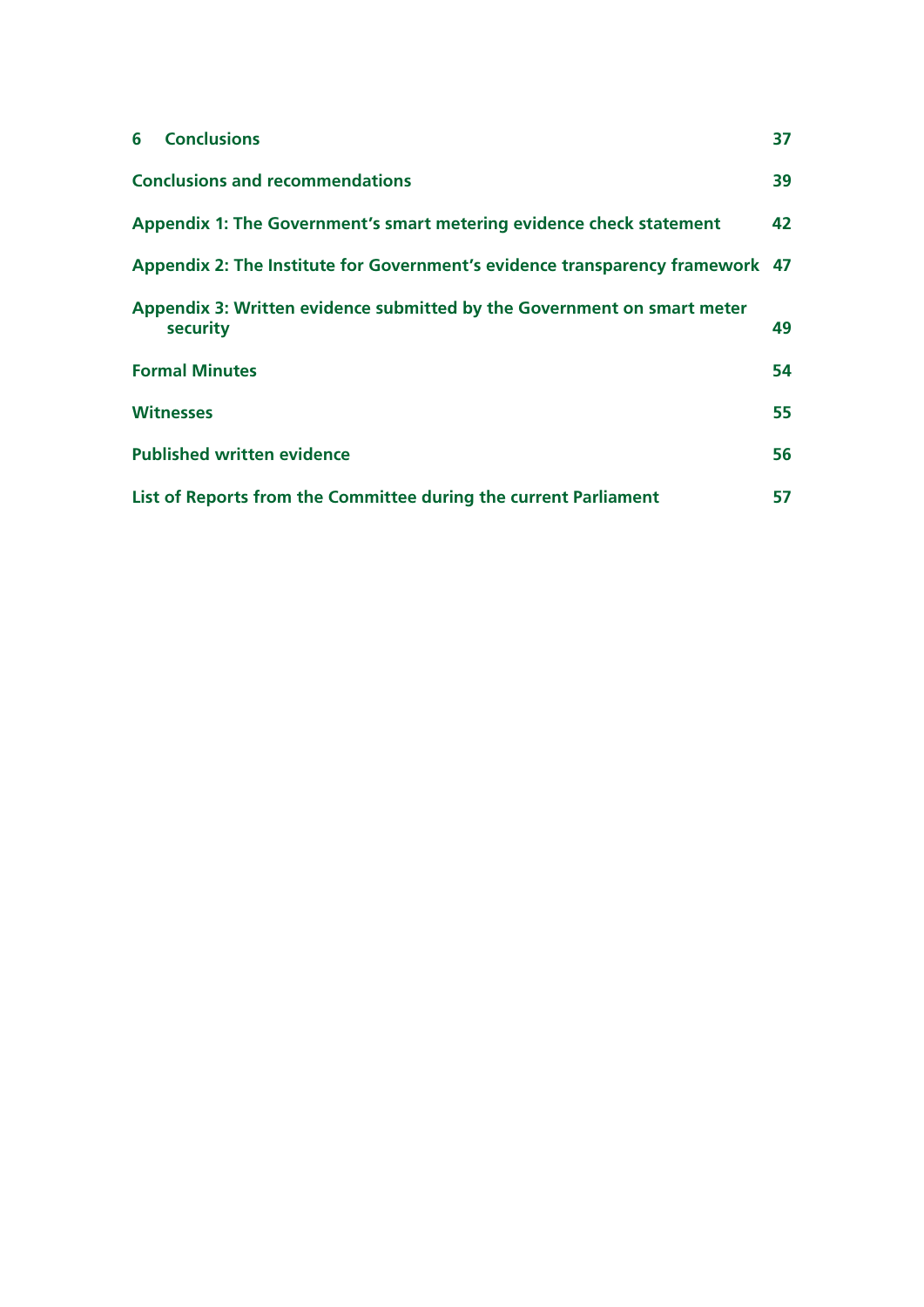### <span id="page-4-0"></span>Summary

This report addresses the smart metering programme—the first inquiry from our 'Evidence Check' initiative. Evidence check is a novel way of working for select committees. We asked the Government for statements on the evidence behind a range of different policies and developing areas. We were disappointed to find that the Government was unable to provide statements in some areas, and that there were delays in receiving some responses to our requests. The variation in the quality of statements suggests that some departments are unfamiliar with communicating the evidence base behind their policies, and the Government will need to reflect on its ability to respond to such an exercise in future.

Our inquiry on the smart metering of electricity and gas used the Government's evidence check statement as its starting point. The statement was weak in some respects, which led us to explore a range of smart metering issues. We found that the Government's ongoing impact assessments for the rollout were making good use of evidence to inform its work in this area, and that attention was being paid to the significance of behavioural science evidence. We are concerned, however, that the level of work invested in the impact assessments was not apparent in the Government's initial statement, and that this might mean that the impact assessments are not as embedded in the policy development process as they should be.

We also found that there is a lack of clarity about the primary purpose of smart metering. The rollout could have a diverse range of benefits, but we fear that with a disparate set of 11 objectives the success of the project may be difficult to ascertain. In particular, there is a risk that the project will become viewed solely as an inefficient way of helping consumers to make small savings on their energy bills. The national benefits of smart metering—in terms of optimising electricity generation and storage, and paving the way for a smart energy system—are important, and the Government will need to communicate this alongside emphasising savings for individual customers.

The rollout of smart meters includes an 'in-home display' as a means of providing consumers with feedback on their energy usage. This element is expected to lead to consumer savings, but the technology alone will not have an impact unless accompanied by a programme of user engagement before, during and after installation. It is important that the Government and suppliers do not compromise on this purely in order to make up for the ongoing delay of the mass rollout.

We sought to avoid duplicating the work of other committees, as we have focused on the quality and completeness of the evidence base for the policy. We have nevertheless highlighted concerns about a number of aspects of smart metering. Our interaction with GCHQ gives us confidence that security—one of these concerns—is being taken seriously. It is important that consumers have confidence in this system, and the way that the Government communicates on this point requires further reflection. The interoperability of foundation stage smart meters when the customer changes supplier another highlighted concern—remains unresolved, despite having been raised by other committees in the past.

We intend to continue to monitor the implementation of the smart metering programme, and to test its adherence to Evidence Check best practice.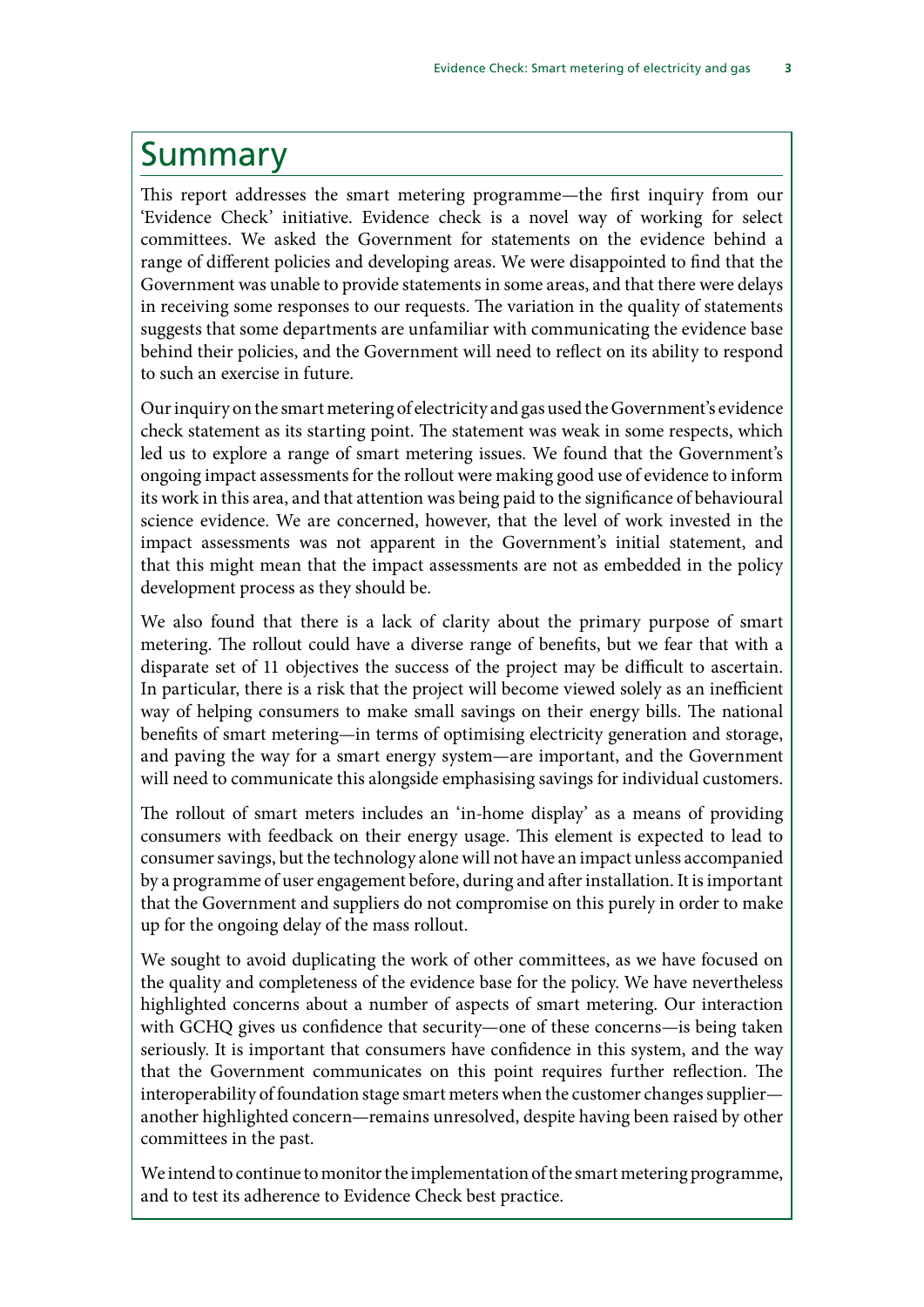## <span id="page-5-0"></span>**1** The Evidence Check process

1. This report addresses the smart metering programme—the first inquiry from our 'Evidence Check' initiative. Evidence check is a novel way of working for select committees. It has three distinguishing features:

- The exercise has an explicit focus on the evidence behind Government policies;
- The process begins with a short statement from the Government on its evidence base for a particular policy, which can be used as a focus for scrutiny and is provided from the start rather than alongside other written evidence;
- A public forum is hosted on our website which allows comments to be posted in response to the Government's statement on the topic, and for contributors to build on each other's comments.

More broadly, it provides a mechanism for us to scope future inquiries; several topics can be explored simultaneously on separate forum threads, and further action can be considered according to the issues raised. The process is set out in Figure 1.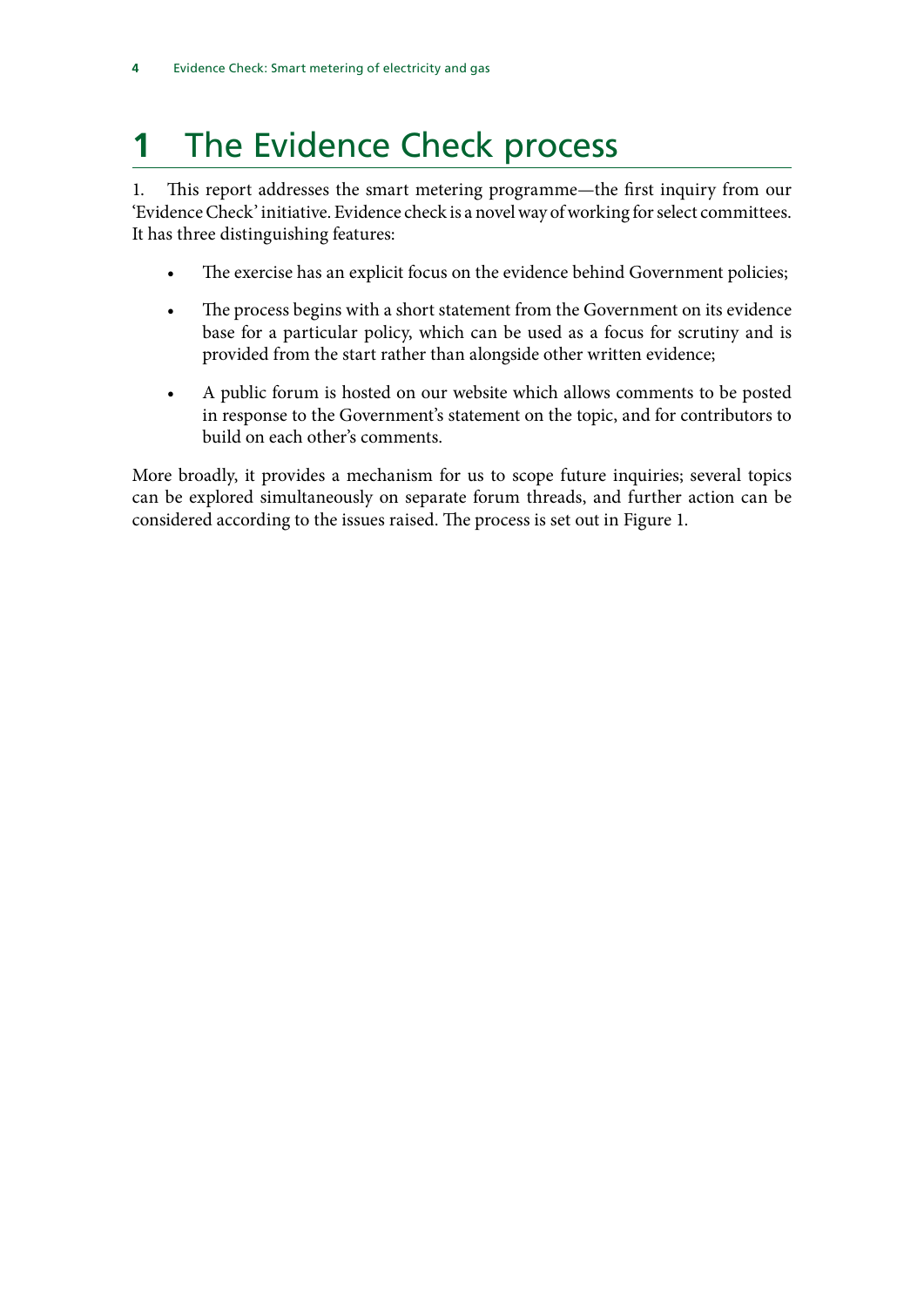

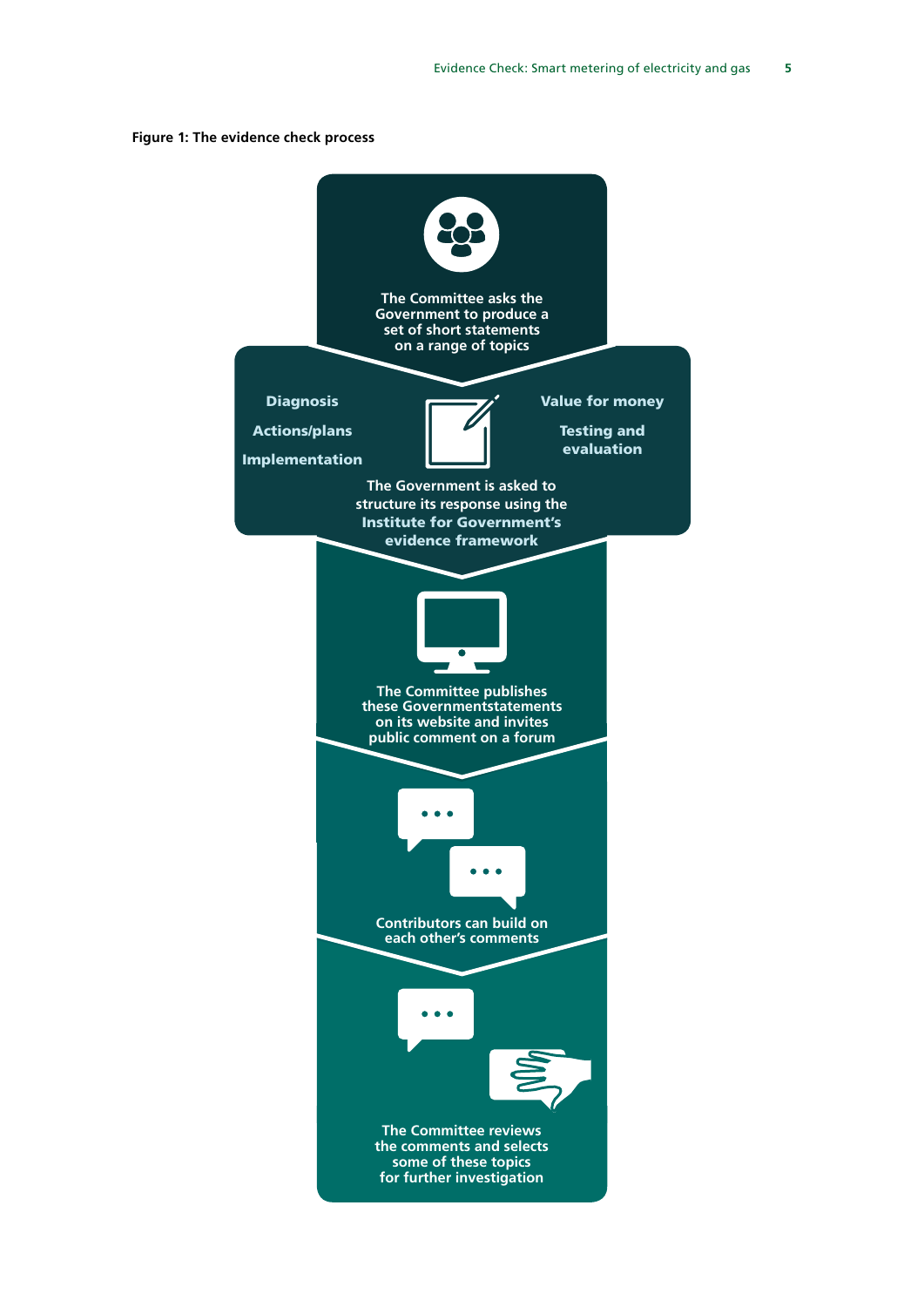<span id="page-7-0"></span>2. In September 2015 we asked the Government to prepare short statements on the evidence behind its policies on nine topics of interest to us:

- Digital Government;
- Flexible working and facilitating working away from the office;
- Innovation in, and accelerated access to, healthcare;
- Smart meters;
- Smart cities:
- Driverless cars;
- Genetic modification and gene editing;
- Science and technology challenges for an ageing population; and
- Artificial intelligence.

Statements relating to the first four topics above were received in time to be published on our website in January 2016, and we invited comments on them via public forums online. We received a second batch of statements on three further topics, and subjected them to the same process in March.

3. The Government told us that it was not able to supply statements on the final two topics above—science and technology challenges for an ageing population, and artificial intelligence—as a suitable lead department to prepare the response could not be identified at that time.<sup>1</sup>

4. The delays in receiving some of the Government statements in response to our **evidence check request were regrettable. It is concerning that the Government was not able to identify a lead department in two cases.**

### **The Institute for Government's Evidence Transparency Framework**

5. Our approach built on the work of the Education Committee in 2015,<sup>2</sup> and our predecessors in 2009.<sup>3</sup> In addition we asked the Government to structure its statements to reflect the Institute for Government's 'Evidence Transparency Framework' described in its *Show Your Workings* report.<sup>4</sup> The framework was developed by the IfG following the Education Committee's evidence check work, and provides a means of assessing

<sup>1</sup> As a result, we launched a separate inquiry into Artificial Intelligence and Robotics. Details of this inquiry are available from the ["Current inquiries](http://www.parliament.uk/business/committees/committees-a-z/commons-select/science-and-technology-committee/inquiries/parliament-2015/robotics-and-artificial-intelligence-inquiry-15-16/)" page of our website. [Correspondence with the Cabinet Office](http://www.parliament.uk/business/committees/committees-a-z/commons-select/science-and-technology-committee/publications/) regarding delays is also available on our website.

<sup>2</sup> Education Committee, ["'Evidence Check' web forum"](http://www.parliament.uk/business/committees/committees-a-z/commons-select/education-committee/dfe-evidence-check-forum/), accessed 1 September 2016

<sup>3</sup> Science and Technology Committee, Second Report of Session 2009–10, *[Evidence Check 1: Early Literacy](http://www.publications.parliament.uk/pa/cm200910/cmselect/cmsctech/44/44.pdf)  [Interventions](http://www.publications.parliament.uk/pa/cm200910/cmselect/cmsctech/44/44.pdf)*, HC 44

<sup>4</sup> Institute for Government, *[Show your workings: Assessing how government uses evidence to make policy](http://www.instituteforgovernment.org.uk/sites/default/files/publications/4545%20IFG%20-%20Showing%20your%20workings%20v8b.pdf)* (October 2015)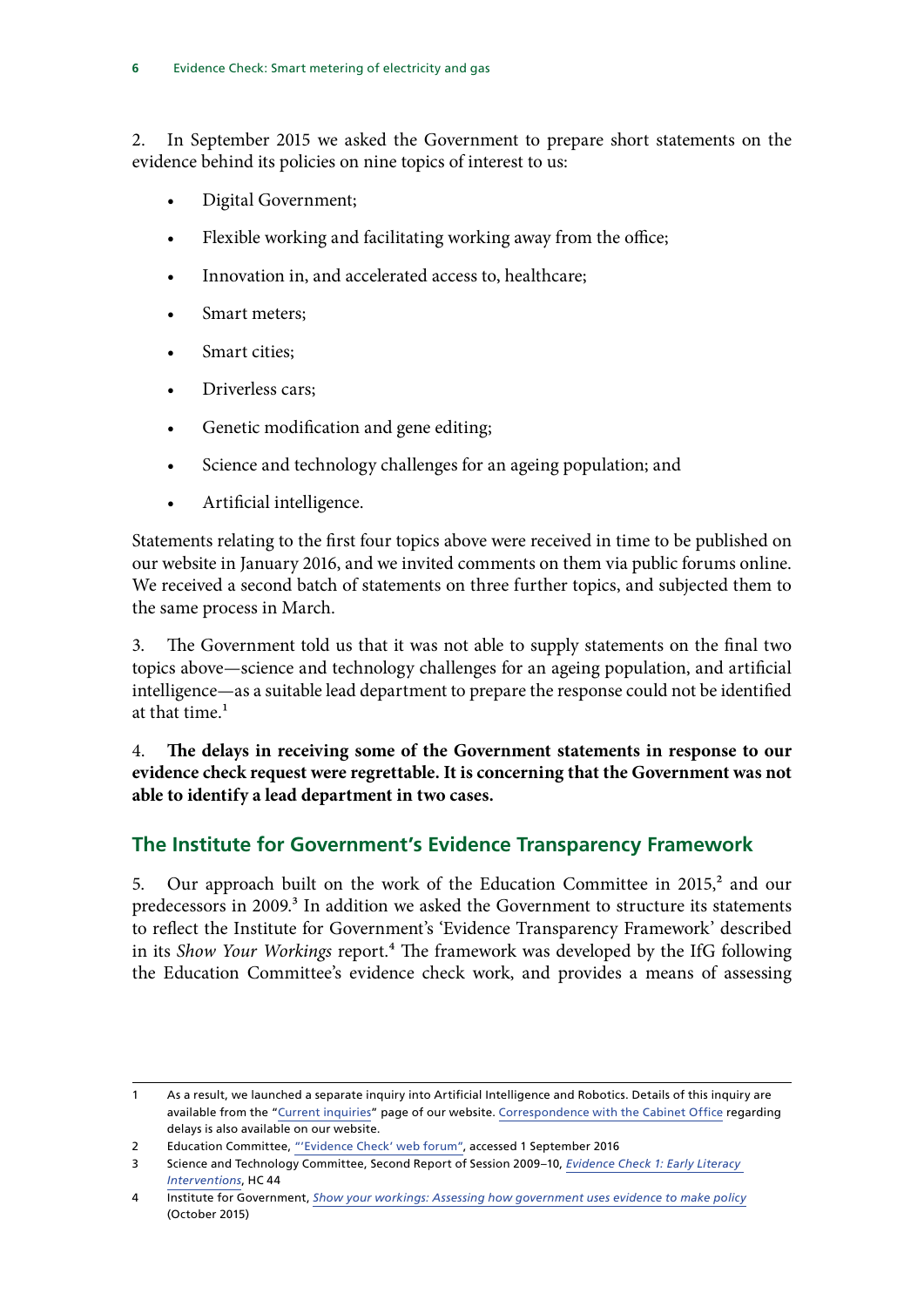<span id="page-8-0"></span>the *transparency* of the evidence base and the logic behind the policymaking process, rather than the *quality* of the evidence provided. The framework is based on five "chain of reasoning" steps:<sup>5</sup>

- Diagnosis: Does the Government show that it knows about the issue, its causes, effects, and scale?
- Actions and plans: Has the Government shown that any policy intervention is evidence-based, that it has assessed the strengths/weaknesses of the evidence base, and identified other policy options?
- Implementation: Has the Government shown that the implementation method for the policy has been based on evidence on what works?
- Value for money: Are the costs and benefits understood and evidence-based?
- Testing and evaluation: Are plans for testing and evaluation adequate?

6. When we asked the Government for its evidence check statements we requested that it address the five steps above. The level of engagement with this framework varied considerably across the Government statements, as did their overall quality. Some were comprehensive and well structured, while others made very little reference to any evidence base.

7. The Government's difficulty in engaging with the evidence check framework **suggests that in some departments there is a lack of experience of articulating the evidence base for its policies. More worryingly it may also indicate that some areas lack the necessary evidence base.**

#### **The smart metering evidence check and our subsequent inquiry**

8. Smart metering was by far the most popular forum thread in the initial batch of four evidence check topics, with over 580 comments posted.<sup>6</sup> We decided to pursue some of the smart metering issues raised in the forum through a call for written evidence and an oral evidence session. Several other committees have examined the specifics of the smart meter roll-out in recent years, including the Energy and Climate Change Committee in 2013<sup>7</sup> and 2015,<sup>8</sup> and the Public Accounts Committee in 2014.<sup>9</sup> We sought to avoid duplicating their work by concentrating on the evidence behind smart metering policy, rather than exploring progress with the rollout from a value-for-money or project management perspective as other committees already have done.

<sup>5</sup> Institute for Government, *[Show your workings: Assessing how government uses evidence to make policy](http://www.instituteforgovernment.org.uk/sites/default/files/publications/4545%20IFG%20-%20Showing%20your%20workings%20v8b.pdf)* (October 2015) p11

<sup>6</sup> A large proportion of the comments appeared to result from a campaign submit multiple times the same concerns about the health effects of wireless technologies, using near-identical text. These fears had been explored previously by the Energy and Climate Change Committee and we did not pursue them further. The level of concern does highlight a potential engagement challenge for the rollout, however.

<sup>7</sup> Energy and Climate Change Committee, Fourth Report of Session 2013–14, *[Smart meter roll-out](http://www.publications.parliament.uk/pa/cm201314/cmselect/cmenergy/161/161.pdf)*, HC 161

<sup>8</sup> Energy and Climate Change Committee, Ninth Report of Session 2014–15, *[Smart meters: progress or delay?](http://www.publications.parliament.uk/pa/cm201415/cmselect/cmenergy/665/665.pdf)*, HC 665

<sup>9</sup> Committee of Public Accounts, Twelfth Report of Session 2014–15, *[Update on preparations for smart metering](http://www.publications.parliament.uk/pa/cm201415/cmselect/cmpubacc/103/103.pdf)*, HC 103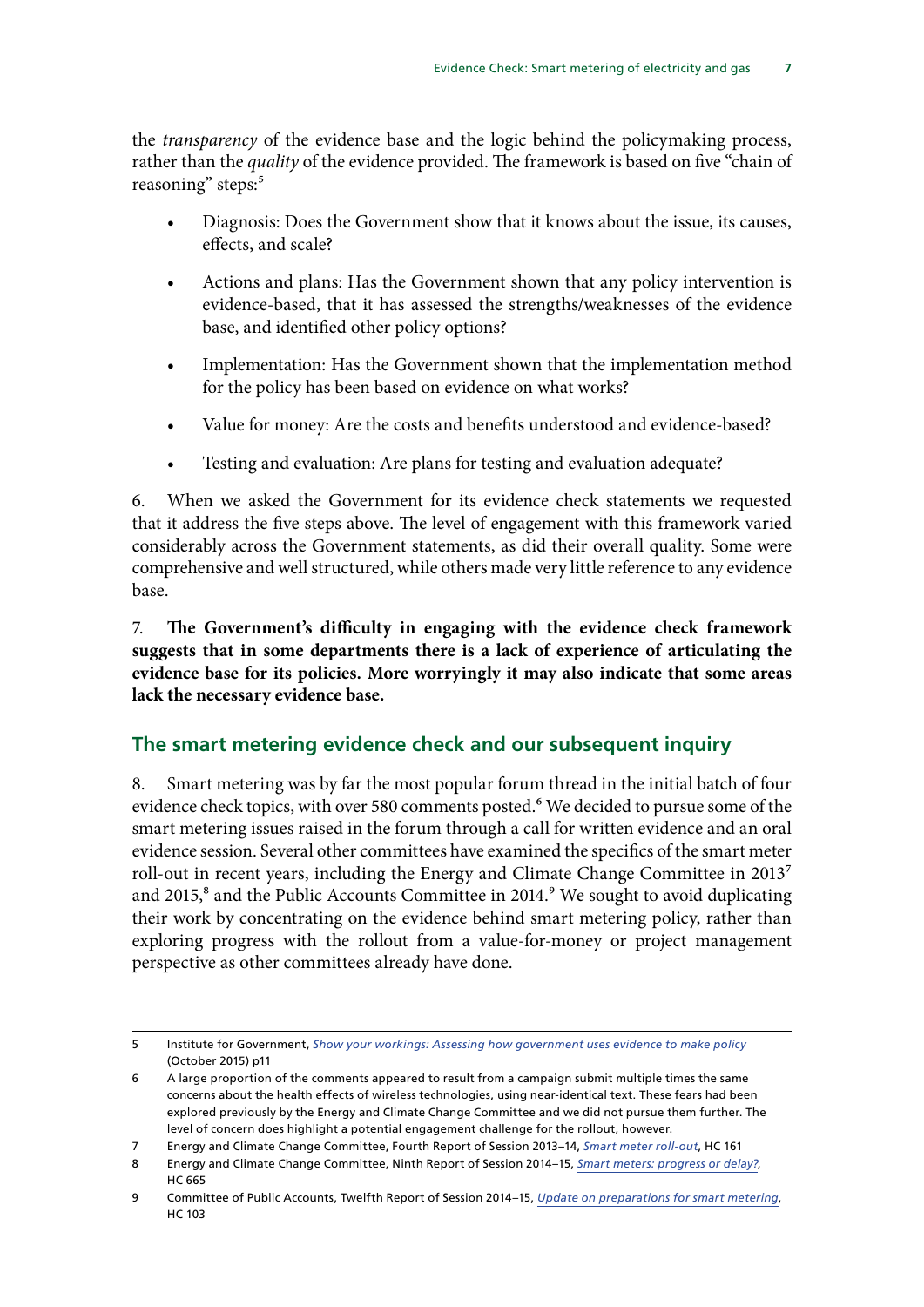<span id="page-9-0"></span>9. Informed by inputs to our evidence check, we called for written evidence on the following issues:

- Evidence—from existing smart meters and behavioural science—on how smart meters can be expected to affect consumer behaviour, including in terms of reducing energy consumption and buying more energy efficient products, and how levels of engagement with In-Home Displays change over time;
- Evidence on the extent to which Time of Use Tariffs (which smart meters enable) can be expected to alter patterns of energy usage during the day;
- Evidence on the expected net savings for the consumer over time, including in the context of the longevity and technical capability of the smart meter technology being rolled out, and whether similar savings could be achieved by other means;
- Evidence of how data from smart meters can be used to optimise national energy generation and storage; and
- Evidence on the security of smart meters, and the ability of suppliers to maintain security levels in the future.

Forty written submissions were received. We took oral evidence from witnesses including British Gas, researchers, Smart Energy GB, and Lord Bourne, then then Parliamentary Under-Secretary of State for Climate Change. We are grateful to everyone who contributed to our inquiry, and to those who commented on our evidence check forum.

### **What is smart metering?**

10. Smart electricity and gas meters use wireless technologies to enable two-way communication with utility suppliers.10 Smart meters transmit readings of the amount of gas or electricity that has been used in each property and receive information from suppliers such as current tariff rates. An-in-home display (IHD) connects with the smart meter and provides consumers with details of their energy consumption and costs, in near-real time.

11. Smart meters also exist for other utilities such as water. However, the Department for the Environment, Food and Rural Affairs' 2011 *Water for Life* White Paper concluded that there was currently no economic case for a blanket policy for smart water metering, because the benefits of metering vary across the UK.<sup>11</sup> While suppliers in some 'water stressed' areas are implementing their own smart water metering systems,<sup>12</sup> our inquiry focused specifically on the national roll-out of smart metering of electricity and gas in Great Britain.<sup>13</sup>

12. The Department for Energy and Climate Change (DECC) expected that smart meters (and the accompanying IHDs) would help consumers reduce their energy consumption, encourage them to shift demand away from peak times (through time-of-use tariffs), and make it easier to switch between suppliers.<sup>14</sup> DECC's impact assessment also explains

<sup>10</sup> Gov.uk, ["Smart meters: a guide"](https://www.gov.uk/guidance/smart-meters-how-they-work), accessed 1 September 2016

<sup>11</sup> HM Government, *[Water for Life](https://www.gov.uk/government/uploads/system/uploads/attachment_data/file/228861/8230.pdf)* (December 2011) p51

<sup>12</sup> See, for instance, Thames Water, ["Smart metering"](http://www.thameswater.co.uk/your-account/17386.htm), accessed 26 August 2016.

<sup>13</sup> Energy policy is devolved to Northern Ireland.

<sup>14</sup> Department of Energy and Climate Change ([SME 31](http://data.parliament.uk/writtenevidence/committeeevidence.svc/evidencedocument/science-and-technology-committee/smart-meters/written/32093.html)) para 3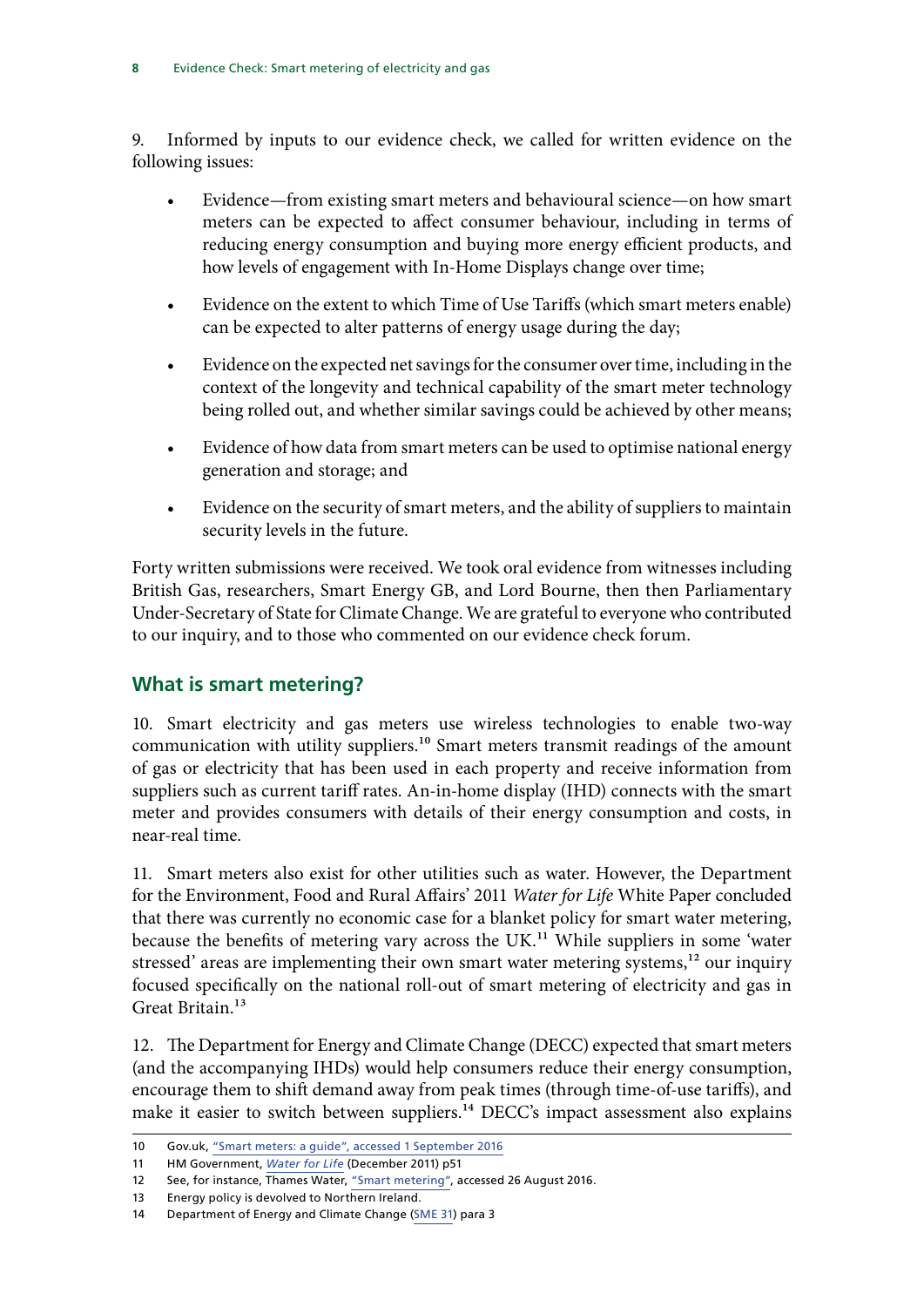<span id="page-10-0"></span>that smart meters facilitate more efficient collection of billing data and identification of meter faults, and act as enabling technology for "more decentralised electricity systems and a smart grid".15 The assessment also states that "the smart meter policy supports the broader Government programme for a more ambitious EU carbon emission reduction target by 2020, through encouraging investment in renewable energy, feed in tariffs and home energy efficiency via the Green Deal".<sup>16</sup>

#### **The smart meter rollout**

13. EU Directive 2009/72 states that "where roll-out of smart [electricity] meters is assessed positively, at least 80% of consumers shall be equipped with intelligent metering systems by 2020".<sup>17</sup> Member states have each made their own assessment of the economic merits of smart metering in their jurisdiction, drawing a range of conclusions. The UK Government's current assessment for smart metering in Great Britain calculates a significant net positive benefit, while other countries such as Germany have concluded that smart metering is not worthwhile.<sup>18</sup>

14. The Government's Smart Metering Implementation Programme requires energy suppliers to offer 53 million meters to homes and small businesses in Great Britain by 2020.19 The costs of providing smart meters, some £10.9 billion, is being borne by consumers through their energy bills (an average of £215 per home, including installation  $costs$ ).<sup>20</sup>

15. Smart meters are being rolled out in two phases, both led by energy suppliers. The foundation phase began in 2013 using "SMETS 1" (Smart Metering Equipment Technical Specification) meters, which acted as a trial phase to "put commercial and regulatory frameworks in place to support smart metering, trial and test systems and learn lessons from early installations to enhance the consumer experience".<sup>21</sup> The mass roll-out phase begins in earnest later this year using SMETS 2 meters, which have technical enhancements which allow them to make use of a new infrastructure provided by the Data Communications Company (DCC). There are now over 3.6 million smart meters operating across homes and businesses in Great Britain.22

<sup>15</sup> DECC, [Smart meter roll-out for the domestic and small and medium non-domestic sectors \(GB\): Impact](https://www.gov.uk/government/uploads/system/uploads/attachment_data/file/276656/smart_meter_roll_out_for_the_domestic_and_small_and_medium_and_non_domestic_sectors.pdf)  [assessment](https://www.gov.uk/government/uploads/system/uploads/attachment_data/file/276656/smart_meter_roll_out_for_the_domestic_and_small_and_medium_and_non_domestic_sectors.pdf) (January 2014) p12

<sup>16</sup> DECC, [Smart meter roll-out for the domestic and small and medium non-domestic sectors \(GB\): Impact](https://www.gov.uk/government/uploads/system/uploads/attachment_data/file/276656/smart_meter_roll_out_for_the_domestic_and_small_and_medium_and_non_domestic_sectors.pdf)  [assessment](https://www.gov.uk/government/uploads/system/uploads/attachment_data/file/276656/smart_meter_roll_out_for_the_domestic_and_small_and_medium_and_non_domestic_sectors.pdf) (January 2014) p10

<sup>17</sup> [EU Directive 2009/72/EC](http://eur-lex.europa.eu/legal-content/EN/TXT/HTML/?uri=CELEX:32009L0072&from=EN), Annex I, para 2 specifies the target for smart electricity meters; a slightly different wording applies for gas meters in [Directive 2009/73/EC](http://eur-lex.europa.eu/legal-content/EN/TXT/HTML/?uri=CELEX:32009L0073&from=EN), without a target. See also [EU Directive 2012/27](http://eur-lex.europa.eu/legal-content/EN/TXT/HTML/?uri=CELEX:32012L0027&from=EN), article 27, which brings these together.

<sup>18</sup> Institute of Directors, *[Not too clever, will Smart Meters be the next Government IT disaster?](http://www.pilotsystems.com/BetterMetering/IoD%20Smart%20meters%20report%20Final.pdf)* (March 2015) p11

<sup>19</sup> Department of Energy and Climate Change ([SME 31](http://data.parliament.uk/writtenevidence/committeeevidence.svc/evidencedocument/science-and-technology-committee/smart-meters/written/32093.html)) para 2. Suppliers are required to offer smart meters to all customers, but customer compliance is not compulsory.

<sup>20</sup> DECC, *[Smart meter roll-out for the domestic and small and medium non-domestic sectors \(GB\): Impact](https://www.gov.uk/government/uploads/system/uploads/attachment_data/file/276656/smart_meter_roll_out_for_the_domestic_and_small_and_medium_and_non_domestic_sectors.pdf)  [assessment](https://www.gov.uk/government/uploads/system/uploads/attachment_data/file/276656/smart_meter_roll_out_for_the_domestic_and_small_and_medium_and_non_domestic_sectors.pdf)* (January 2014) p35

<sup>21</sup> Department of Energy and Climate Change, *[Smart meters quarterly report to end March 2016 Great Britain](https://www.gov.uk/government/uploads/system/uploads/attachment_data/file/533060/2016_Q1_Smart_Meters_Report.pdf)* (30 June 2016) p4

<sup>22</sup> Department of Energy and Climate Change, *[Smart meters quarterly report to end March 2016 Great Britain](https://www.gov.uk/government/uploads/system/uploads/attachment_data/file/533060/2016_Q1_Smart_Meters_Report.pdf)* (30 June 2016) p3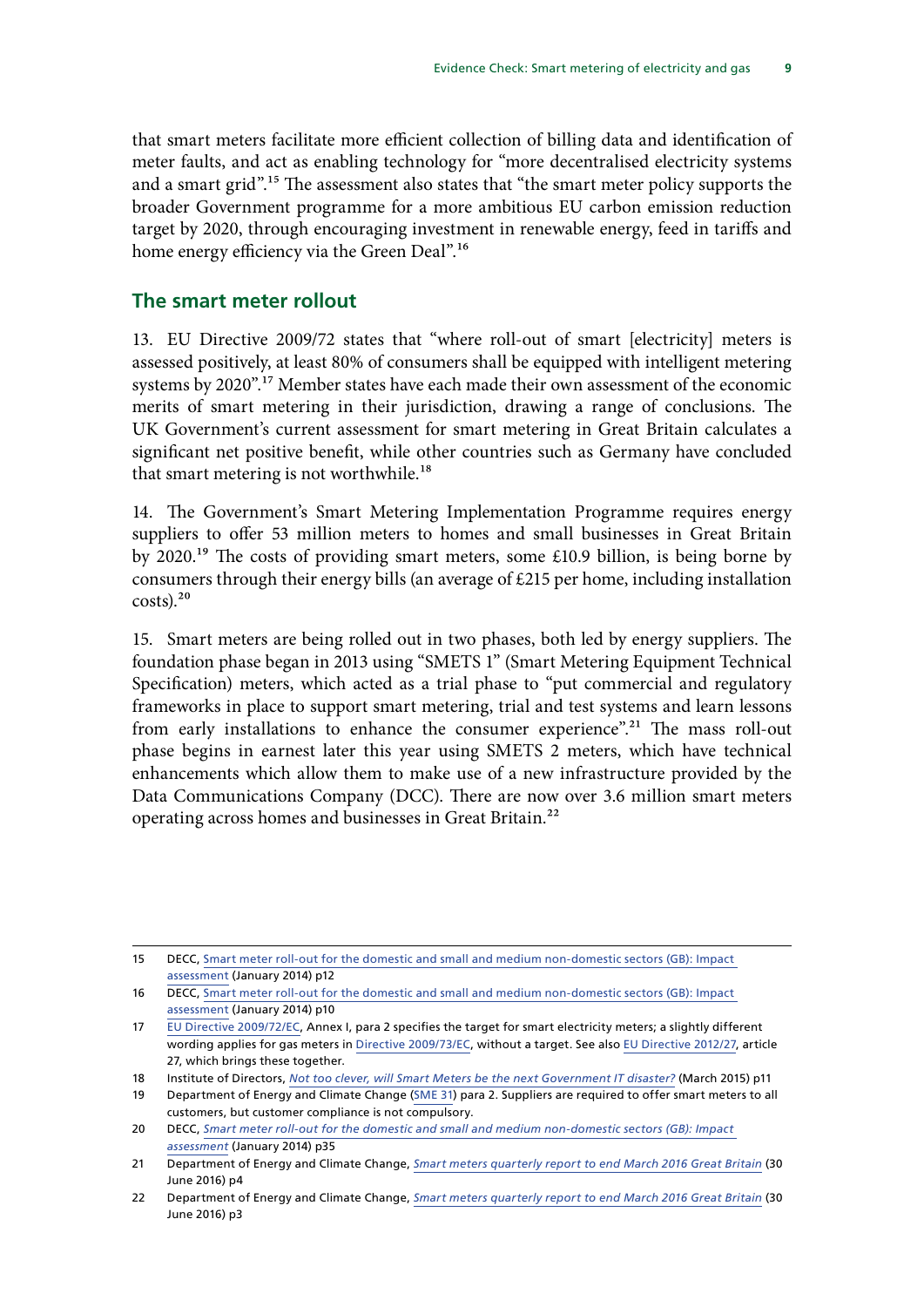### <span id="page-11-0"></span>**The Government's Evidence Check statement**

16. The Government's evidence check statement on smart metering (reproduced at Appendix 1) was supplemented during our subsequent inquiry by written evidence from the then Department of Energy and Climate Change addressing the specific terms of reference we issued. We explore these in Chapters 2–5.

17. We have used the Institute for Government's (IfG) evidence transparency framework<sup>23</sup> to assess DECC's initial evidence check statement. The framework is described in further detail in Appendix 2. Our analysis is set out in Table 1 below. Some of the weaknesses of the initial statement were subsequently addressed by the Government's written submissions.

18. **The Government's evidence check statement on smart metering was disappointing in some respects. There was a lack of a clear description in the statement of the 'problem' that smart metering aims to address, and as a result the measures by which the project will be evaluated were opaque. The transparency of the statement was strengthened, however, by including references to DECC's impact assessment. Overall, we were unable to rate the statement highly against the Institute for Government's evidence transparency framework.**

19. While aspects of the smart metering statement were disappointing, we note that this was neither the weakest nor the strongest of the evidence check statements we received. For instance, the Government's statement on 'innovation in, and accelerated access to, healthcare<sup>24</sup> engaged fully with the framework and provided many sources of evidence and information in a transparent way. In contrast, the statement on 'driverless cars'25 was cursory in its engagement with the IfG's framework and provided little information beyond a description of the Government's plans in this area.

20. *In its response to this report, the Government should reflect on its experience of collecting evidence check statements from a range of departments using the IfG's Evidence Transparency Framework and consider how its processes could be improved,*  including by building the IfG structure into its guidance and policy-development *methodologies. We hope that the Government will be more consistent in its engagement with the Institute for Government's Evidence Transparency Framework when preparing future evidence check statements for us and other committees.*

<sup>23</sup> See Appendix 2

<sup>24</sup> [Evidence check statement: Innovation in, and accelerated access to, healthcare](http://www.parliament.uk/documents/commons-committees/science-technology/evidence-tests/accelerated-access-to-healthcare.pdf)

<sup>25</sup> [Evidence check statement: Driverless cars](http://www.parliament.uk/documents/commons-committees/science-technology/evidence-tests/Driverless-cars.pdf)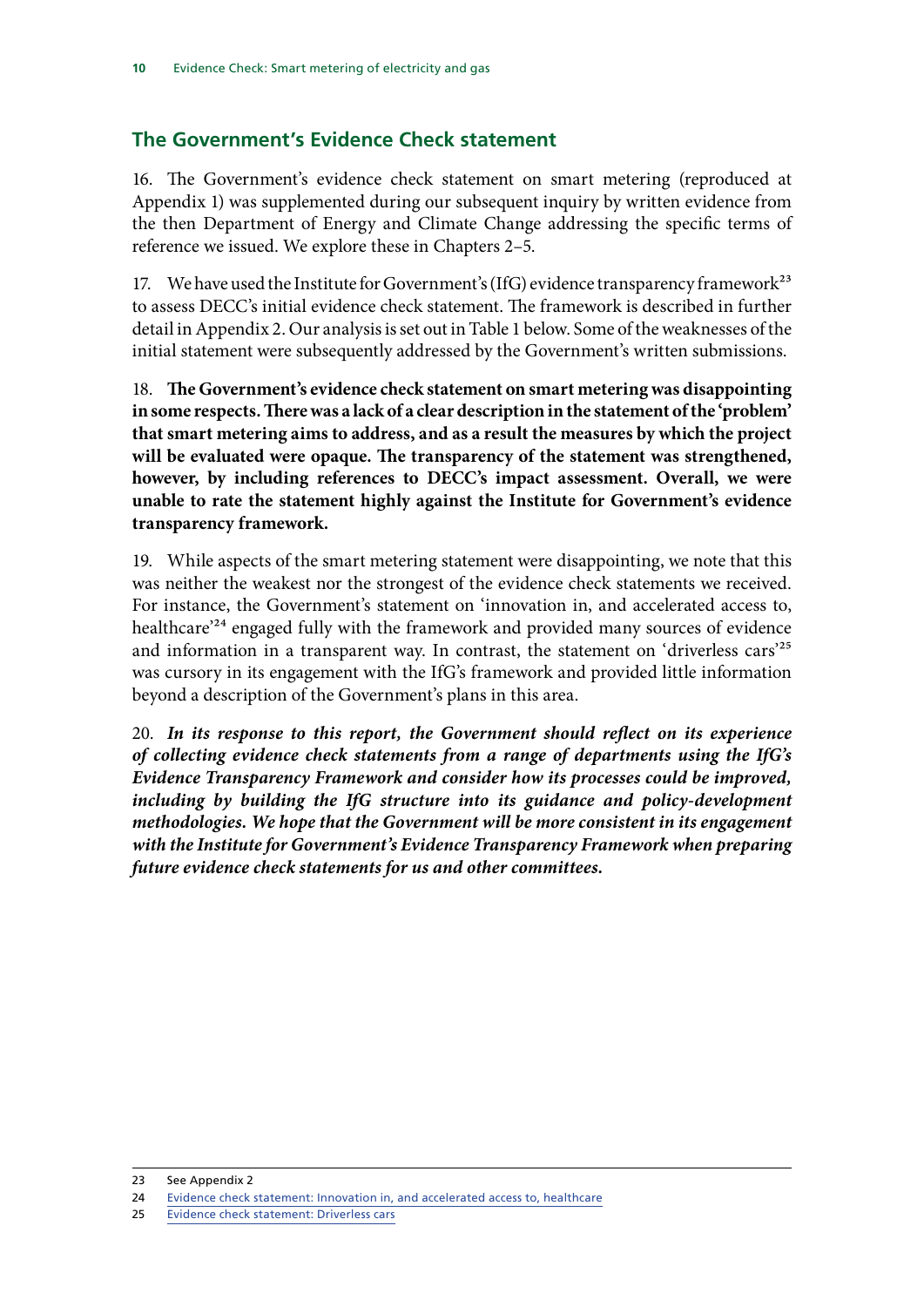**Table 1: Analysis of the Government's smart metering statement using the Institute for Government's Evidence Transparency Framework**

| <b>Factor</b>                                                                                                           | <b>Analysis</b>                                                                                                      |
|-------------------------------------------------------------------------------------------------------------------------|----------------------------------------------------------------------------------------------------------------------|
| <b>Diagnosis</b>                                                                                                        | The 'diagnosis'—the description of the problem to be<br>solved through the policy-is not explicit, but can be        |
| This concerns why something is proposed, i.e. what the issue is that will be addressed.<br>The document should explain: | inferred to some extent from the stated benefits of the<br>smart metering programme.                                 |
| • what policy makers know about the issue, its causes, effects, and scale                                               | As a result, the statement does not include a description of                                                         |
| • how policy makers have assessed the strengths and weaknesses of that evidence.                                        | causes, effects and scale of the issue that smart metering<br>seeks to address.                                      |
| Proposal                                                                                                                | Without a clear description of the issue that the                                                                    |
| What is the Government's chosen intervention? The document should explain:                                              | Government wishes to tackle through smart metering,<br>it is difficult to identify the evidence for its choice of    |
| • why the Government has chosen this intervention                                                                       | intervention as a whole. Other options are not referred to<br>at this scale.                                         |
| • what evidence, if any, that choice is based on                                                                        | However, evidence from a pilot phase is offered to support                                                           |
| • how policy makers have assessed the strengths and weaknesses of the evidence                                          | the requirement for suppliers to offer in-home displays as                                                           |
| base, including what has been tried before and whether that worked or not                                               | part of the smart meter rollout. Some uncertainties in this<br>are acknowledged by the Government, and provision for |
| • whether there are other options and why they have not been chosen                                                     | alternatives is being explored.                                                                                      |
| • what the Government plans to do about any part of the intervention that has not<br>yet been decided upon.             |                                                                                                                      |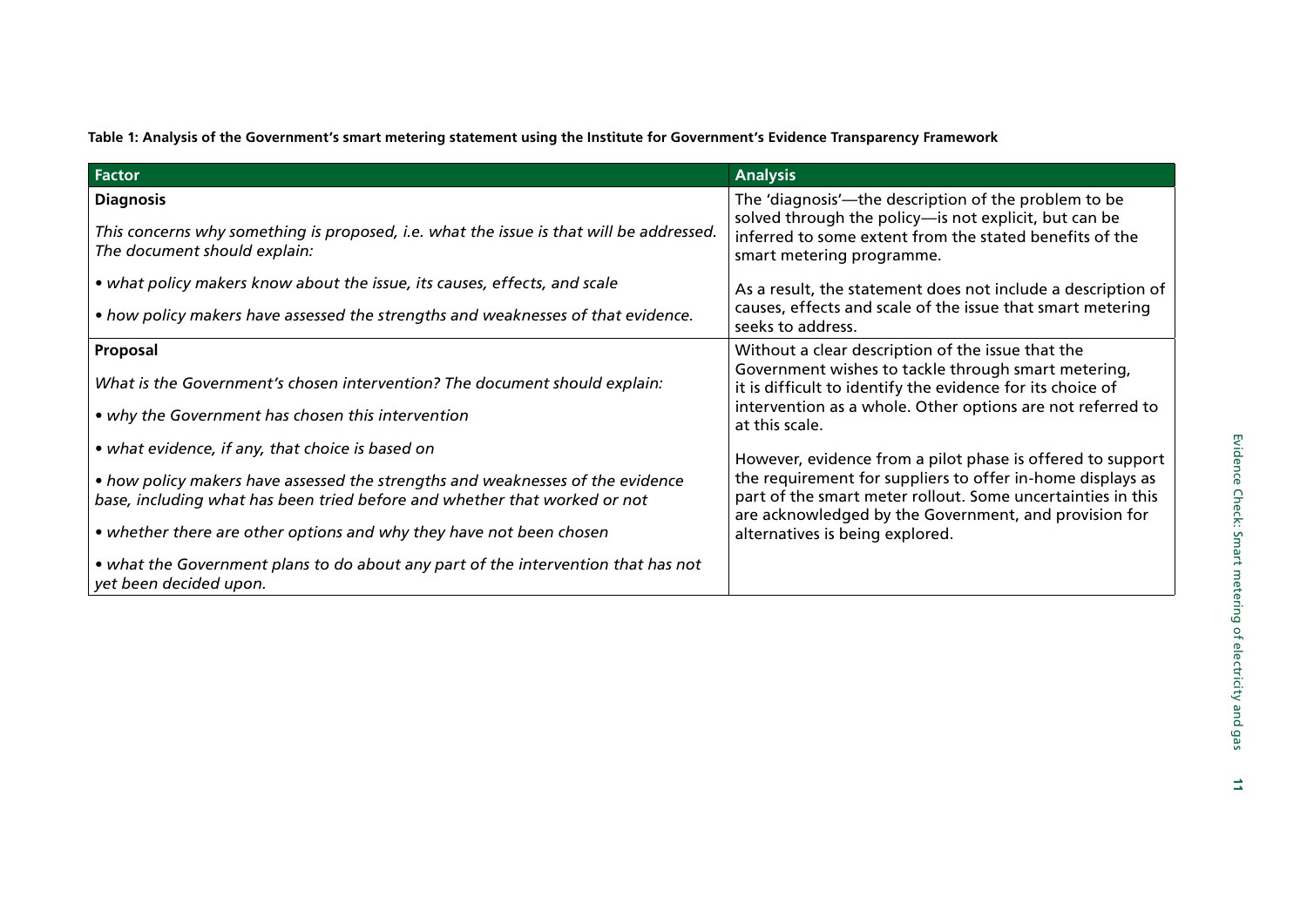| <b>Factor</b>                                                                                                                                                                                                                                                                                                                                                                                         | <b>Analysis</b>                                                                                                                                                                                                                                                                                                                                                                                                                                                                                                                                                                                                                                                                                                                                                                                                                       |  |
|-------------------------------------------------------------------------------------------------------------------------------------------------------------------------------------------------------------------------------------------------------------------------------------------------------------------------------------------------------------------------------------------------------|---------------------------------------------------------------------------------------------------------------------------------------------------------------------------------------------------------------------------------------------------------------------------------------------------------------------------------------------------------------------------------------------------------------------------------------------------------------------------------------------------------------------------------------------------------------------------------------------------------------------------------------------------------------------------------------------------------------------------------------------------------------------------------------------------------------------------------------|--|
| Implementation<br>How will the chosen intervention be rolled out? The document should explain:<br>• why this method for delivering the intervention has been chosen<br>• what evidence, if any, that decision is based on<br>• whether there are other methods and if so the reasons for not choosing them<br>• if the way to deliver the intervention is still being decided, what the method is for | The statement focuses on the decision to make energy<br>suppliers responsible for the roll-out of smart meters. The<br>case for this is based on a description of the commercial<br>and financial incentives for energy suppliers to deliver the<br>programme effectively and efficiently (see Appendix 1,<br>paragraph 6). However, the statement does not include a<br>discussion of whether other options were considered and<br>why they were not chosen, or an explicit evidence base for<br>the choice beyond describing the incentives.<br>The statement explains that consumer engagement is<br>"a prerequisite for the success of the Programme" and<br>describes plans for ensuring engagement.<br>The statement refers to a series of impact assessments and<br>includes hyperlinks to them. Figures for the overall costs |  |
| deciding                                                                                                                                                                                                                                                                                                                                                                                              |                                                                                                                                                                                                                                                                                                                                                                                                                                                                                                                                                                                                                                                                                                                                                                                                                                       |  |
| <b>Value for Money</b><br>This considers the costs and benefits of the policy to show why the Government thinks<br>it is worth doing. The document should explain:<br>• what the costs and benefits are estimated to be                                                                                                                                                                               | and benefits of the programme are provided, but without<br>any discussion of how these might change.<br>The assumptions behind the impact assessment are                                                                                                                                                                                                                                                                                                                                                                                                                                                                                                                                                                                                                                                                              |  |
| • the assumptions behind those calculations<br>• what evidence is being used to make those assumptions<br>• the uncertainties about the costs and benefits and how likely the figures are to<br>change.                                                                                                                                                                                               | described as having been "widely consulted on", and<br>"benchmarked against international evidence as well as<br>scrutinised by experts".                                                                                                                                                                                                                                                                                                                                                                                                                                                                                                                                                                                                                                                                                             |  |
| <b>Testing and Evaluation</b><br>How will we know if the policy has worked? The document should explain:<br>• plans to measure the impact of the policy and the outcomes that will be measured<br>• plans to test the policy first, or reasons why not                                                                                                                                                | Several evaluation reports are referred to, including<br>evaluation of pilot stages of the programme and how<br>lessons learned have informed further work.<br>A Monitoring and Evaluation Strategy is referenced, but<br>the statement is not explicit on how the impact of the                                                                                                                                                                                                                                                                                                                                                                                                                                                                                                                                                      |  |
| · plans to evaluate the effects of the policy, including a timetable.                                                                                                                                                                                                                                                                                                                                 | project will be measured or its success criteria.                                                                                                                                                                                                                                                                                                                                                                                                                                                                                                                                                                                                                                                                                                                                                                                     |  |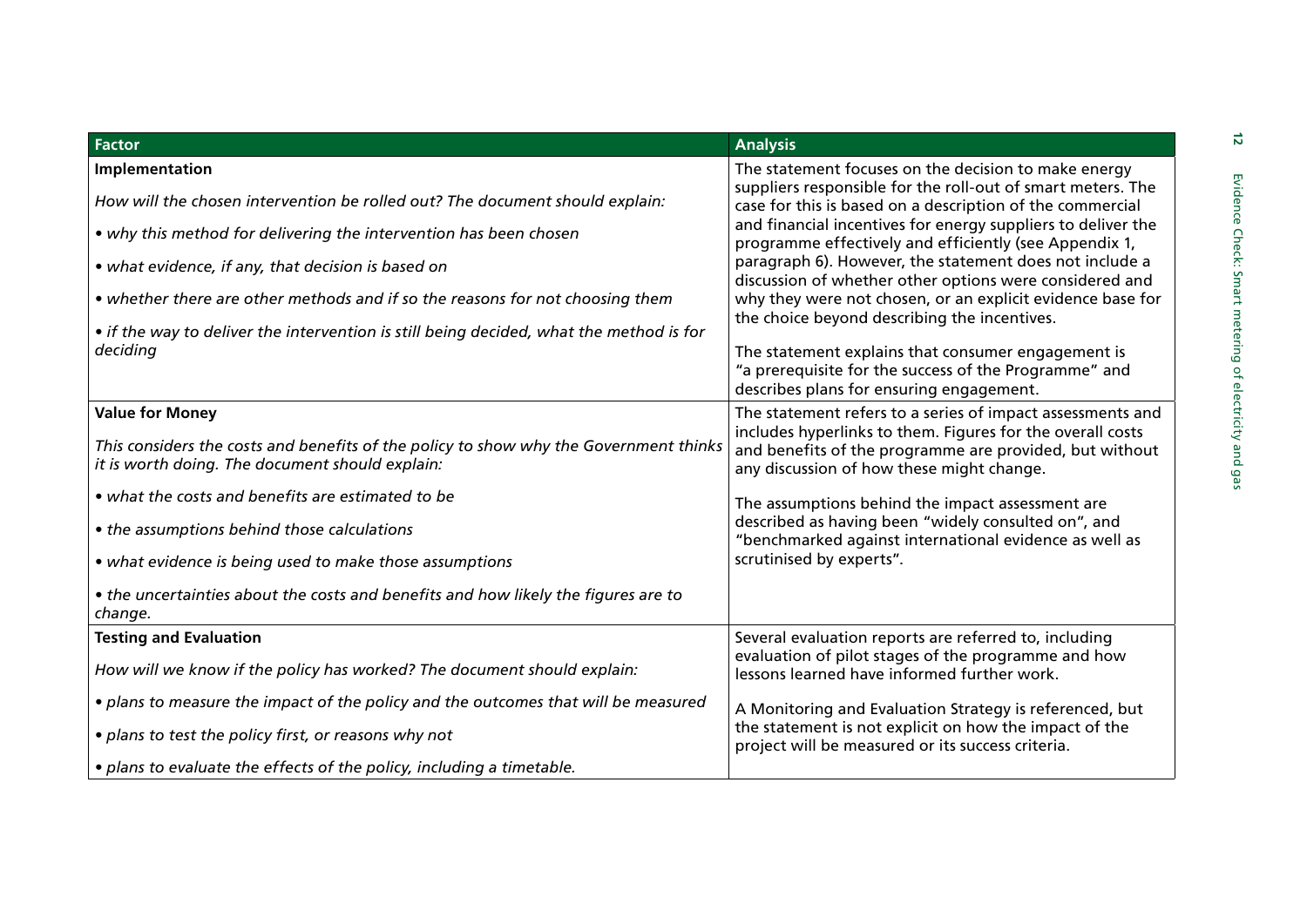## <span id="page-14-0"></span>**2** Consumer behaviour: what mileage in meters?

#### **The use of behavioural science**

21. Several written submissions highlighted the need to understand and alter consumer behaviour in order to deliver some of the intended benefits of smart metering. Dr Sarah Darby of the Environmental Change Institute explained that:

> An effective 'smart' system is one that brings together everyday human intelligence and action with technical ingenuity: it does not attempt to vest all the smartness in the technology and edit humans out of the picture.

Sacha Deshmukh, Chief Executive of Smart Energy GB (the body established as the national "voice" of the smart meter rollout),<sup>26</sup> described the project as "the biggest behavioural change programme that this country has seen—in some ways, you could argue, that the world has seen—on a very important subject".<sup>27</sup> Smart Energy GB explained that:

> Success for the smart meter rollout is not limited to engaging every household in accepting and enabling the installation of a new meter […] What matters equally is the extent to which consumers use their smart meters to change their behaviour in relation to energy.<sup>28</sup>

22. Such behaviour change could involve reducing consumption or altering the time of day when energy is consumed in order to promote efficiencies in national electricity generation (paragraph 59) and therefore reduce reliance on high-carbon sources. During our inquiry, Smart Energy GB published an extensive report documenting its use of behavioural science to support the rollout of smart meters, including a review of theoretical frameworks and behaviour change models, and a description of possible engagement ideas to be piloted.<sup>29</sup> The report claimed that "we have already, and will continue to, reflect behavioural science best practice in all elements of our campaign".<sup>30</sup>

23. However, Dr Kevin Burchell of the University of Westminster cautioned that thinking purely in terms of 'behavioural change' may underestimate the scale of the challenge:

> Energy consumption reduction should be understood as a challenge of changing householders' everyday lives, not of changing behaviour or even behaviours. […] Energy consumption is the outcome of many or even most actions around the home, and these actions are both interlinked and endlessly repeated in the daily patterns of people's lives.<sup>31</sup>

27 Q80

<sup>26</sup> Smart Energy GB, ["Who is Smart Energy GB?",](https://www.smartenergygb.org/en) accessed 12 August 2016

<sup>28</sup> Smart Energy GB, *[A smart route to change: The application of behavioural science in supporting Great Britain's](https://www.smartenergygb.org/en/~/media/SmartEnergy/essential-documents/press-resources/Documents/A-smart-route-to-change-2016.ashx)  [smart meter rollout and changing the way we use energy for the better](https://www.smartenergygb.org/en/~/media/SmartEnergy/essential-documents/press-resources/Documents/A-smart-route-to-change-2016.ashx)* (July 2016), p3

<sup>29</sup> Smart Energy GB, *[A smart route to change: the application of behavioural science in supporting Great Britain's](https://www.smartenergygb.org/en/~/media/SmartEnergy/essential-documents/press-resources/Documents/A-smart-route-to-change-2016.ashx)  [smart meter rollout and changing the way we use energy for the better](https://www.smartenergygb.org/en/~/media/SmartEnergy/essential-documents/press-resources/Documents/A-smart-route-to-change-2016.ashx)* (July 2016)

<sup>30</sup> Ibid p33

<sup>31</sup> Dr Kevin Burchell ([SME 14](http://data.parliament.uk/writtenevidence/committeeevidence.svc/evidencedocument/science-and-technology-committee/smart-meters/written/31913.html)) para 6(i)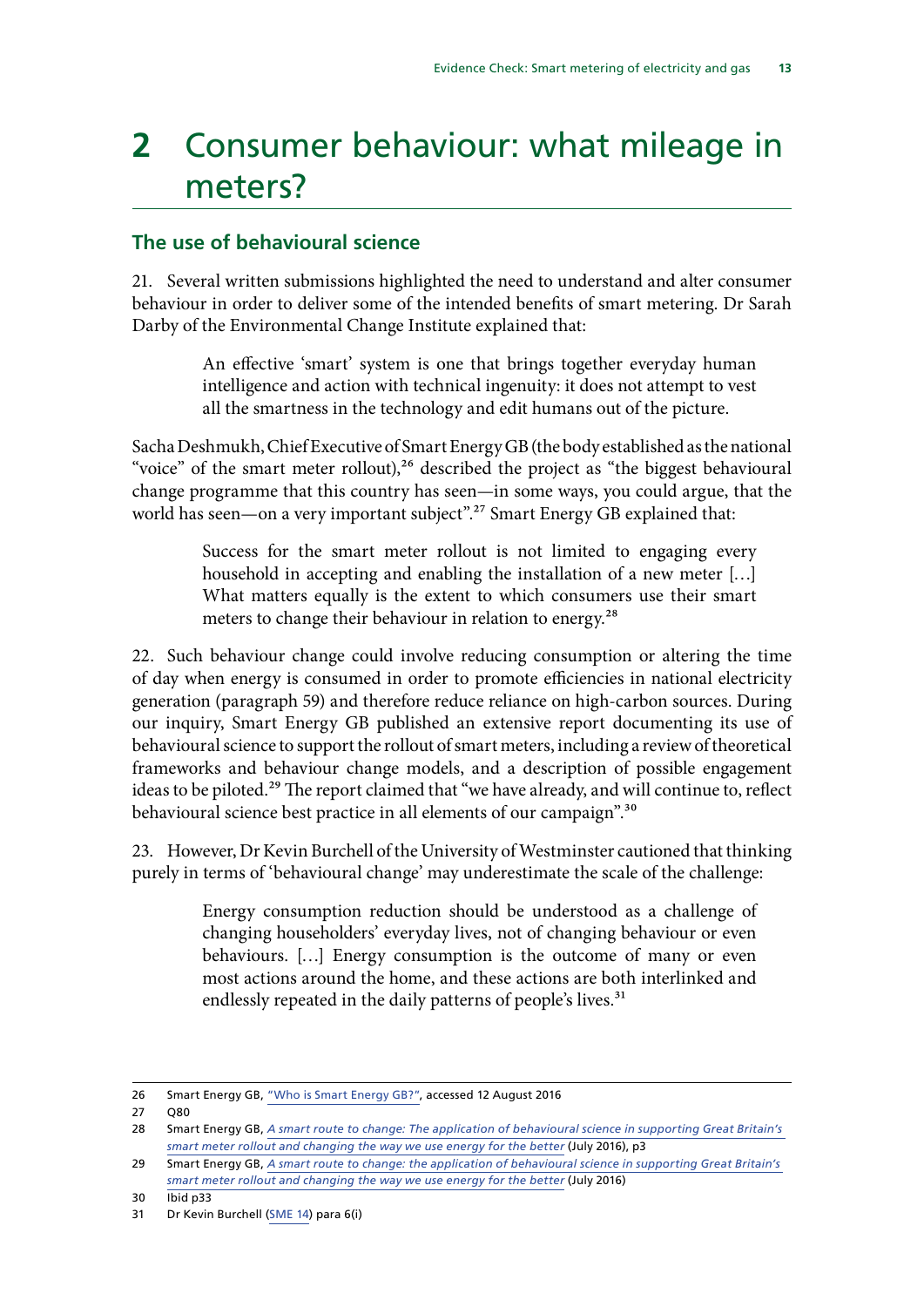<span id="page-15-0"></span>He was concerned that Smart Energy GB was "wedded to behavioural science alone" and argued that there was a need for Smart Energy GB to "facilitate interdisciplinary understanding and collaborative effort across sociology, social psychology and behavioural science".<sup>32</sup> Smart Energy GB acknowledges that "any approach [to engagement in the smart meter rollout] will need to address the intricacies of energy-related decision-making in everyday life—recognising the fact that households use energy in many very different ways".<sup>33</sup>

24. *Smart Energy GB is making good use of behavioural science to consider how best to support the smart meter rollout. This could usefully be bolstered by evidence from sociologists and social psychologists, given that energy usage is an integral part of modern life.*

#### *Feedback as the mechanism for behavioural change*

25. Dr Darby explained that smart meters—through the In-Home Display (IHD) provide near-real time feedback on consumption, and that it is this feedback mechanism that can drive behavioural change:

> The basic idea is that feedback on electricity or gas use alerts people to their consumption by making it more visible, gives them a tool for assessing it in relation to their activities, and allows them to see the consequences of actions and decisions such as altering the heating controls, turning appliances on and off, insulating, or replacing an appliance with a new model. Feedback thus allows people to teach themselves, at their own pace.

Other forms of feedback beyond that provided by the IHD itself include informative billing, home energy reports, or alerts through other systems when consumption is unusually high. Nevertheless, many of our witnesses focused on the IHDs being supplied as part of the smart meter rollout.

26. Suppliers are required to offer IHDs, the cost of which (£15 each) comprises 7% of the cost of the equipment and installation in each premise.<sup>34</sup> Few other countries have included IHDs in their smart meter trials or rollouts, which limits our ability to compare their findings.<sup>35</sup>

27. Sacha Deshmukh explained that "in an analogue system, with a lack of information, it is very difficult to support anyone in changing their behaviour. That has been a vicious cycle that has trapped many of the attempts to do so in energy to date. It can be broken with smart metering, good information systems and good engagement around those".<sup>36</sup> He also provided a sobering picture of the problem of "fear of the bill" and how a lack of information on energy consumption led to a problem of 'self-disconnection', or "people turning off their heat or not cooking when it is cold":

<sup>32</sup> Dr Kevin Burchell ([SME 14](http://data.parliament.uk/writtenevidence/committeeevidence.svc/evidencedocument/science-and-technology-committee/smart-meters/written/31913.html)) para 14

<sup>33</sup> Smart Energy GB, *[A smart route to change: the application of behavioural science in supporting Great Britain's](https://www.smartenergygb.org/en/~/media/SmartEnergy/essential-documents/press-resources/Documents/A-smart-route-to-change-2016.ashx)  [smart meter rollout and changing the way we use energy for the better](https://www.smartenergygb.org/en/~/media/SmartEnergy/essential-documents/press-resources/Documents/A-smart-route-to-change-2016.ashx)* (July 2016) p11

<sup>34</sup> DECC, [Smart meter roll-out for the domestic and small and medium non-domestic sectors \(GB\): Impact](https://www.gov.uk/government/uploads/system/uploads/attachment_data/file/276656/smart_meter_roll_out_for_the_domestic_and_small_and_medium_and_non_domestic_sectors.pdf)  [assessment](https://www.gov.uk/government/uploads/system/uploads/attachment_data/file/276656/smart_meter_roll_out_for_the_domestic_and_small_and_medium_and_non_domestic_sectors.pdf) (January 2014) p35

<sup>35</sup> Sarah Darby ([SME 22](http://data.parliament.uk/writtenevidence/committeeevidence.svc/evidencedocument/science-and-technology-committee/smart-meters/written/32026.html)) para 7

<sup>36</sup> Q86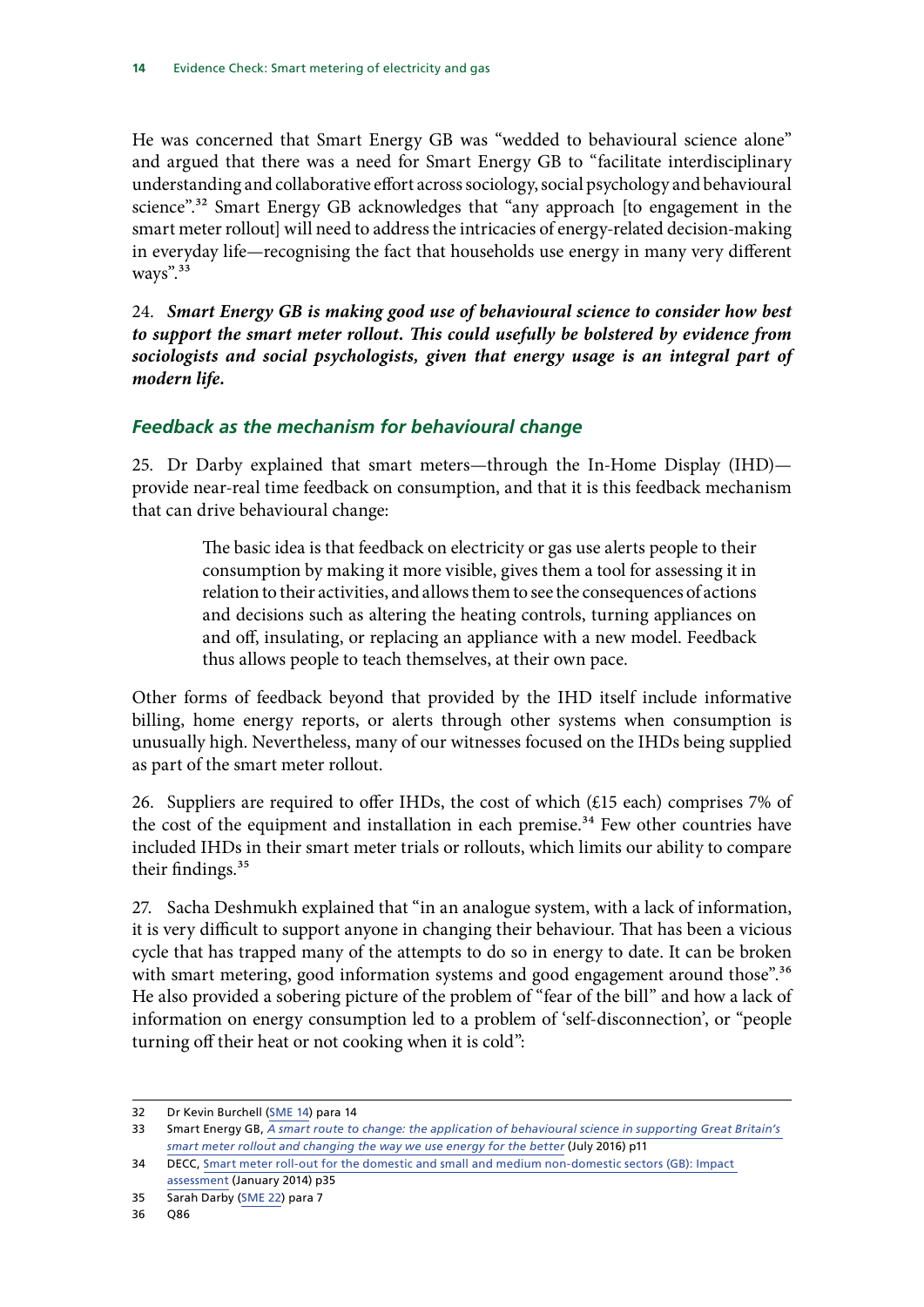I spoke to a woman who told me she was not cooking her family fish fingers in the evening at the end of the month because she was worried about what the bill would be […] Smart [meters] will finally give us a chance to break through with that.<sup>37</sup>

28. However, some researchers have queried the level of faith placed in the capabilities of feedback provided by existing IHDs. Dr Kathryn Buchanan and colleagues at the University of Essex note that IHDs "do not have the capability to reduce energy consumption by themselves but rather their success is entirely dependent on user engagement;<sup>38</sup> other constraints on the impact of IHDs highlighted by Dr Buchanan and others include:

- The problem of a substantial time delay between taking steps to reduce energy consumption and being rewarded through a lower bill;<sup>39</sup>
- Fluctuations in the price of energy obscuring financial savings from reduced consumption;<sup>40</sup>
- A difficulty for users to identify which appliances or actions are using energy, without conducting "mini-investigations" involving turning appliances on and off while watching the IHD;<sup>41</sup> and
- The risk of legitimising existing consumption rather than prompting behavioural change.<sup>42</sup>

Researchers argue that these points and others underline the need to consider carefully the design of IHDs in order to maximise the feedback effect.

29. The Institute for Government's Evidence Transparency Framework raises the issue of whether alternative ways of achieving a policy outcome have been considered. Dr Darby explained that it was possible to provide feedback to consumers without smart meters,<sup>43</sup> and several other witnesses noted that relatively low-cost 'clip on' electricity monitors are already available to consumers (although not for gas consumption).<sup>44</sup> The Energy and Climate Change Committee has previously explored whether feedback could be provided instead through a smartphone app rather than through an IHD.<sup>45</sup> In order to trial other engagement tools, the Government now allows suppliers to apply for a derogation from the requirement to offer an IHD.<sup>46</sup>

<sup>37 0112</sup> 

<sup>38</sup> Buchanan, K, et al, "[The question of energy reduction: the problem\(s\) with feedback"](http://www.sciencedirect.com/science/article/pii/S0301421514006739), *Energy Policy* 77(2015) pp 89–96

<sup>39</sup> Buchanan, K, et al, "[The question of energy reduction: the problem\(s\) with feedback"](http://www.sciencedirect.com/science/article/pii/S0301421514006739), *Energy Policy* 77(2015) pp 89–96. Smart Energy GB's review of behavioural models (see footnote 28) also notes that "there is a strong body of evidence that states that where the impact of people's actions is distanced in either time or space, the prospect of an informed choice becomes unrealistic, and an often unconscious habit takes precedence".

<sup>40</sup> Buchanan, K, et al, "[The question of energy reduction: the problem\(s\) with feedback"](http://www.sciencedirect.com/science/article/pii/S0301421514006739), *Energy Policy* 77(2015) pp 89–96

<sup>41</sup> Dr Kevin Burchell ([SME 14](http://data.parliament.uk/writtenevidence/committeeevidence.svc/evidencedocument/science-and-technology-committee/smart-meters/written/31913.html)) para 6(ii)

<sup>42</sup> Dr Kevin Burchell ([SME 14](http://data.parliament.uk/writtenevidence/committeeevidence.svc/evidencedocument/science-and-technology-committee/smart-meters/written/31913.html)) para 7

<sup>43</sup> Q52

<sup>44</sup> Institute of Directors ([SME 28](http://data.parliament.uk/writtenevidence/committeeevidence.svc/evidencedocument/science-and-technology-committee/smart-meters/written/32057.html))

<sup>45</sup> Energy and Climate Change Committee, Ninth report of Session 2014–15, *[Smart meters: progress or delay?](http://www.publications.parliament.uk/pa/cm201415/cmselect/cmenergy/665/665.pdf)*, HC 665, paras 17–19

<sup>46</sup> Annex 1, para 18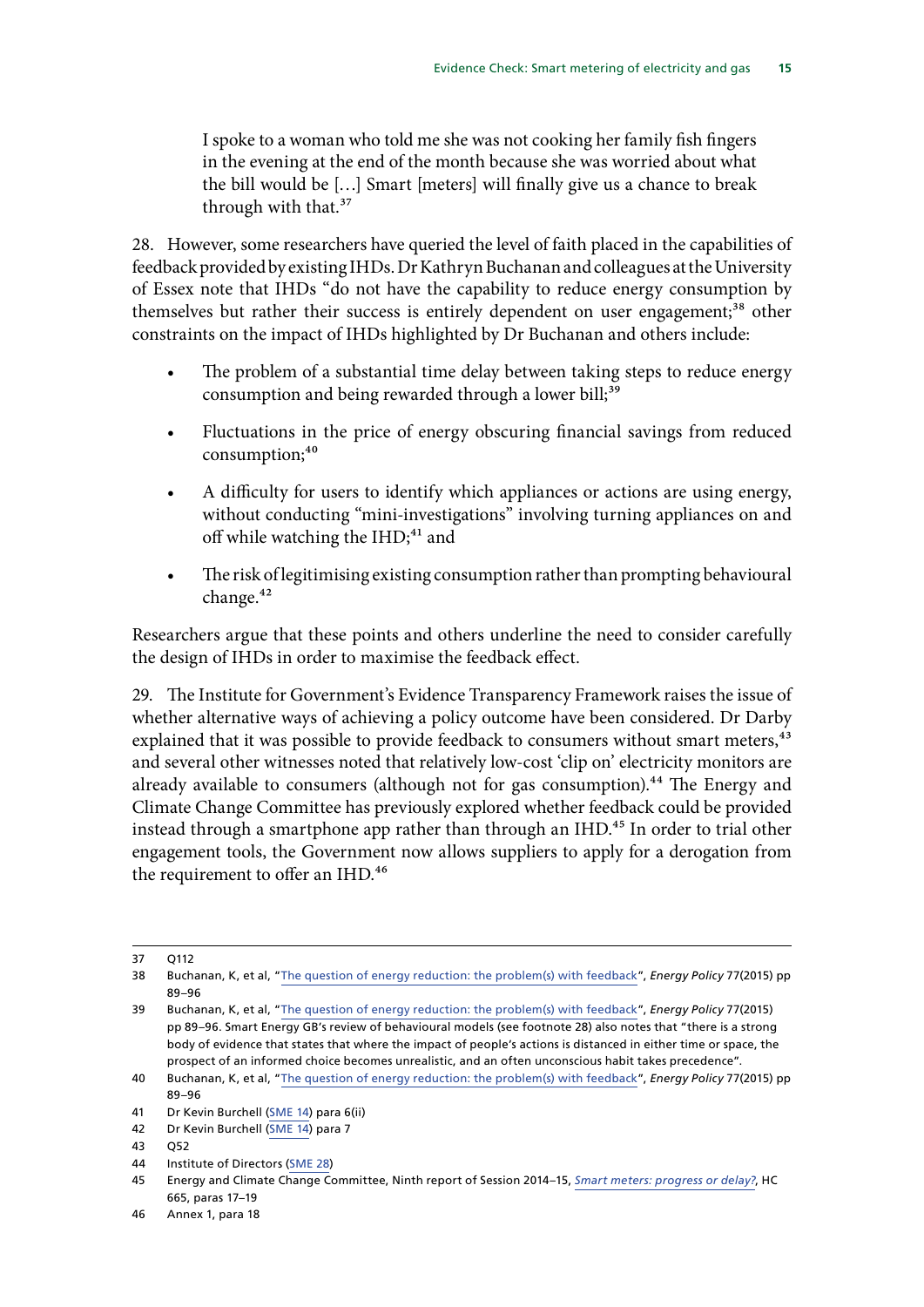<span id="page-17-0"></span>30. **The inclusion of an in-home display in the smart meter rollout provides a necessary feedback mechanism on energy consumption, although other forms of feedback are possible and are being trialled. The Government's evidence check statement did not include material on whether alternative energy use feedback mechanisms (such as clipon energy monitors) had been considered.**

#### **Changes in engagement with IHDs over time**

31. Pam Conway, Head of Smart Strategy at British Gas, told us that 60–70% of British Gas customers with smart meters reported having made behavioural changes "such as using only the amount of water that they need in the kettle, switching off and unplugging when they are not using any of their devices, or using energy-saving light bulbs".<sup>47</sup> She reported that 45% use or refer to their IHD at least once a day, and 65% once a week or more.<sup>48</sup> However, some witnesses were concerned that the level of engagement with an IHD diminishes over time, with a corresponding impact on the benefits of smart meters. Nick Hunn, Chief Technology Officer of WiFore Consulting Ltd and a frequent critic of the smart meter rollout, told us that "we know from evidence of IHD usage that most end up in drawers within a few months. We also know that although there can be an immediate change in behaviour, it slips back within about six months. That's because for most consumers, energy is used when it's needed and saving a few pounds each week does not change behaviour for long".49

32. In contrast, Dr Sarah Darby told us that many users were still using their IHDs many months after installation:

> IHDs are sometimes dismissed as ineffective on the grounds that 'people just leave them in a drawer after the first three weeks'. While this does happen, it is far from being the whole story. The detailed in-home survey of ~2000 smart-metered customers carried out for the Smart Meter Early Learning Project found that 96% of consumers with an IHD had plugged it in at some point since the installation visit, and 60% still had it in use when they were interviewed between 6 and 24+ months later. Those who had received them more recently were no more likely than those who had received them two years earlier still to have their IHD plugged in.<sup>50</sup>

33. She emphasised that "While levels of engagement with IHDs do typically change over time, reports of falling effectiveness often seem to be exaggerated when compared with findings from the UK and elsewhere".<sup>51</sup> BEAMA, an electrotechnical industry trade association, was also strong on this point:

> Levels of engagement with IHDs are expected to change over time, though not in the way assumed by uninformed or self-interested critics of the Programme. Many critics claim that the impact of consumption feedback on consumer behaviour is short-lived, that IHDs are thrown away in a few weeks or months, or that engagement is not sustained after the novelty of the new 'gadget' wears off. This is not true. In fact the quantitative analysis

<sup>47</sup> Q1

<sup>48</sup> Q22

<sup>49</sup> Nick Hunn [\(SME 2\)](http://data.parliament.uk/writtenevidence/committeeevidence.svc/evidencedocument/science-and-technology-committee/smart-meters/written/30836.html)

<sup>50</sup> Dr Sarah Darby [\(SME 22\)](http://data.parliament.uk/writtenevidence/committeeevidence.svc/evidencedocument/science-and-technology-committee/smart-meters/written/32026.html) para 9 51 Dr Sarah Darby [\(SME 22\)](http://data.parliament.uk/writtenevidence/committeeevidence.svc/evidencedocument/science-and-technology-committee/smart-meters/written/32026.html) para 9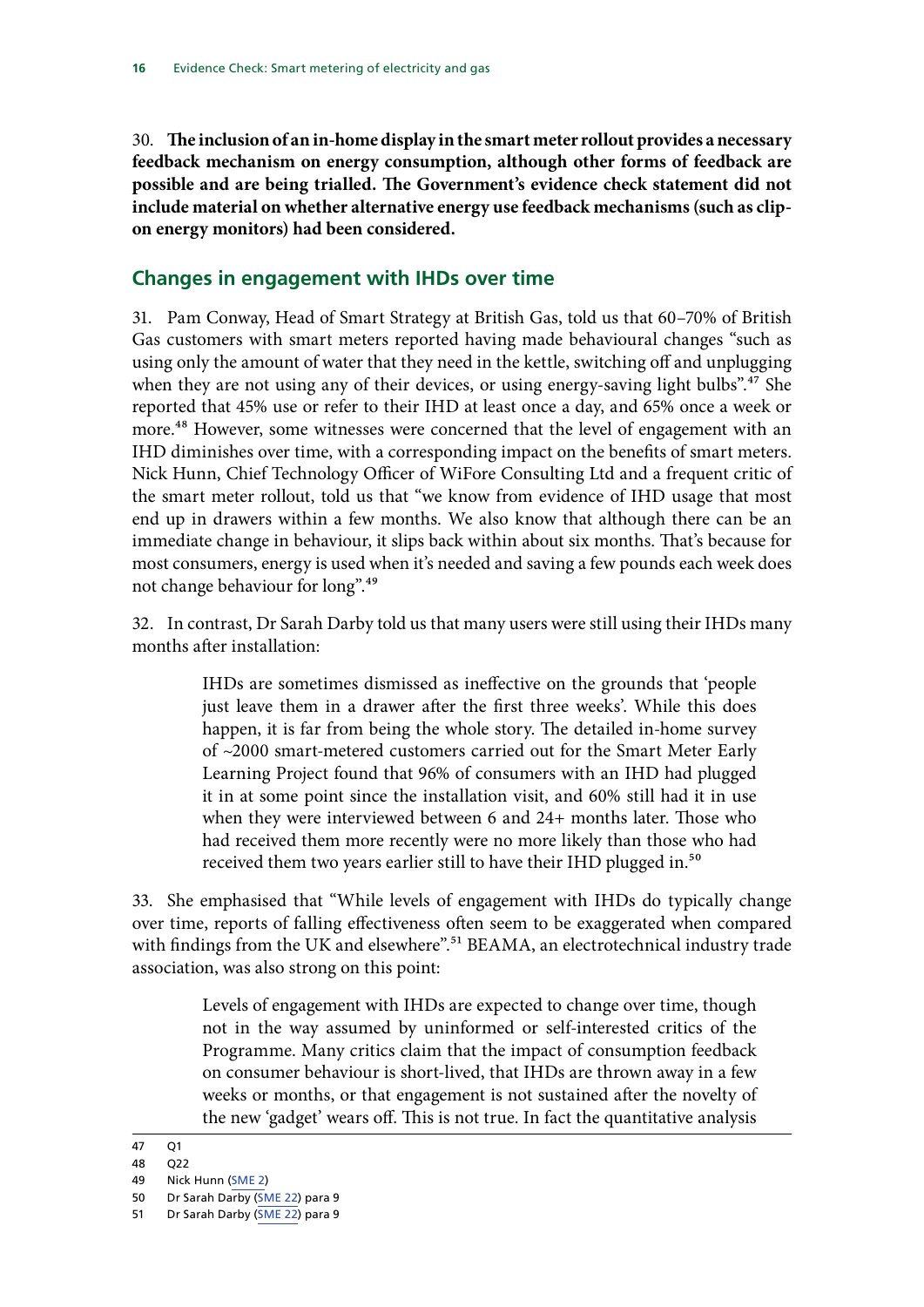<span id="page-18-0"></span>reveals that programmes lasting two years had a greater impact than those lasting just a few months or a year, and the longer pilot durations tended to correspond with higher consumption reduction.<sup>52</sup>

34. Smart Energy GB told us that "Energy saving and purchasing activities appear to become more prominent the longer a consumer has had their smart meter […] Of those who had a smart meter for seven months or more, 36% said they had looked at more energy efficient appliances (versus 19% for those with their smart meter for less than six months)".<sup>53</sup> Dr Darby offered a rationale for engagement improving over time rather than the novelty wearing off:

> If you see the use of better information and feedback to customers as a learning process, you would expect the effect to increase a bit over time. That is what seems to be happening. The figures for savings by people who have smart meters compared with the figures for those who do not have gone up now in the British Gas experience. Other long term trials also tend to show that you get an increase over time.<sup>54</sup>

Figures provided by British Gas suggested that there may indeed be an increase in engagement over time, at least for some people: "After a lengthy period of time, 54% say that they are using their in-home display more often than they were at the beginning, when they first got it".<sup>55</sup>

#### *Maximising engagement*

35. Dr Darby told us that the rollout of smart meters needed to be supported by highquality engagement with consumers:

> What customers learn before and during smart meter installation is an important factor in helping them to make the most of the information they can gain from a smart meter, and this is documented fully in the qualitative research carried out for the GB Smart Metering Early Learning Project. It shows the value of the SMICoP [Installation Code of Practice] requirement for trained installers who will explain to customers how they can benefit from their smart meter, and indicates the value of post-installation customer support, especially for more vulnerable customers.<sup>56</sup>

Similarly, Professor Christine Liddell told us that:

Because energy usage is deeply embedded in routine and key domestic activities, people rarely make drastic behavioural changes in their energy use; they are more likely to adjust gradually. Consequently consumer engagement can be maximally beneficial when support programmes are sustained, introduce new elements over time, and set modest but progressive goals tailored to people's individual circumstances and constraints.<sup>57</sup>

- 54 Q7
- 55 Q22

<sup>52</sup> BEAMA ([SME 18](http://data.parliament.uk/writtenevidence/committeeevidence.svc/evidencedocument/science-and-technology-committee/smart-meters/written/32016.html)) para 3.6

<sup>53</sup> Smart Energy GB [\(SME 19\)](http://data.parliament.uk/writtenevidence/committeeevidence.svc/evidencedocument/science-and-technology-committee/smart-meters/written/32020.html) para 4.2.3

<sup>56</sup> Dr Sarah Darby [\(SME 22\)](http://data.parliament.uk/writtenevidence/committeeevidence.svc/evidencedocument/science-and-technology-committee/smart-meters/written/32026.html)

<sup>57</sup> Professor Christine Liddell [\(SME 11](http://data.parliament.uk/writtenevidence/committeeevidence.svc/evidencedocument/science-and-technology-committee/smart-meters/written/31710.html)) para 16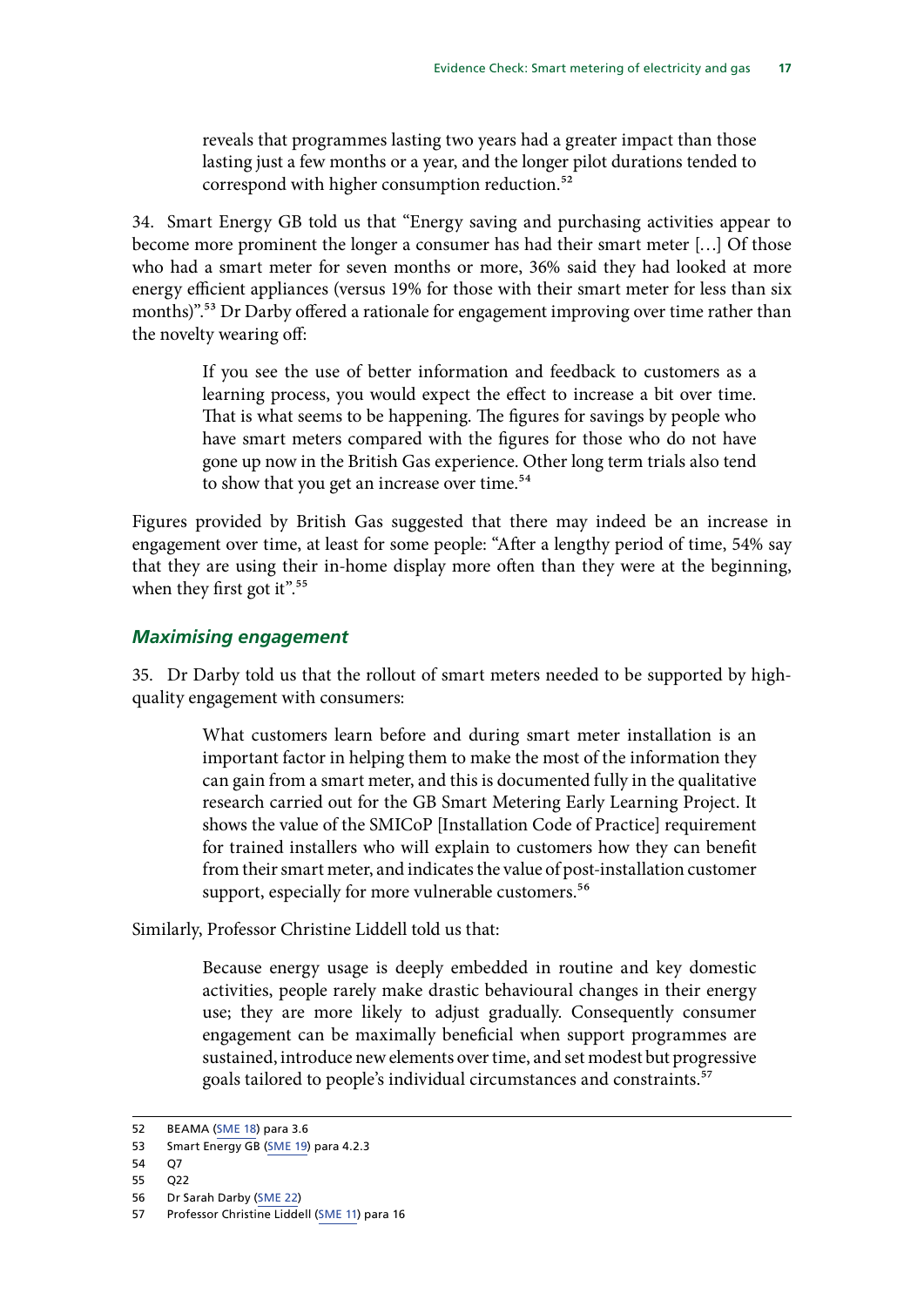<span id="page-19-0"></span>These observations are reflected in Smart Energy GB's recent report on the use of behavioural science to support the smart meter rollout.

36. *In order to reflect the available evidence the Government should ensure that in its*  bid to complete the smart meter rollout by 2020 it does not compromise on consumer *engagement before, during and after installation, including for small businesses. The impact of smart meters will be limited without this support from installers and Smart Energy GB.*

#### **Reducing energy consumption: sources of evidence**

37. Witnesses highlighted a range of recent reports which have addressed the effects of smart meters and IHDs on energy consumption in Great Britain, summarised in Table 2. These indicate that a reduction of around 2–3% might be expected. Studies in other countries produce higher results: a review of 100 pilots by the European Smart Metering Industry Group suggests savings of around 5-6% from interventions without an IHD, and an average of 8.7% with an IHD.<sup>58</sup> However, witnesses warned that energy consumption practices differ in other countries due to the need for summer cooling as well as winter heating,<sup>59</sup> and DECC acknowledges that "it is difficult to transfer evidence on levels and persistence of savings directly to the GB context".<sup>60</sup> DECC's impact assessment takes "a conservative approach" by assuming a 2.8% reduction in domestic electricity consumption, and a 2% reduction for gas credit meters  $(0.5\%$  for gas pre-payment metering).<sup>61</sup>

38. The Institute of Directors queried the meaningfulness of such projections, given an existing trend towards more energy efficient consumer products. They described a 2% reduction in consumption as "a very poor yield".<sup>62</sup> Dr Darby acknowledged that it was difficult to disentangle smart meter savings from general increases in energy efficient appliances,<sup>63</sup> but it should be noted that the reductions take account of the effect of increasing energy efficiency because they are typically measured relative to a control group rather than simply the individual customer's previous consumption. In practice smart meter owners could expect to see a greater reduction in their own personal usage from one year to the next. British Gas provided the figures in Table 3 below as an illustration of the calculation process, including an averaging over two years to smooth seasonal fluctuations:64

<sup>58</sup> European Smart Metering Industry Group, *[The potential of smart meter enabled programs to increase energy](http://esmig.eu/sites/default/files/2011.10.12_empower_demand_report_final.pdf)  [and systems efficiency](http://esmig.eu/sites/default/files/2011.10.12_empower_demand_report_final.pdf)* (October 2011) figure 4

<sup>59</sup> Professor Christine Liddell [\(SME 11](http://data.parliament.uk/writtenevidence/committeeevidence.svc/evidencedocument/science-and-technology-committee/smart-meters/written/31710.html)) para 1

<sup>60</sup> DECC, *[Smart meter roll-out for the domestic and small and medium non-domestic sectors \(GB\): Impact](https://www.gov.uk/government/uploads/system/uploads/attachment_data/file/276656/smart_meter_roll_out_for_the_domestic_and_small_and_medium_and_non_domestic_sectors.pdf)  [assessment](https://www.gov.uk/government/uploads/system/uploads/attachment_data/file/276656/smart_meter_roll_out_for_the_domestic_and_small_and_medium_and_non_domestic_sectors.pdf)* (January 2014) p46

<sup>61</sup> DECC, *[Smart meter roll-out for the domestic and small and medium non-domestic sectors \(GB\): Impact](https://www.gov.uk/government/uploads/system/uploads/attachment_data/file/276656/smart_meter_roll_out_for_the_domestic_and_small_and_medium_and_non_domestic_sectors.pdf)  [assessment](https://www.gov.uk/government/uploads/system/uploads/attachment_data/file/276656/smart_meter_roll_out_for_the_domestic_and_small_and_medium_and_non_domestic_sectors.pdf)* (January 2014) p47

<sup>62</sup> Institute of Directors ([SME 28](http://data.parliament.uk/writtenevidence/committeeevidence.svc/evidencedocument/science-and-technology-committee/smart-meters/written/32057.html))

<sup>63</sup> Q7

<sup>64</sup> British Gas explains that "We take the data from the original 1 year test and identify the customers where both the Smart (sample) & Standard (control) customer have remained with British Gas for at least 2 years after the smart meter installation. We then calculate a simple mean annual consumption using the total consumption for the 2 years following the smart install (i.e. the sum of Post install Year 1 consumption & Post install Year 2 consumption divided by 2). We calculate the figure like this to smooth out the impact of weather fluctuations over the 2 year period., We then divide the mean annual consumption by the annual consumption in the 1 year prior to the smart install period".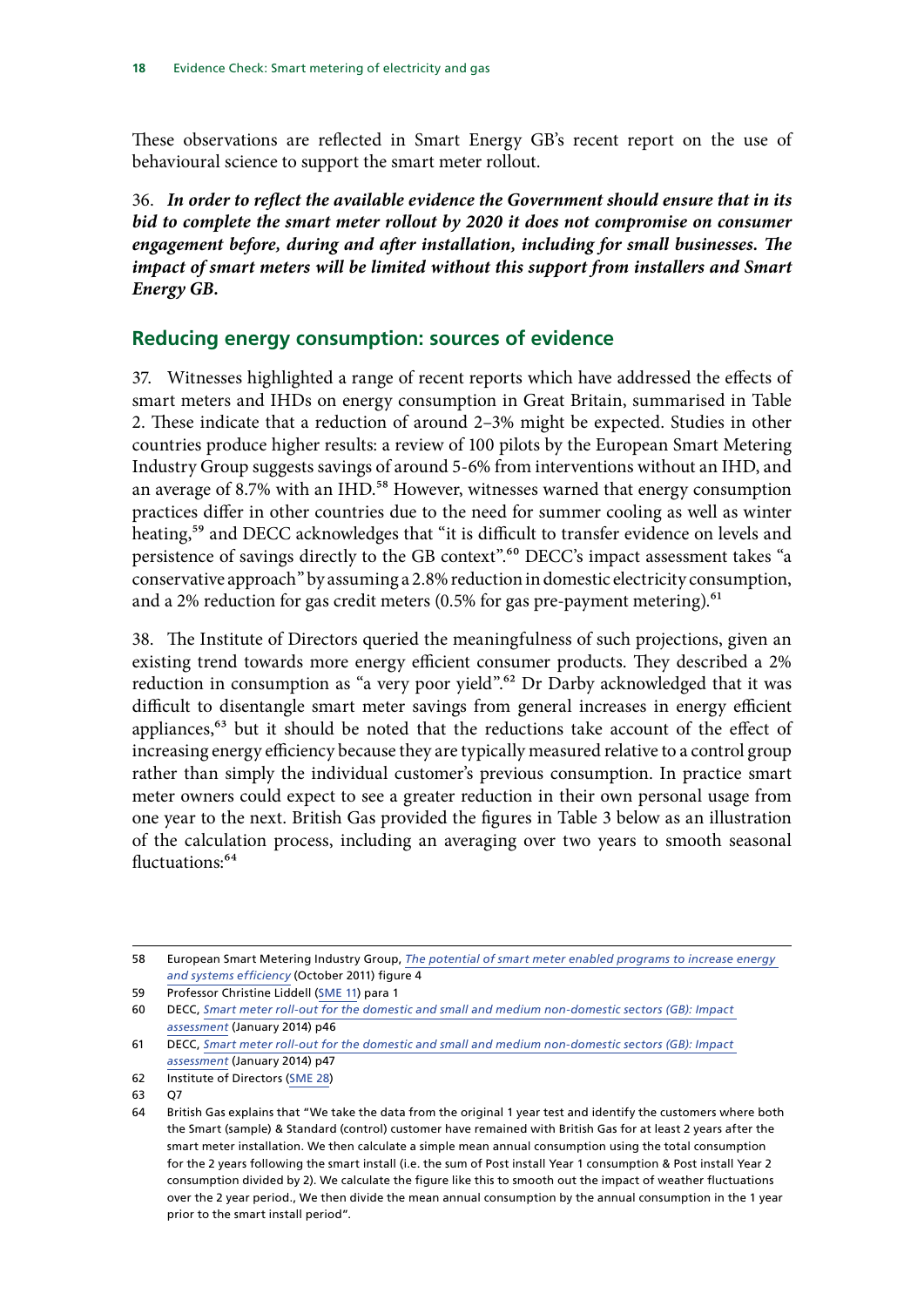**Table 2: Results from a selection of smart meter studies relevant to Great Britain, as highlighted in written evidence**

| <b>Study</b>                                                                                                                                                                                                                                                              | <b>Scale</b> | <b>Demand reduction</b>                                                                                                                                                                                        | <b>Notes</b>                                                                                                                                                                 |
|---------------------------------------------------------------------------------------------------------------------------------------------------------------------------------------------------------------------------------------------------------------------------|--------------|----------------------------------------------------------------------------------------------------------------------------------------------------------------------------------------------------------------|------------------------------------------------------------------------------------------------------------------------------------------------------------------------------|
| 18,370 households<br><b>Energy Demand</b><br>Research Project<br>with smart meters,<br>$(2007 - 10)^{A}$<br>four suppliers                                                                                                                                                |              | Around 3%, but with<br>some higher or lower<br>savings, depending on<br>fuel, customer group<br>and period                                                                                                     | Commissioned<br>from AECOM by<br>Ofgem on behalf<br>of DECC                                                                                                                  |
| Netherlands trials <sup>B</sup><br>670 households<br>for electricity not<br>(with a control<br>group of 50,000<br>households)<br>Early Learning<br>Analysis of<br>(gas), although "it<br>Project <sup>c</sup><br>consumption<br>data for 10,000<br>is realistic to expect |              | 0.9% (gas), reductions<br>statistically significant                                                                                                                                                            | Smart metering<br>did not include<br>an in-home<br>display                                                                                                                   |
|                                                                                                                                                                                                                                                                           | households   | 2.3% (electricity, 1.5%<br>durable energy<br>savings of 3% based<br>on evidence from the<br>research literature and<br>trials worldwide, the<br>ELP findings and the<br>potential improvements<br>identified". | Research<br>conducted for<br>DECC by the<br>Environmental<br>Change Institute,<br>University of<br>Oxford, the<br>University of<br>Ulster, and<br>the Tavistock<br>Institute |
| <b>CER Smart meter</b><br>trials in Ireland<br>$(2009 - 10)^{D}$                                                                                                                                                                                                          | 5,028        | 2.5% (electricity)                                                                                                                                                                                             | Used a<br>combination<br>of Time of<br>Use tariffs<br>and demand<br>side reduction<br>measures                                                                               |

<sup>A</sup> Ofgem, *[Energy Demand Research Project: Final Analysis](https://www.ofgem.gov.uk/ofgem-publications/59105/energy-demand-research-project-final-analysis.pdf)* (June 2011)

<sup>B</sup> Rijskdienst voor Ondernemend Nederland, *[Dutch Energy Savings Monitor for the Smart Meter](http://www.metering.com/wp-content/uploads/2014/06/Dutch-Smart-Meter-Energy-savings-Monitor-final-version.pdf)* (March 2014)

<sup>C</sup> Department of Energy and Climate Change, *[Smart Metering Early Learning Project: Synthesis report](https://www.gov.uk/government/uploads/system/uploads/attachment_data/file/407568/8_Synthesis_FINAL_25feb15.pdf)* (March 2015)

<sup>D</sup> Commission for Energy Regulation, *[Electricity Smart Metering Customer Behaviour Trials \(CBT\) Findings Report](http://www.cer.ie/docs/000340/cer11080(a)(i).pdf)* CER 11080a (May 2011)

**Table 3: Illustration of how British Gas calculates energy consumption reductions for smart meters against a control group, averaged over two years**

| <b>Customer</b> | Pre-<br>installation<br>consumption<br>(kWh) | Post-instal-<br>lation con-<br>sumption Y1<br>(kWh) | Post-<br>installation<br>consumption<br>Y2 (kWh) | <b>Total con-</b><br>sumption<br>(kWh) | Mean annual<br>consumption<br>(kWh) |
|-----------------|----------------------------------------------|-----------------------------------------------------|--------------------------------------------------|----------------------------------------|-------------------------------------|
| Smart           | 10,346                                       | 9,000                                               | 10,000                                           | 19,000                                 | 9,500                               |
| Standard        | 10,346                                       | 9,346                                               | 10,300                                           | 19,646                                 | 9,823                               |

|                  | After 1 year             | After 2 years |
|------------------|--------------------------|---------------|
| Difference (kWh) | 346 (i.e. 9,346–9,000)   | 323           |
| Difference (%)   | 3.3% (i.e. 346 / 10,346) | $3.1\%$       |

Source: British Gas [\(SME 45\)](http://data.parliament.uk/writtenevidence/committeeevidence.svc/evidencedocument/science-and-technology-committee/smart-meters/written/37835.html)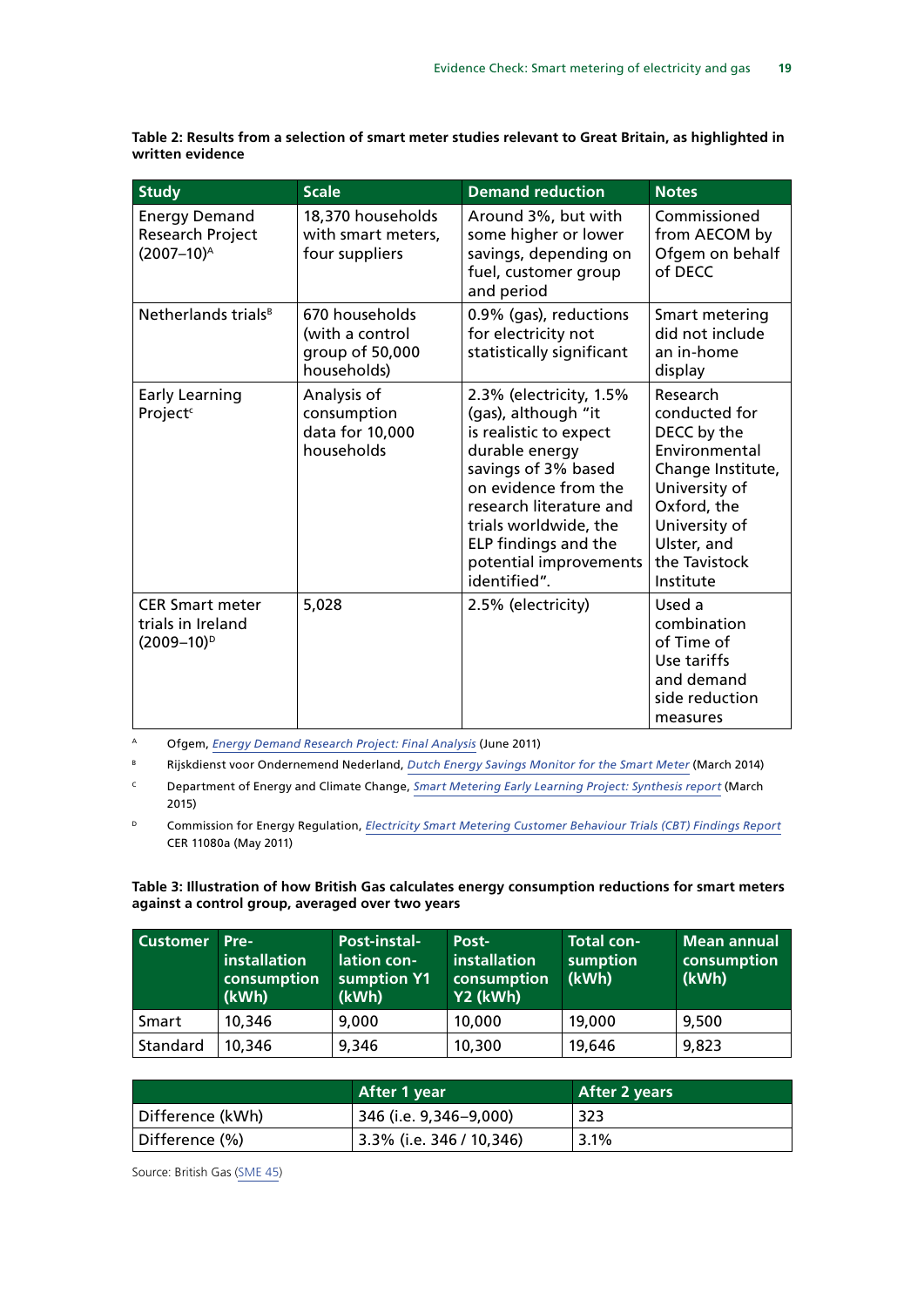39. British Gas provided us with some information based on 40,000 gas smart meters and 60,000 electricity smart meters installed since 2014, compared with a control sample of 100,000 customers with standard meters. This sample found that smart meter users reduce their energy consumption by around 3% per year, echoing the results of other studies.65 Nick Hunn complained that British Gas had not released information from the much larger number of meters it had installed, over a longer period. We asked Pam Conway whether it was possible to analyse data from the 2.7 million meters that had now been deployed by British Gas. She explained that "we needed to look for customers we could match. We looked at the size of a household, their average annual consumption and the region in which they were based, and matched a smart-metered customer to a customer without a smart meter" and "to ensure the numbers were robust […] we needed to select customers who had been with British Gas for 24 to 27 months". This "puts constraints on finding like for like across that base [of 2.7 million]".<sup>66</sup> She told us that British Gas was nevertheless considering whether to open up its datasets,<sup>67</sup> which might allow anonymised data to be explored by others.

40. **'Implementation' is one of the IfG's 'chain of reasoning' steps—implementing a policy based on evidence of 'what works'. The Government's evidence check statement highlighted available evidence on whether smart meters could lead to a reduction in energy consumption through engagement with in-home displays. That evidence does suggest such an outcome, although the scale and durability of such savings is contested and it would appear that the rollout could alter consumption levels by 2–3%.**

41. *The Government should update its research on the impact of smart meters as the*  rollout progresses, adjusting the Impact Assessment as necessary. It should take the *opportunity now available to examine five years of data for some customers in the Early Learning Programme. It should explore with British Gas the opportunity to make its large datasets, from 2.7 million fitted smart meters, available to researchers.*

<sup>65</sup> British Gas ([SME 32\)](http://data.parliament.uk/writtenevidence/committeeevidence.svc/evidencedocument/science-and-technology-committee/smart-meters/written/32146.html)

<sup>66</sup> Q9

<sup>67</sup> Q11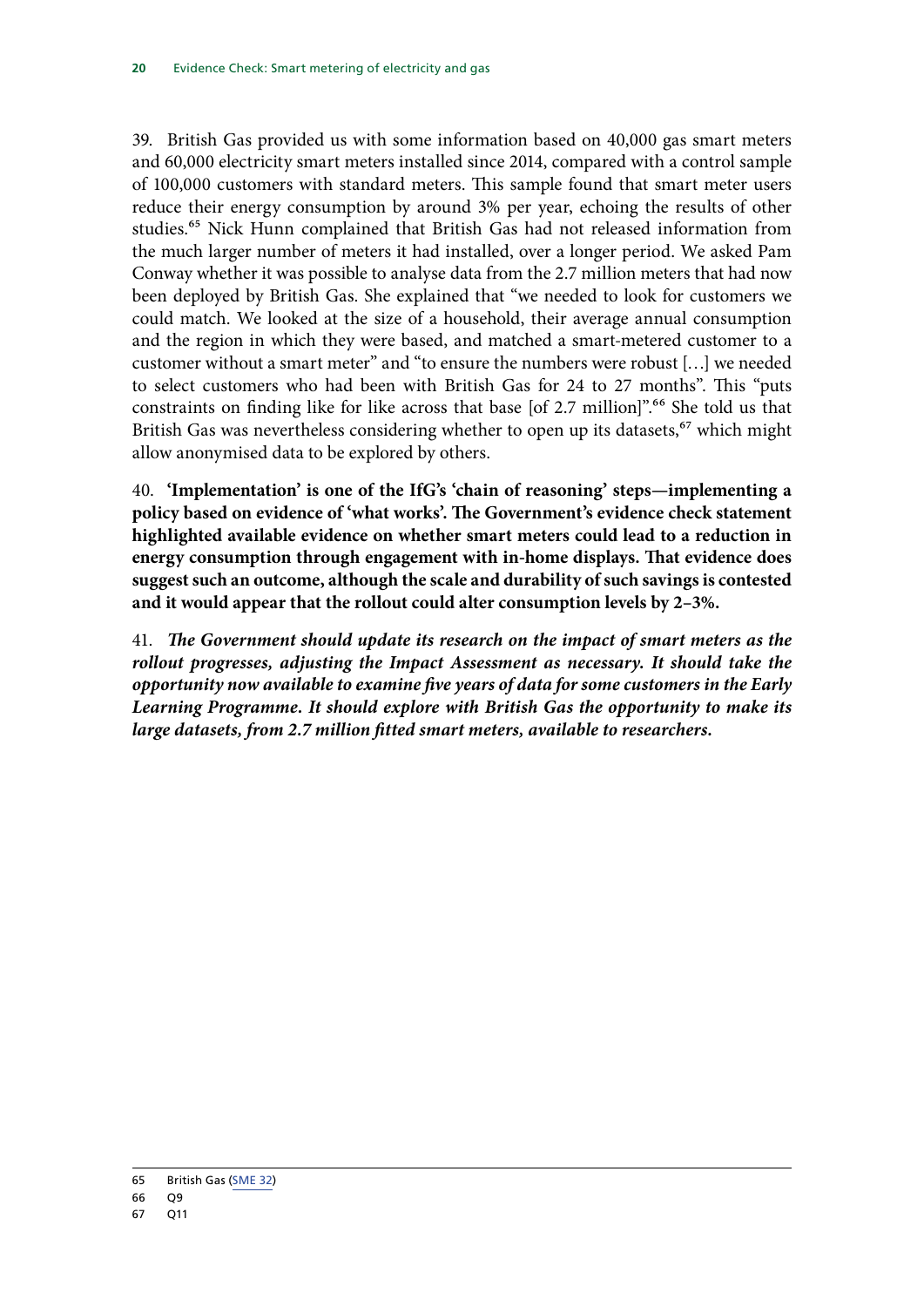## <span id="page-22-0"></span>**3** Changing when energy is used

42. DECC told us that smart meters will enable 'time of use' (ToU) tariffs to be introduced, with different prices at different times of day. There are two ways in which a ToU tariff could operate: either as a static tariff, with different pricing periods remaining fixed, or a dynamic tariff, where prices could be set according to the prevailing generating costs and communicated to consumers via their In Home Display, or utilised through automated appliances. By altering the price during the day, such tariffs can incentivise consumers to avoid times of peak demand, and therefore reduce the need for excess capacity in the system overall to cope with peaks and troughs. DECC's 2014 impact analysis assumed that, including existing Economy 7 customers, there would be a 20% take up of static ToU tariffs, starting from 2016.<sup>68</sup> ToU tariffs are only relevant to electricity usage, as gas is not generated on demand in the same way.

43. Lord Bourne, the then Parliamentary Under Secretary of State for Climate Change, explained in June that ToU tariffs would be "beneficial to the nation at large, because it will smooth demand, which will mean that demand is less at peak times, and enable us to manage the whole system better".<sup>69</sup> Daron Walker, the then Senior Responsible Owner for the smart metering implementation plans at DECC, told us that it was "really early days" for ToU tariffs.<sup>70</sup> He explained that DECC's smart metering impact assessment had "assumed very low levels of penetration of time of use" and that ToU was "not embedded in [DECC's] business case".71 Nevertheless, Dr Sarah Darby noted that smart meters and ToU tariffs laid the ground for further energy-saving innovations in the future:

> In the longer term, ToU tariffs could form part of programmes to manage the charging of electric vehicles and storage heaters, the timing of heat pumps and the provision of distributed storage (in hot water tanks, batteries and other media). This type of arrangement is already being piloted, partly by Government-funded research, and it could make a substantial difference to the flexibility of the electricity system. Householders' familiarity with the technologies and rationale behind such programmes will be a vital issue here.

#### **The impact of ToU: sources of evidence**

44. While ToU tariffs may be "some way down the line",<sup>72</sup> the extent to which consumers are able to vary when they use electricity has been explored in research. The results of some of the major trials highlighted in written evidence are summarised in Table 4; the general consensus appears to be that ToU tariffs can shift 8–10% of peak demand.

68 DECC, *[Smart meter roll-out for the domestic and small and medium non-domestic sectors \(GB\): Impact](https://www.gov.uk/government/uploads/system/uploads/attachment_data/file/276656/smart_meter_roll_out_for_the_domestic_and_small_and_medium_and_non_domestic_sectors.pdf)  [assessment](https://www.gov.uk/government/uploads/system/uploads/attachment_data/file/276656/smart_meter_roll_out_for_the_domestic_and_small_and_medium_and_non_domestic_sectors.pdf)* (January 2014) p59

 $69 \overline{084}$ 

<sup>70</sup> Q88

<sup>71</sup> Q88 [Daron Walker]

<sup>72</sup> Q90 [Lord Bourne]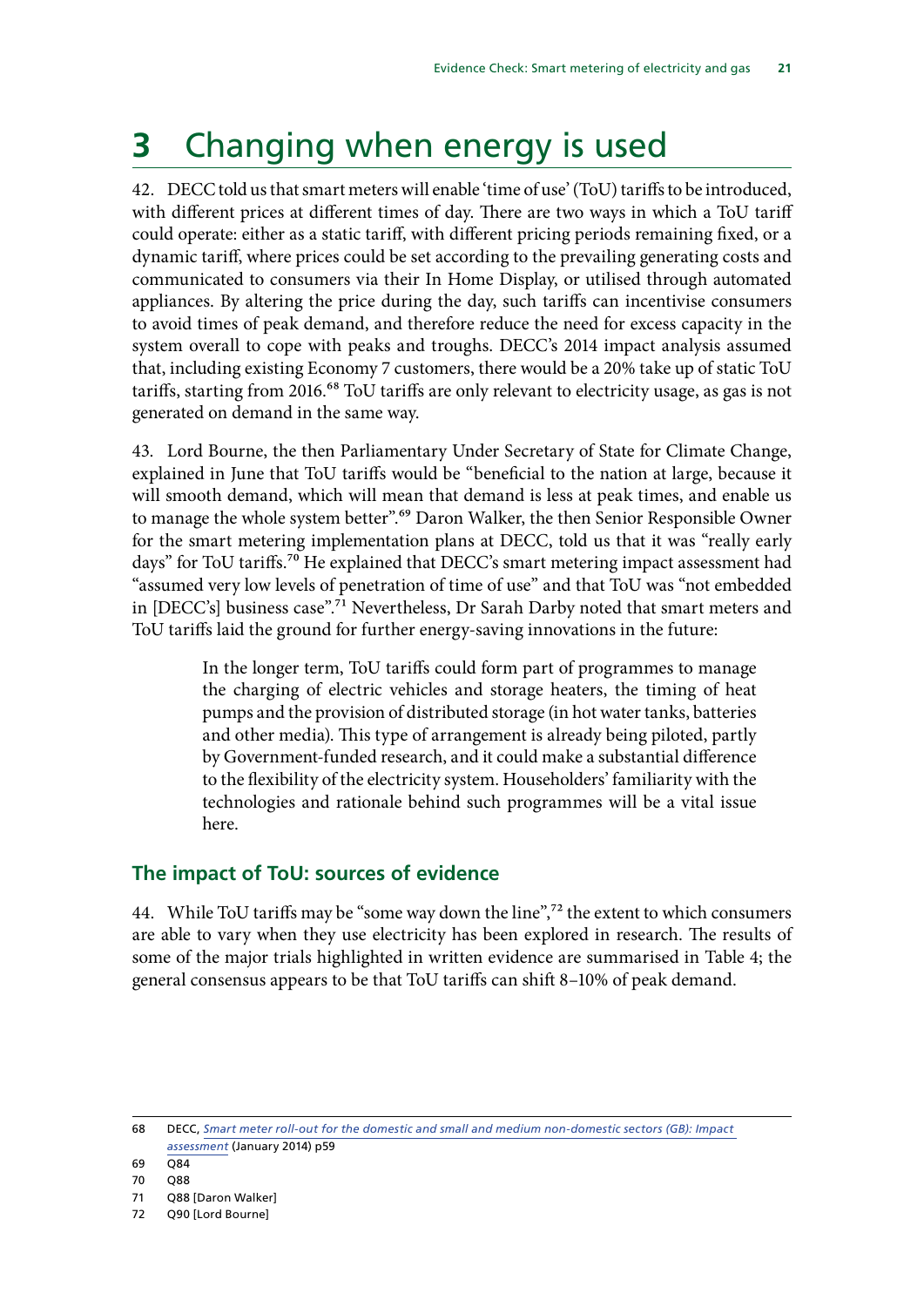|  | Table 4: Results from a selection of (UK) smart meter studies that include Time of Use tariffs |  |
|--|------------------------------------------------------------------------------------------------|--|
|--|------------------------------------------------------------------------------------------------|--|

| <b>Study</b>                                                                                                                | <b>Scale</b>                             | <b>Peak demand shifted</b>                                                                                                                                                                                                                                | <b>Notes</b>                                                                                                                                                                                                                                                                                                                                                                                                                                                                                                                                             |  |  |  |
|-----------------------------------------------------------------------------------------------------------------------------|------------------------------------------|-----------------------------------------------------------------------------------------------------------------------------------------------------------------------------------------------------------------------------------------------------------|----------------------------------------------------------------------------------------------------------------------------------------------------------------------------------------------------------------------------------------------------------------------------------------------------------------------------------------------------------------------------------------------------------------------------------------------------------------------------------------------------------------------------------------------------------|--|--|--|
| Energy<br>Demand<br>Research<br>Project<br>$(2007 - 10)^{A}$                                                                | 194 (EDF);<br>1,352 (SSE)                | "Up to 10%" of peak load<br>can be shifted                                                                                                                                                                                                                | Two ToU trials; one run by<br>EDF, the other by SSE                                                                                                                                                                                                                                                                                                                                                                                                                                                                                                      |  |  |  |
| Consumer<br><b>Network</b><br>Revolution<br>Project <sup>B</sup>                                                            | 628<br>participants                      | 8% reduction in average<br>peak power demand;<br>6% reduction in average<br>annual consumption<br>during peak periods; no<br>statistically significant<br>reduction in average annual<br>consumption compared to<br>smart metering without ToU<br>tariff. |                                                                                                                                                                                                                                                                                                                                                                                                                                                                                                                                                          |  |  |  |
| Low Carbon<br>London trials<br>$(2012 - 14)^c$                                                                              | 1,119                                    | 9%                                                                                                                                                                                                                                                        | Included dynamic ToU. This<br>trial tried to simulate "not<br>just a regular peak-winter<br>evenings-but the impact<br>on the system of having a<br>lot of wind or little wind,<br>looking ahead to a time<br>when there are lots of<br>renewables in the mix.<br>It was sending signals to<br>customers a day ahead, as<br>you might do on the basis<br>of a weather forecast, to<br>tell them what the price<br>was going to be. A lot<br>of customers quite got<br>into that, and found it an<br>appealing and engaging<br>thing to do". <sup>D</sup> |  |  |  |
| <b>British</b><br>Gas free<br>Saturdays or<br>Sundays <sup>E</sup>                                                          | 4.000<br><b>British Gas</b><br>customers | 11%                                                                                                                                                                                                                                                       |                                                                                                                                                                                                                                                                                                                                                                                                                                                                                                                                                          |  |  |  |
| <b>CER Smart</b><br>meter trials<br>in Ireland<br>$(2009 - 10)^F$                                                           | 5,028                                    | 8.8% reduction in peak<br>consumption                                                                                                                                                                                                                     | Study used a combination<br>of ToU and demand side<br>reduction                                                                                                                                                                                                                                                                                                                                                                                                                                                                                          |  |  |  |
| Ofgem, Energy Demand Research Project: Final Analysis (June 2011) para 1.5<br>Α<br>Durham University (SME 26) para 3.2<br>Β |                                          |                                                                                                                                                                                                                                                           |                                                                                                                                                                                                                                                                                                                                                                                                                                                                                                                                                          |  |  |  |

C UK Power Networks, *[Residential Demand Side Response for outage management and as an alternative to network](http://innovation.ukpowernetworks.co.uk/innovation/en/Projects/tier-2-projects/Low-Carbon-London-(LCL)/Project-Documents/LCL%20Learning%20Report%20-%20A1%20-%20Residential%20Demand%20Side%20Response%20for%20outage%20management%20and%20as%20an%20alternative%20to%20network%20reinforcement.pdf) [reinforcement](http://innovation.ukpowernetworks.co.uk/innovation/en/Projects/tier-2-projects/Low-Carbon-London-(LCL)/Project-Documents/LCL%20Learning%20Report%20-%20A1%20-%20Residential%20Demand%20Side%20Response%20for%20outage%20management%20and%20as%20an%20alternative%20to%20network%20reinforcement.pdf)* Report A1 (September 2014)

D Q37 [Dr Darby]

E Qq30–31

F Commission for Energy Regulation, *[Electricity Smart Metering Customer Behaviour Trials \(CBT\) Findings Report](http://www.cer.ie/docs/000340/cer11080(a)(i).pdf)* CER 11080a (May 2011)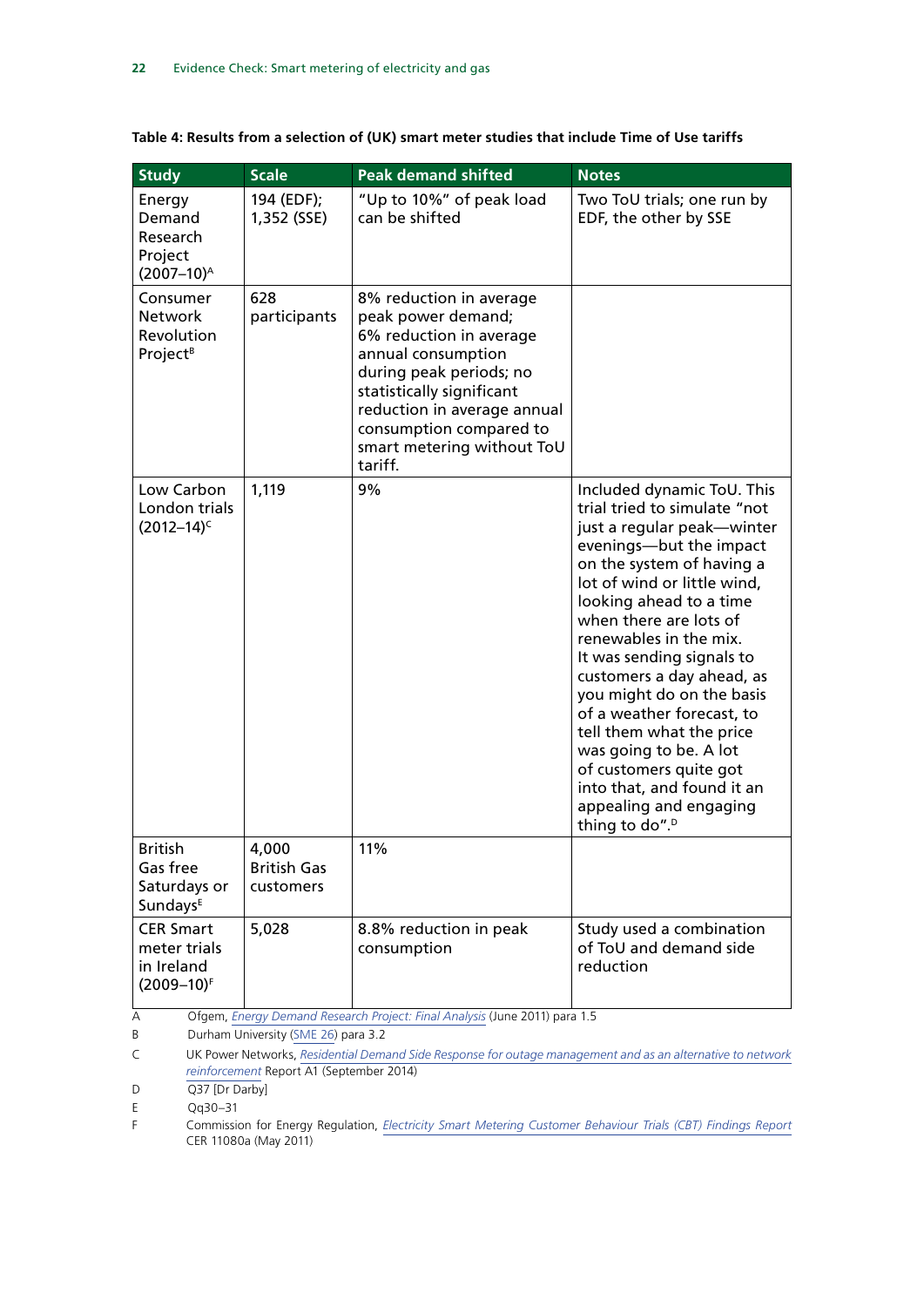<span id="page-24-0"></span>45. Professor Liddell provided data on the scope for peak load transfer in other countries (as described in their own impact assessments), emphasising that the scope for transfer in Great Britain is more limited than in other parts of Europe.<sup>73</sup> Nick Hunn explained that other countries have additional demands from air conditioning, and that "we have one of the smallest variations between peak and standard demand of almost any country in the world […] We have such a different demand curve from most of the rest of the world that we are going to have to make it up as we go along".<sup>74</sup>

#### **Smoothing energy demand**

46. Clearly if consumers are to change their behaviour they must have the opportunity to act differently as well as the ability and motivation. The Institute of Directors (IoD) argued that "the only real 'activities' that can be shifted (and not without their own inconveniences) relate to washing machines and dishwashers". The IoD told us that it was "a fundamental conceit at the heart of the smart meters programme" that householders have large flexibility over how much energy they use and when.<sup>75</sup>

47. DECC's impact analysis estimates that the "discretionary load"—the portion of consumption that can potentially be shifted to off-peak times—is 20% of the total consumption at peak, comprising 17% from 'wet' appliances (i.e. washing machines and dishwashers) and 3% from other sources.<sup>76</sup> The analysis also assesses what part of this discretionary load will actually be shifted by consumers:

> In the short run, we assume that those customers on STOU [static Time of Use tariffs] will only shift one third of the discretionary load at peak that they actually could. As time goes by, we expect the number of times that load is actually shifted to increase to 50% of the available discretionary load, driven by the consolidation of the behavioural change and customer familiarisation with the technology, and the role of other factors such as higher price differentials and the introduction of some home automation and smart appliances, which would reduce the need for active action by the householder.77

48. Professor Harriet Bulkeley and colleagues at Durham University noted that "ToU tariffs can work very well for households with high levels of flexibility capital. The ability of customers to be flexible is not only related to the design of the tariff and the incentive it provides but linked to existing patterns and structures of social life".<sup>78</sup> The Federation of Small Businesses also raised this as an issue for SMEs:

> It is clear that some businesses will be more able to take advantage of Time of Use charges than others, depending on the nature of their operation. FSB also raises caution that many businesses operate on different cycles to the average domestic customer. So a one size fits all approach to Time of Use

<sup>73</sup> Professor Christine Liddell [\(SME 11](http://data.parliament.uk/writtenevidence/committeeevidence.svc/evidencedocument/science-and-technology-committee/smart-meters/written/31710.html)) figure 3

<sup>74</sup> Q37 [Nick Hunn]

<sup>75</sup> Institute of Directors ([SME 28](http://data.parliament.uk/writtenevidence/committeeevidence.svc/evidencedocument/science-and-technology-committee/smart-meters/written/32057.html))

<sup>76</sup> DECC, *[Smart meter roll-out for the domestic and small and medium non-domestic sectors \(GB\): Impact](https://www.gov.uk/government/uploads/system/uploads/attachment_data/file/276656/smart_meter_roll_out_for_the_domestic_and_small_and_medium_and_non_domestic_sectors.pdf)  [assessment](https://www.gov.uk/government/uploads/system/uploads/attachment_data/file/276656/smart_meter_roll_out_for_the_domestic_and_small_and_medium_and_non_domestic_sectors.pdf)* (January 2014) p59

<sup>77</sup> DECC, *[Smart meter roll-out for the domestic and small and medium non-domestic sectors \(GB\): Impact](https://www.gov.uk/government/uploads/system/uploads/attachment_data/file/276656/smart_meter_roll_out_for_the_domestic_and_small_and_medium_and_non_domestic_sectors.pdf)  [assessment](https://www.gov.uk/government/uploads/system/uploads/attachment_data/file/276656/smart_meter_roll_out_for_the_domestic_and_small_and_medium_and_non_domestic_sectors.pdf)* (January 2014) p60

<sup>78</sup> Durham University [\(SME 26\)](http://data.parliament.uk/writtenevidence/committeeevidence.svc/evidencedocument/science-and-technology-committee/smart-meters/written/32049.html) para 1.1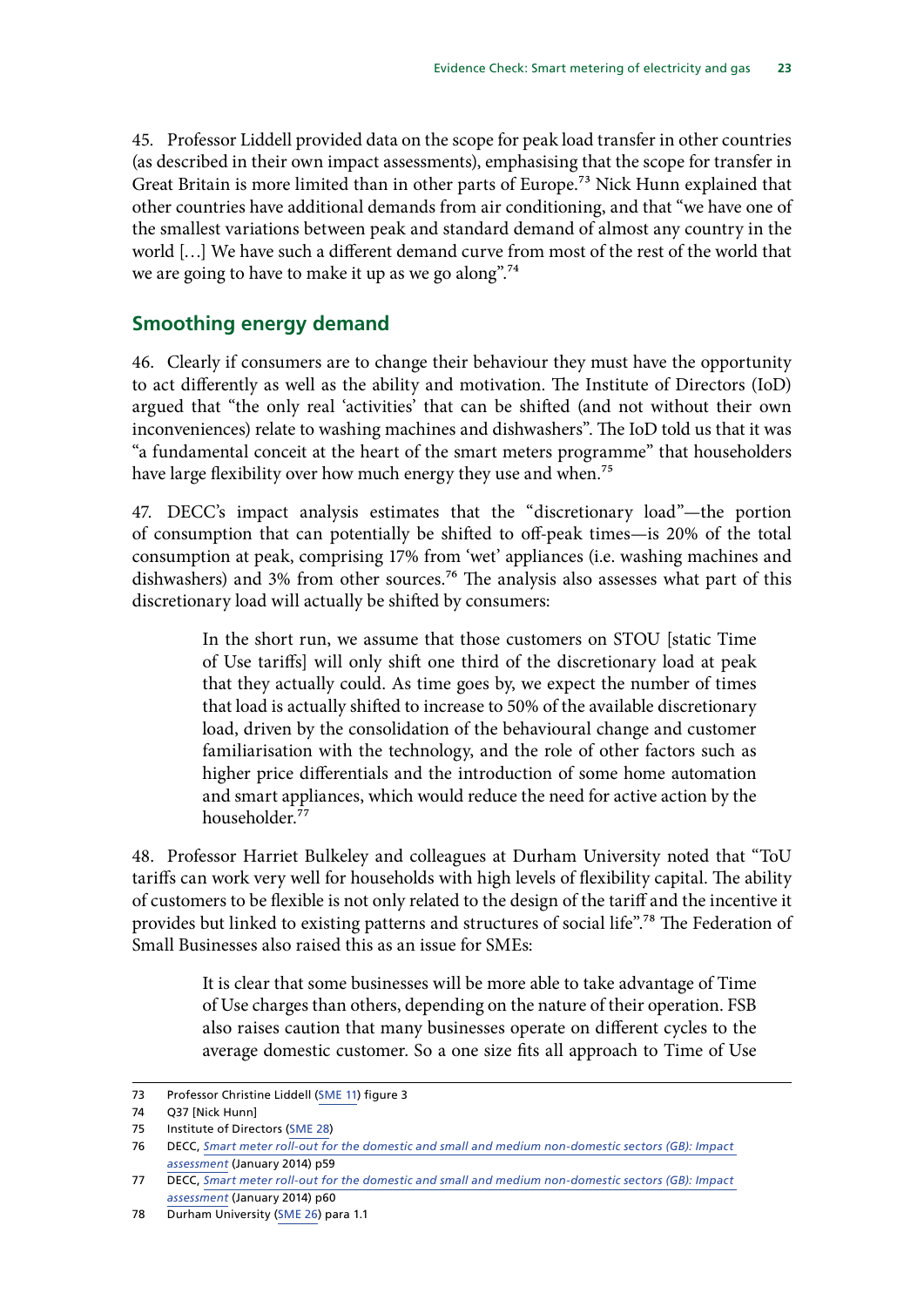charges will not work. In order to drive behaviour change, the market will need to provide not only a price disincentive against using energy at certain times, but also a clear pathway for achieving this. For instance, it may be prudent to consider a recommendation for all users above a certain energy threshold to implement storage and management systems that allow them to run 'off line' at certain times of the day.79

49. Nick Hunn believed that in order to significantly influence consumer behaviour through ToU tariffs "you need either to set a low value for the cheap one, which the customers jump on and then the energy supplier loses money, or to ramp up the peaks so much that the regulator steps in".80 Dr Darby told us that "where the ratio between the peak and the off-peak cost is very slight, you tend to get a pretty slight response. We have seen that in Italy and Ontario, for example<sup>".81</sup> Other examples noted by witnesses were

- The Powershift tariff in Northern Ireland, where peak price was about three times the non-peak price, and "the customers were doing so well out of it that the company had to discontinue the tariff".82
- The CLNR project trialled a ToU tariff with off-peak prices set at 70% of the standard day rate and peak times charged at 200%. Northern Powergrid explained that this static tariff "was insufficient on its own to shift materially the network peak on the winter day with the maximum peak load for which we size our network". Instead it suggested that "more sophisticated tariffs, such as dynamic Time of Use or critical peak pricing may be beneficial".

50. We asked the Minister whether he would be comfortable with ToU peak prices being many times higher than at non-peak times in order to prompt a large enough response to materially smooth demand. He told us that competition between suppliers would limit the severity of such a tariff: "We have many more energy suppliers now than we had even five years ago, so I just do not see it happening".<sup>83</sup> Sacha Deshmukh told us that high peak time prices were not the only mechanism that could deliver behaviour change, pointing to increased take up of recycling and smoking cessation campaigns as examples of where behavioural change can arise through "a combination of understanding that it is good for them in a marketplace and good for their household, and that it has a national benefit".<sup>84</sup>

51. The extent to which consumers themselves save money through ToU tariffs depends on the details of the tariff and the extent to which consumers are able and willing to alter when they use energy. Smart Energy GB told us that the CLNR study referred to above had found that "the majority" saved money on their energy bills through a time of use tariff, although Professor Harriet Bulkeley highlighted how many would have seen an increase in their bill:

> Analysis of shadow billing data provided by British Gas indicates that 243 of the 628 [CLNR] participants (39%) would have paid more money for

<sup>79</sup> Federation of Small Businesses [\(SME 36](http://data.parliament.uk/writtenevidence/committeeevidence.svc/evidencedocument/science-and-technology-committee/smart-meters/written/32273.html)) para 3.3

<sup>80</sup> Q37 [Nick Hunn]

<sup>81</sup> Q37 [Dr Darby]

<sup>82</sup> Q37 [Dr Darby]

<sup>83</sup> Q85

<sup>84</sup> Qq86–87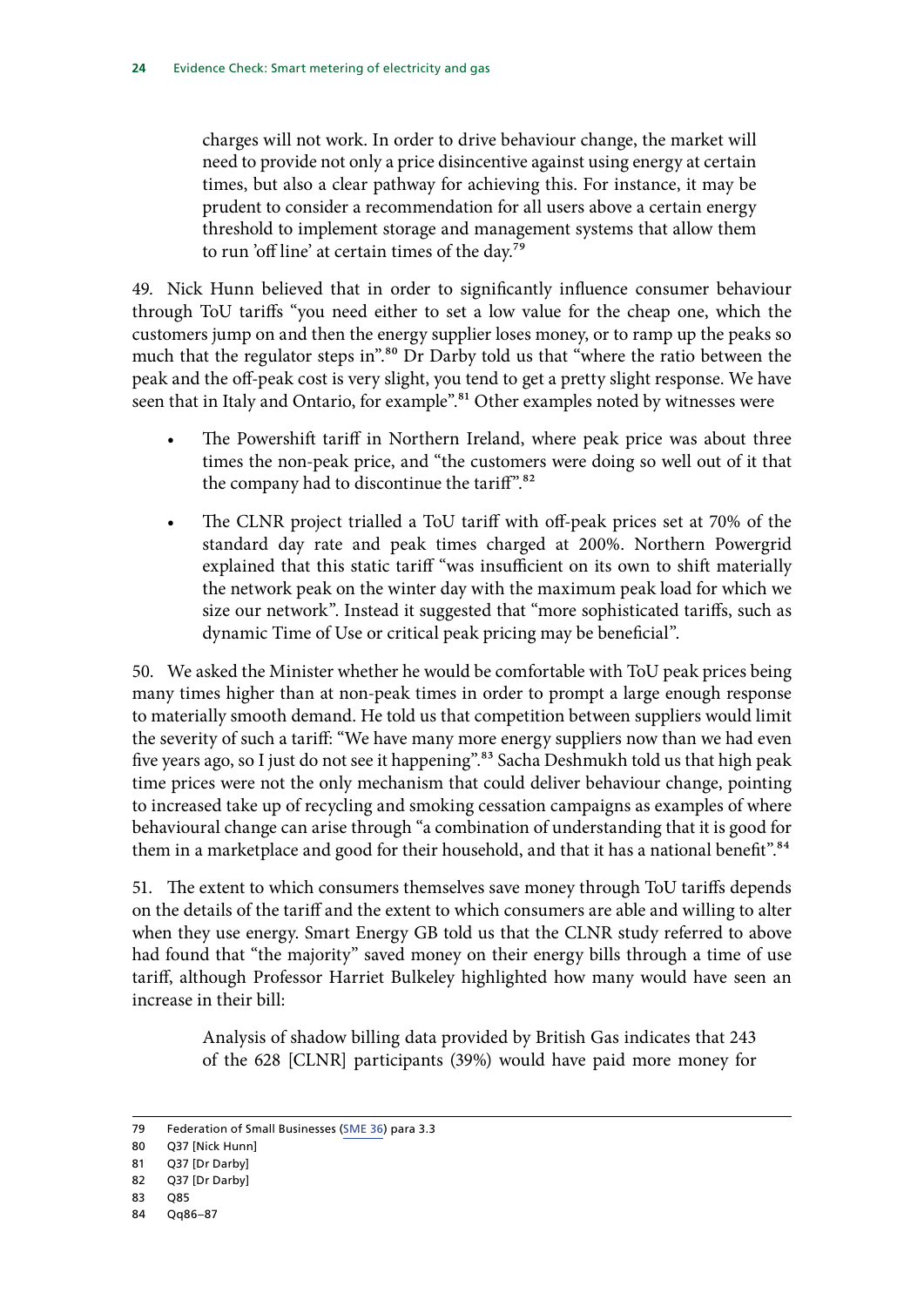their electricity by being on the tariff had they not been compensated by the project for the increased bills incurred in-trial. Of these the median increase would have been £18.40.

52. *There is an extensive range of studies providing evidence on the likelihood and scale of consumers changing their usage patterns in response to Time of Use tariffs. Some evidence suggests that driving genuinely significant change could require a level of differential pricing which might be commercially, and potentially politically, difficult.*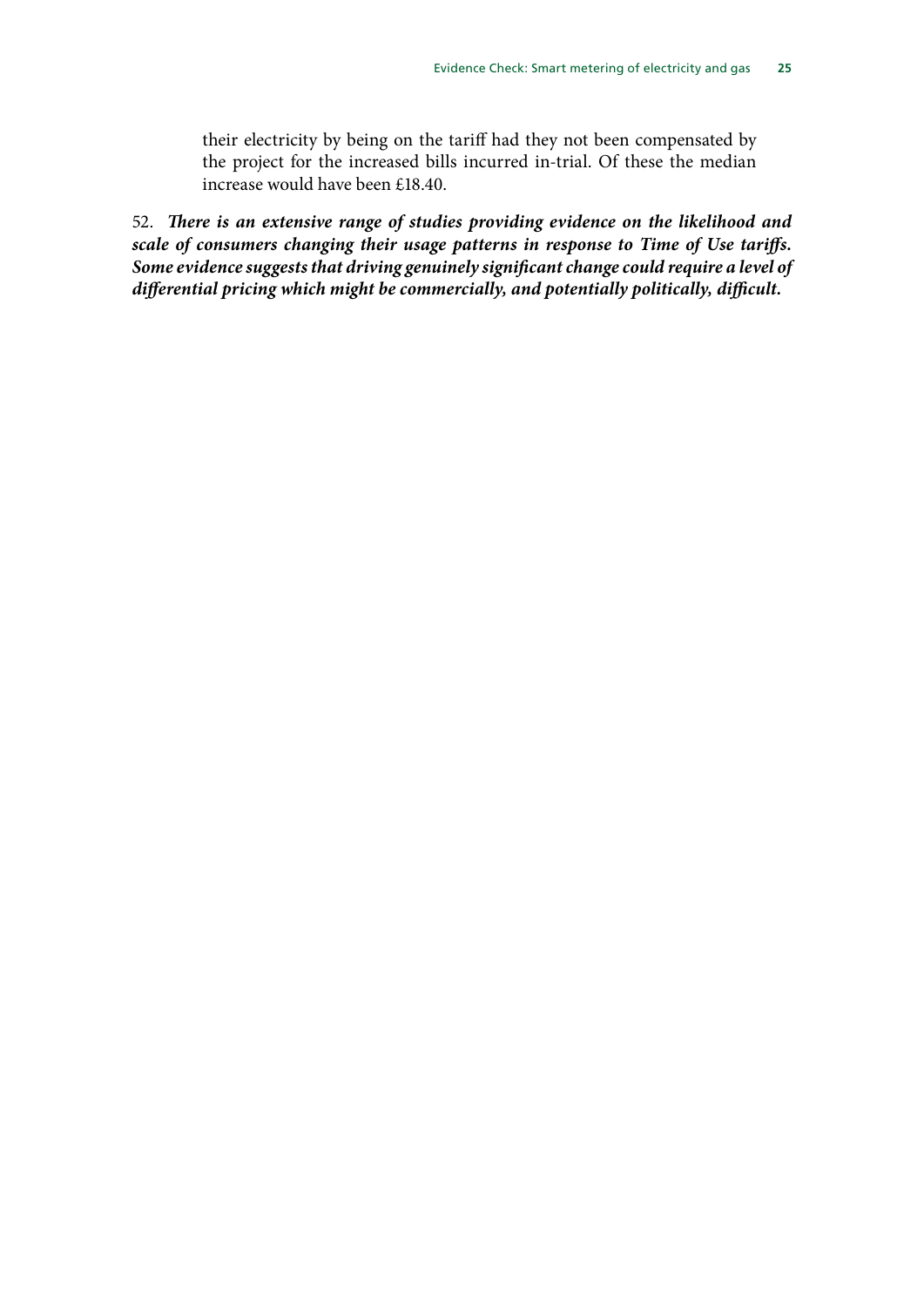## <span id="page-27-0"></span>**4** The balance between consumer and national benefits

53. Smart Energy GB told us that smart meters were bringing about a "revolution in Great Britain's national energy system", that would bring "huge benefits for consumers and our national infrastructure".<sup>85</sup> Similarly, DECC believes that the rollout will "bring major benefits to consumers and the nation".<sup>86</sup> This chapter explores the balance between the benefits of smart metering to the individual and to the network and the country.<sup>87</sup>

54. The most recent of DECC's Smart metering Impact Assessments (IA), published in January 2014 and running to some 140 pages, estimates an overall positive net present benefit of £6.2 billion over the period to 2030 (comprising benefits of around £17 billion and costs of around £10.9 billion).<sup>88</sup> The Department intends to publish an updated impact assessment later in 2016.<sup>89</sup>

### **Benefits to the individual and the supplier**

55. The 2014 IA for the rollout refers to a 2.8% saving in electricity consumption and a 2% reduction amongst gas (credit) customers. The IA predicts that by 2020 an average household could make an annual saving on their dual fuel energy bill of £26, rising to £43 in 2030. The average dual-fuel *non-domestic* premise could be expected to save £200 per year in 2020.

56. Nick Hunn was sceptical of the extent to which consumers will change their behaviour for a relatively modest financial reward, arguing that "£26 a year or 7p a day is not a big incentive", and that "there are far cheaper ways of achieving savings".<sup>90</sup> Pam Conway argued that "the savings come almost as a result of the data insight, rather than necessarily from people thinking of it as 50p a week".<sup>91</sup>

57. Other benefits to the consumer referred to in DECC's Impact Assessment include:

- Easier switching between suppliers;
- More accurate billing, the avoidance of billing problems, and the need for meter readings; and
- Avoidance of debt accumulation through access to accurate near real time information.

<sup>85</sup> Smart Energy GB [\(SME 19\)](http://data.parliament.uk/writtenevidence/committeeevidence.svc/evidencedocument/science-and-technology-committee/smart-meters/written/32020.html) para 1

<sup>86</sup> DECC [\(SME 31](http://data.parliament.uk/writtenevidence/committeeevidence.svc/evidencedocument/science-and-technology-committee/smart-meters/written/32093.html)) para 3

<sup>87</sup> Others have explored the costs of the smart meter rollout, such as the Public Accounts Committee, and the National Audit Office published reports in 2011 and 2014 on this topic.

<sup>88</sup> DECC, *[Smart meter roll-out for the domestic and small and medium non-domestic sectors \(GB\): Impact](https://www.gov.uk/government/uploads/system/uploads/attachment_data/file/276656/smart_meter_roll_out_for_the_domestic_and_small_and_medium_and_non_domestic_sectors.pdf)  [assessment](https://www.gov.uk/government/uploads/system/uploads/attachment_data/file/276656/smart_meter_roll_out_for_the_domestic_and_small_and_medium_and_non_domestic_sectors.pdf)* (January 2014)

<sup>89</sup> Department of Energy and Climate Change ([SME 42\)](http://data.parliament.uk/writtenevidence/committeeevidence.svc/evidencedocument/science-and-technology-committee/smart-meters/written/34284.html) para 16

<sup>90</sup> Q6

<sup>91</sup> Q5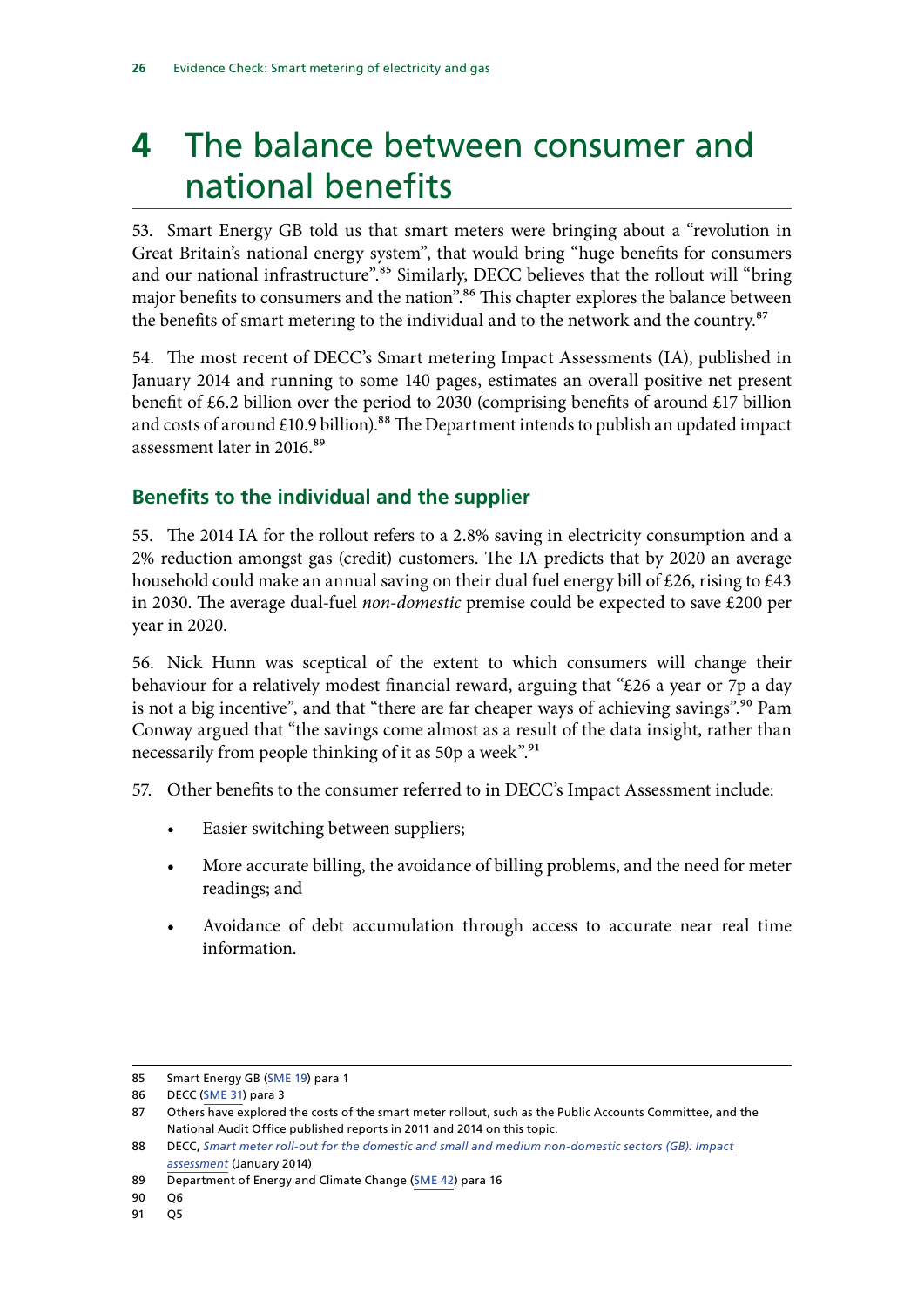<span id="page-28-0"></span>58. Although not a benefit to the consumer, other than through savings being passed on to customers, the Impact Assessment also describes benefits to suppliers:

- Removing the need for site visits to complete meter reads;
- Reducing call centre traffic, with fewer queries about estimated bills;
- Improved theft detection and debt management; and
- Remote disconnection.

#### **Benefits of optimising electricity generation and network management**

59. DECC's December 2015 publication *Towards a smart energy system* explains that smart meters are a "critical building block" in delivering a smart energy *system*, alongside the development of better energy storage solutions.<sup>92</sup> The document explains that a smart energy system as a whole could:

- Defer or avoid investment in network reinforcement;
- Reduce the need for a significant increase in reserve generation capacity;
- Meet binding climate change targets with less low carbon generation;
- Make the best use of low carbon generation;
- Optimise balancing of the energy system on a minute-by-minute basis.<sup>93</sup>
- 60. DECC's current Impact Assessment refers to network benefits including:
	- Benefits from electricity load-shifting, including generation capacity investment savings, leading to carbon savings arising from changes in generation mix;
	- Outage detection (including savings in reducing calls to fault and emergency lines, improved response times);
	- Reduction in operational costs to fix faults;
	- Better informed investment decisions for electricity network enforcement (since "having more detailed historical information will allow bottlenecks in the network to be identified more easily"); and
	- Avoided costs of investigation of customer complaints about voltage quality of supply (since voltage can be monitored remotely through smart meters).

61. Other national benefits referred to include reduction in carbon emissions,  $94$  air quality benefits, and of course the enablement of a future smart grid.

<sup>92</sup> Department of Energy and Climate Change, *[Towards a smart energy system](https://www.gov.uk/government/uploads/system/uploads/attachment_data/file/486362/Towards_a_smart_energy_system.pdf)* (17 December 2015) para 5

<sup>93</sup> Department of Energy and Climate Change, *[Towards a smart energy system](https://www.gov.uk/government/uploads/system/uploads/attachment_data/file/486362/Towards_a_smart_energy_system.pdf)* (17 December 2015) para 15

<sup>94</sup> One witness (Hugh Smeaton ([SME 43](http://data.parliament.uk/writtenevidence/committeeevidence.svc/evidencedocument/science-and-technology-committee/smart-meters/written/35062.html))) was concerned that the design of the smart meter rollout would not tackle avoidable network losses—the power lost through heating transmission wires—as another route to achieving carbon reductions.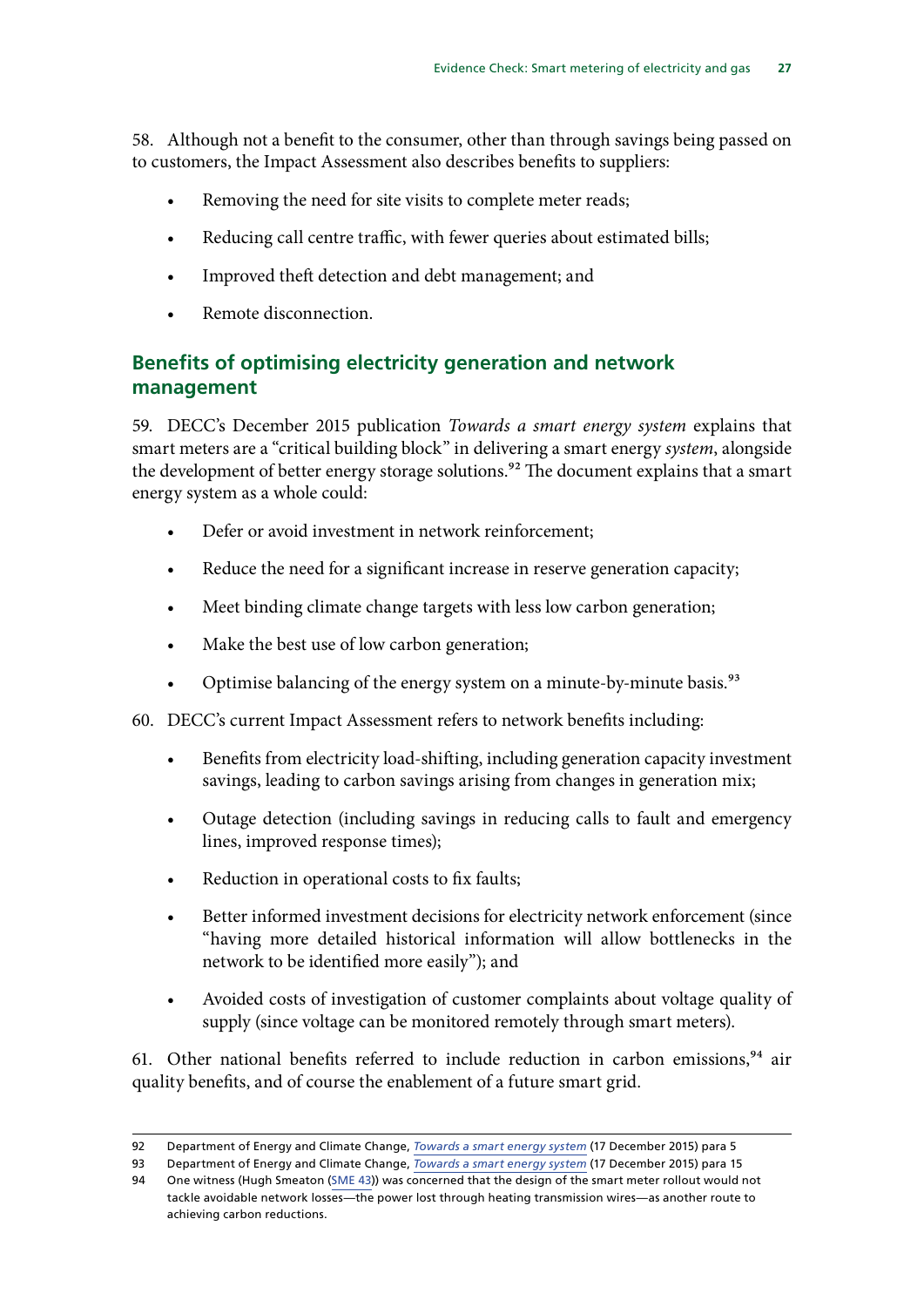#### <span id="page-29-0"></span>*Future benefits: smart grids, electric vehicles and smart charging*

62. DECC's report suggests that the significance of the demand side response can be expected to grow with electrification of heating and transport, and predicts that in the future "consumers could choose to set up smart appliances (e.g. heat pumps, dishwashers and washing machines) to respond automatically to price signals from smart meters and use energy when it is cheapest".<sup>95</sup> It also suggests that electric vehicles could automatically charge in this way when demand is low, and function as a means of storing electricity for managing times of peak demand.

63. BEAMA told us that the electrification of transport will "create challenges for network management", given that "future EV [Electric Vehicle] fleets could add c.28GW peak demand in 2050 if no charging management solutions are in place".<sup>96</sup> BEAMA points to smart meters as a way of meeting the challenges of increased pressures on grid infrastructure, explaining that they would enable a "smart charging system":

> In a smart charging system, the charging cycle can be altered by external events and the EV effectively integrates with the whole power system in a grid. This means that, when permitted by the consumer, the charging of an EV can be paused or the rate of charge increased or decreased in response to commands received from energy network operators […] the system will provide an optimal charging profile to deliver lowest cost while ensuring the vehicle is ready when needed.<sup>97</sup>

Consequences of the electrification of transport for the grid were also considered in a recent report by the Energy and Climate Change Committee.<sup>98</sup>

<sup>95</sup> Department of Energy and Climate Change, *[Towards a smart energy system](https://www.gov.uk/government/uploads/system/uploads/attachment_data/file/486362/Towards_a_smart_energy_system.pdf)* (17 December 2015) para 23

<sup>96</sup> BEAMA ([SME 18](http://data.parliament.uk/writtenevidence/committeeevidence.svc/evidencedocument/science-and-technology-committee/smart-meters/written/32016.html)) para 6.2

<sup>97</sup> BEAMA ([SME 18](http://data.parliament.uk/writtenevidence/committeeevidence.svc/evidencedocument/science-and-technology-committee/smart-meters/written/32016.html)) paras 6.4–6.5

<sup>98</sup> Energy and Climate Change Committee, *[2020 renewable heat and transport targets](http://www.publications.parliament.uk/pa/cm201617/cmselect/cmenergy/173/173.pdf?utm_source=173&utm_medium=module&utm_campaign=modulereports)*, Second report of Session 2016–17, HC 173, Chapter 4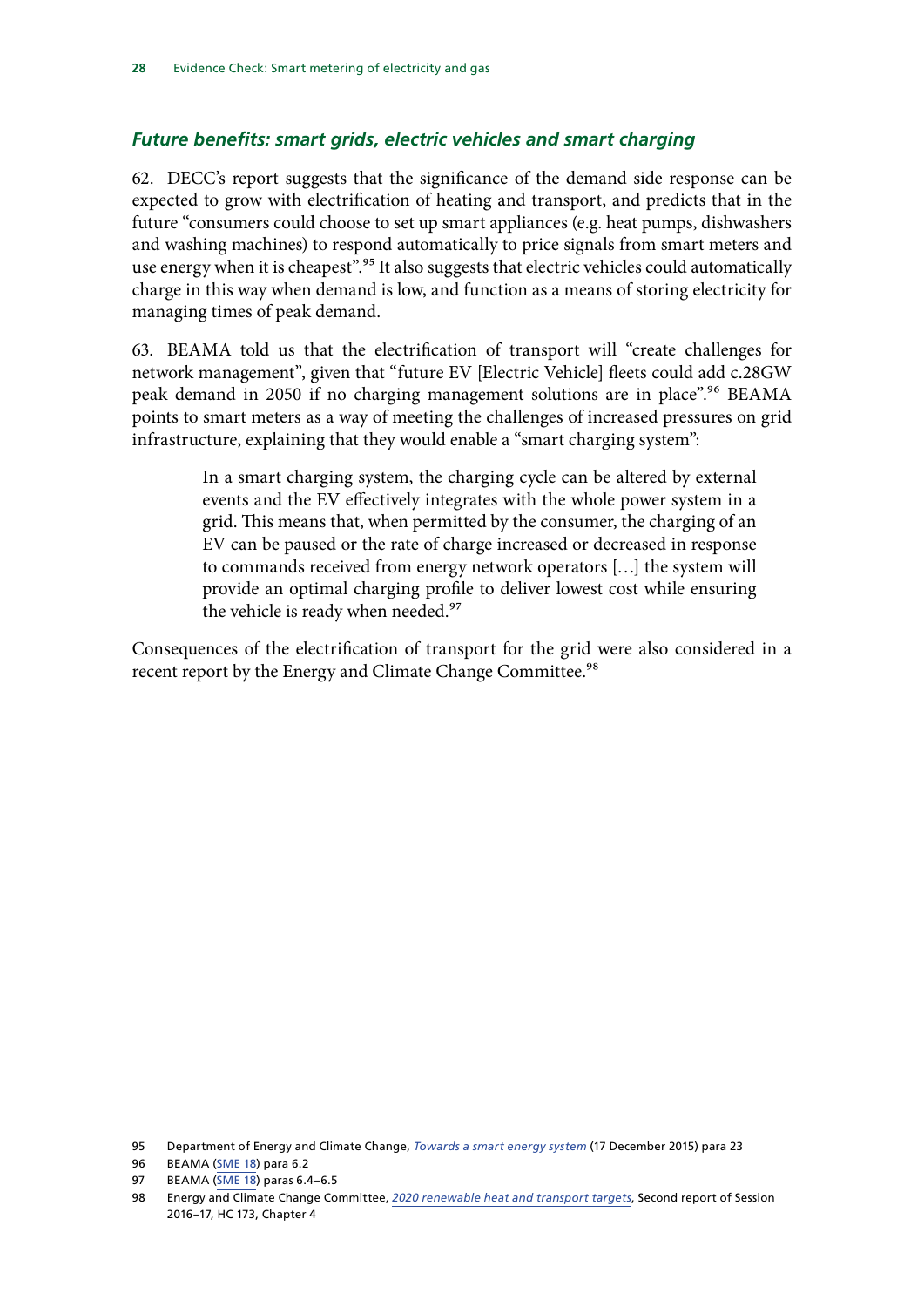### <span id="page-30-0"></span>**The balance of benefits**

64. In DECC's impact assessment, the benefits are divided between those for consumers (from energy saving), suppliers (such as avoided site visits), and everyone (such as improved air quality).99 Table 5 summarises DECC's figures.

|                                                                                                                                                          |       | Domestic (£m) Non-domestic<br>(fm) | Total (£m) |
|----------------------------------------------------------------------------------------------------------------------------------------------------------|-------|------------------------------------|------------|
| Consumer benefits (from energy saving<br>and microgeneration)                                                                                            | 4,295 | 1,437                              | 5,732      |
| Supplier benefits (including avoided<br>site visits, reduced inquiries etc)                                                                              | 7,970 | 295                                | 8,265      |
| Network benefits (reduced losses,<br>reduced outage notification calls, fault<br>fixing, avoided investment from ToU<br>(distribution/transmission) etc) | 877   | 112                                | 947        |
| <b>Generation benefits (avoided</b><br>investment in generation from peak<br>shifting through ToU)                                                       | 803   | 49                                 | 852        |
| UK-wide benefits (including CO2<br>reduction, air quality)                                                                                               | 867   | 440                                | 1,307      |

#### **Table 5: Overall (domestic and non-domestic) benefits of smart metering**

Source: DECC, [Smart meter roll-out for the domestic and small and medium non-domestic sectors \(GB\): Impact assessment](https://www.gov.uk/government/uploads/system/uploads/attachment_data/file/276656/smart_meter_roll_out_for_the_domestic_and_small_and_medium_and_non_domestic_sectors.pdf) (January 2014) (summarised), "central case" scenario, pp 75 & 116

65. DECC's analysis gives a significant gross benefit to consumers, which is much larger than the benefits to the network. However, this is less substantial at an individual or household level: if the gross consumer benefits are divided equally between the 30 million households and small businesses the benefit appears much smaller, at £191 each up to 2030.

66. Professor Christine Liddell of the University of Ulster noted that "a comparison of DECC's [Impact Assessments] in 2011 and 2014 indicates that the benefits accruing to consumers have been downsized. At the same time, benefits accruing to networks and generators have increased".100 This arises from a range of updates to the cost-benefit analysis. Nick Hunn argued that customer savings were being promoted as a key benefit of the rollout when the emphasis should instead be on supporting a smart grid:

> We have made up the concept that this is all being led by customer savings, when there are probably better ways of getting customers to save money [...] Yes, it is good to save energy, but the main reason for smart metering should be getting the data to control the grid and that seems to have been lost as the primary reason.<sup>101</sup>

Similarly, Dr Sarah Darby told us that:

<sup>99</sup> DECC, *[Smart meter roll-out for the domestic and small and medium non-domestic sectors \(GB\): Impact](https://www.gov.uk/government/uploads/system/uploads/attachment_data/file/276656/smart_meter_roll_out_for_the_domestic_and_small_and_medium_and_non_domestic_sectors.pdf)  [assessment](https://www.gov.uk/government/uploads/system/uploads/attachment_data/file/276656/smart_meter_roll_out_for_the_domestic_and_small_and_medium_and_non_domestic_sectors.pdf)* (Janu ar y 2014)

<sup>100</sup> Professor Christine Liddell [\(SME 11](http://data.parliament.uk/writtenevidence/committeeevidence.svc/evidencedocument/science-and-technology-committee/smart-meters/written/31710.html)) para 5

<sup>101</sup> Q2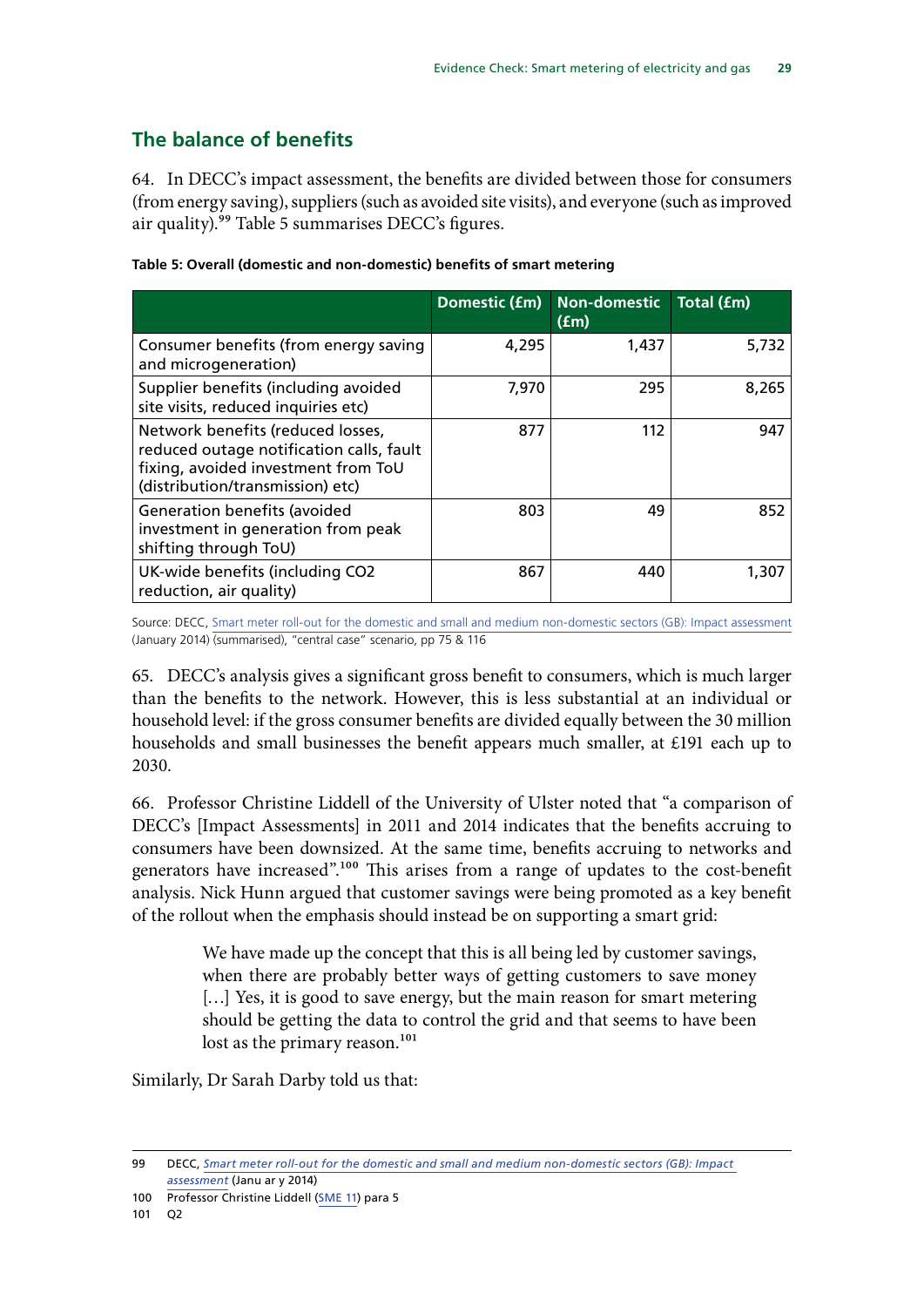smart metering was introduced as a means of improving system efficiency in the electricity network as a whole […] The smart metering programme is fundamentally about that. Having said that, I believe that it can be used in such a way as to help customers save money. We now have quite a body of evidence to show that that happens and is being sustained.<sup>102</sup>

67. **It is unclear whether the Government's primary aim of the smart meter rollout is the establishment of a smart energy system (and the realisation of the corresponding benefits of this for efficient energy generation, both now and in the future), or to save individuals money on their energy bills.** *The Government needs to do more to communicate the national benefits of smart metering alongside the potential cost savings and efficiencies for individual consumers. This was a weakness of the Government's evidence check statement, and relates to a lack of clarity over the 'problem' that smart meters aim to address. In its response to this report, the Government should provide further information on how it expects smart metering to affect the required energy generation capacity of the network and the mix of energy generation sources.*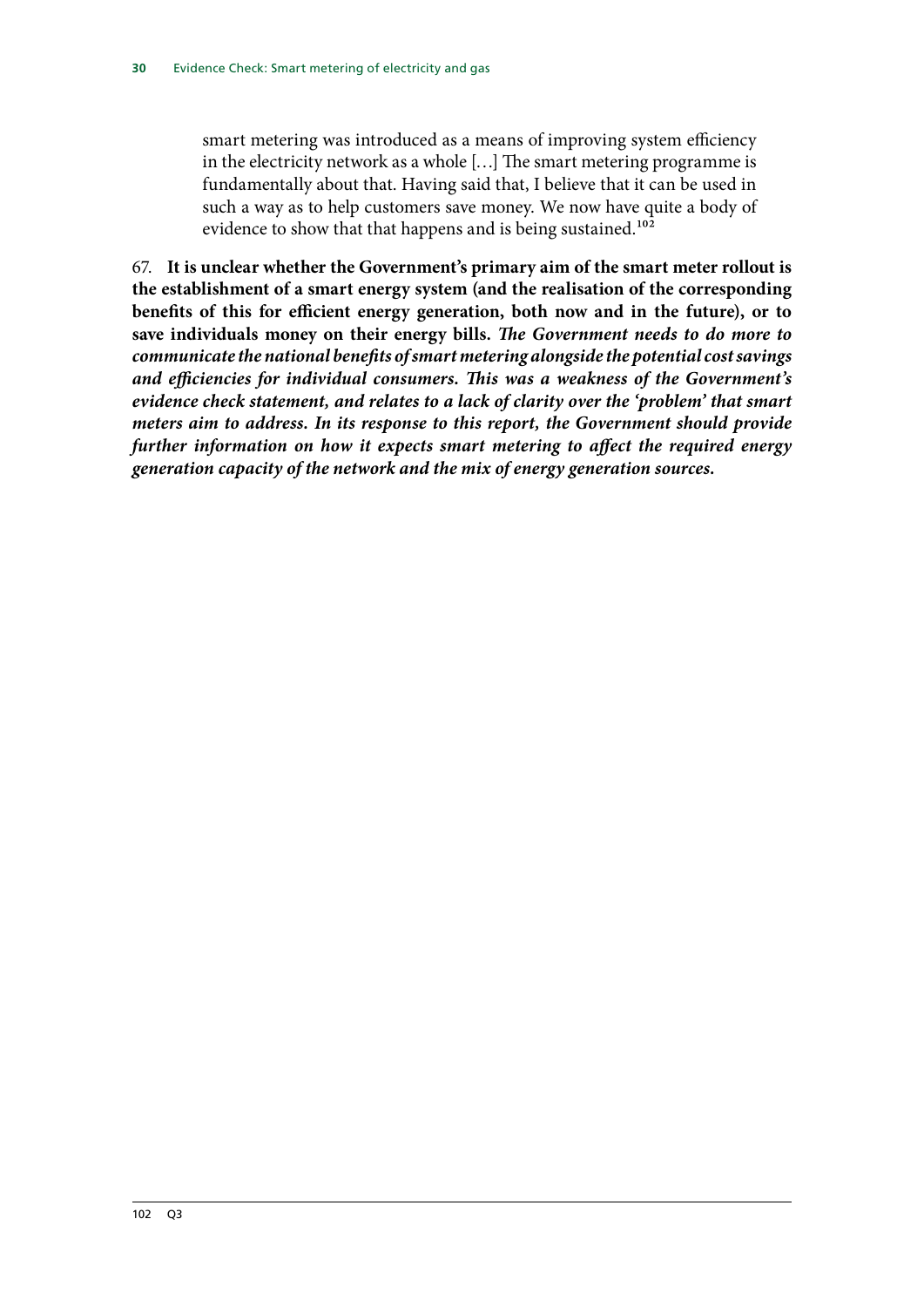## <span id="page-32-0"></span>**5** Technical, security, and privacy issues

#### **Interoperability**

68. Interoperability of smart meters between different suppliers was explored previously by the Energy and Climate Change Committee in 2013 and 2015.<sup>103</sup> Witnesses to our inquiry remained concerned that SMETS 1 meters—those deployed in the foundation stage—may not necessarily be able to work in "smart mode" if the customer switched supplier. Those deployed in the mass rollout phase are not expected to suffer from this limitation because they operate in a different way, by connecting with the national communications infrastructure known as the Data Communications Company (DCC) that will link smart meters in homes and businesses to energy suppliers. It is expected that the DCC will be operational later this year, after several significant delays.<sup>104</sup>

69. DECC told us that "in some cases" foundation stage meters could still be operated as smart meters after a consumer switches, but acknowledged that this was "subject to agreement between energy suppliers".<sup>105</sup> It was the Government's "aim" that foundation stage smart meters would become interoperable in the future, through these meters being "adopted and operated by the DCC". In the meantime, DECC told us, Energy UK (the trade association for the UK energy industry) was "working with energy suppliers on interim commercial and technical solutions for increasing the likelihood of consumers keeping a smart service when they switch".<sup>106</sup> The DCC has been commissioned to undertake a feasibility project to assess options for achieving this, with the "ambition" that the meters will be adopted ahead of the completion of the rollout in 2020.<sup>107</sup>

70. We note that the Energy and Climate Change Committee recommended some 18 months ago that the DCC must "urgently" find ways of incorporating foundation stage meters into the communication infrastructure<sup>108</sup> and that it appears that the issue will remain for a number of customers for several years. Clearly this will affect the benefits of smart meters to some consumers in terms of the ability to switch suppliers with greater ease. *The problem of interoperability of some early smart meters has still not been resolved, despite having been raised previously. This undermines efforts to encourage consumers to switch suppliers to get the best tariff deals and requires timely action.*

<sup>103</sup> Energy and Climate Change Committee, Ninth Report of Session 2014–15, *[Smart meters: progress or delay?](http://www.publications.parliament.uk/pa/cm201415/cmselect/cmenergy/665/665.pdf)*, HC 665

<sup>104</sup> ["Smart meter IT system delayed until autumn",](http://www.bbc.co.uk/news/business-37102725) BBC News website, 17 August 2016

<sup>105</sup> Department of Energy and Climate Change ([SME 42\)](http://data.parliament.uk/writtenevidence/committeeevidence.svc/evidencedocument/science-and-technology-committee/smart-meters/written/34284.html) paras 7–8

<sup>106</sup> Department of Energy and Climate Change ([SME 42\)](http://data.parliament.uk/writtenevidence/committeeevidence.svc/evidencedocument/science-and-technology-committee/smart-meters/written/34284.html) para 9

<sup>107</sup> Department of Energy and Climate Change ([SME 42\)](http://data.parliament.uk/writtenevidence/committeeevidence.svc/evidencedocument/science-and-technology-committee/smart-meters/written/34284.html) para 9

<sup>108</sup> Energy and Climate Change Committee, Ninth Report of Session 2014–15, *[Smart meters: progress or delay?](http://www.publications.parliament.uk/pa/cm201415/cmselect/cmenergy/665/665.pdf)*, HC 665, para 24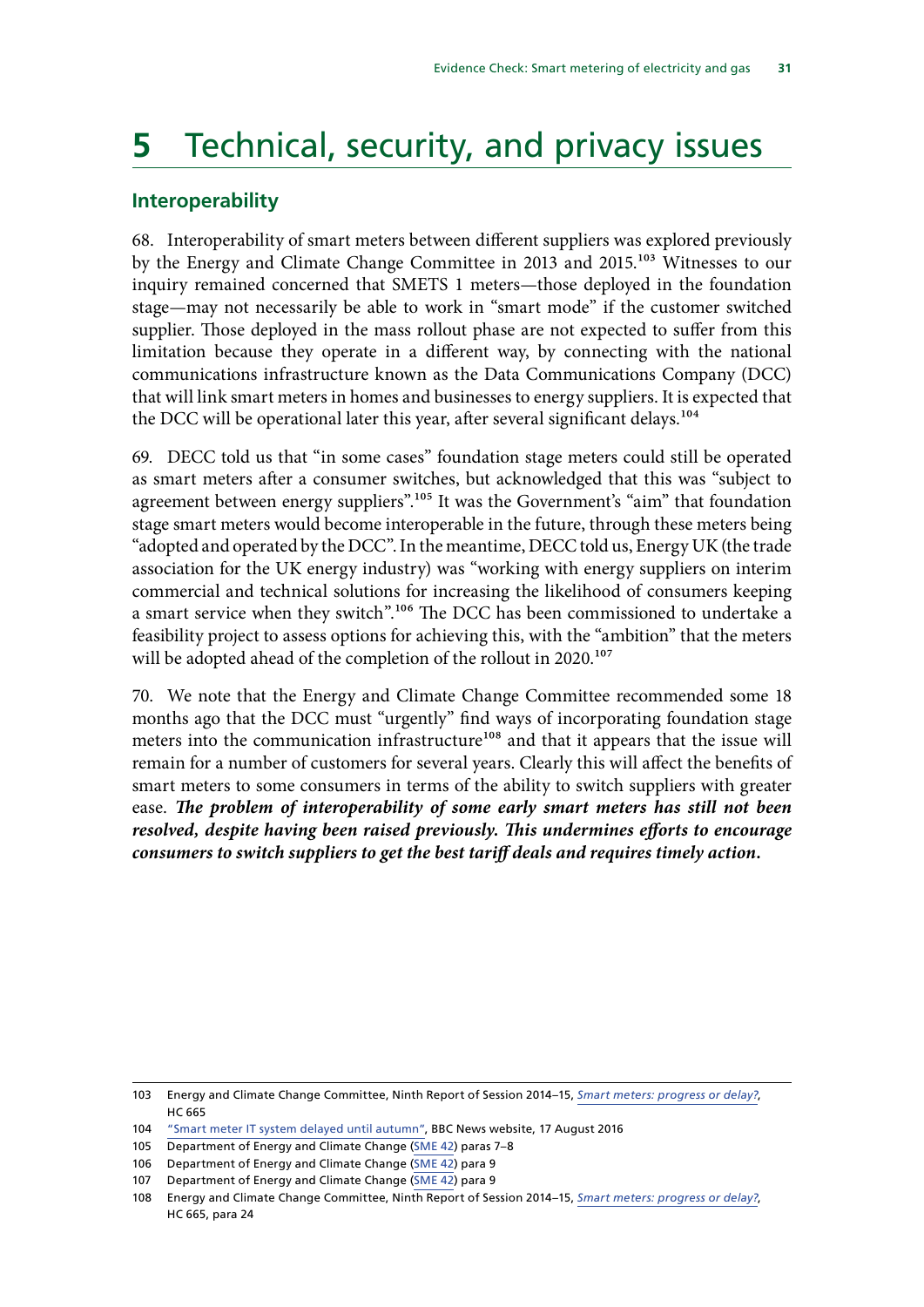#### <span id="page-33-0"></span>*Data granularity*

71. Nick Hunn provided an explanation of how a smart meter records and transmits data:

> Basically it measures the usage every 15 minutes in the course of the day in each home. At the end of the day, it sends that amount of usage back through DCC and then to the energy supplier. The energy supplier uses that for its billing.109

He argued that this transmission schedule would not be of any significant advantage to the network, since receiving data 24 hours in arrears was "not a vast improvement on what the grid operators already know",110 and that as a result the Government was "missing an opportunity to put out a system that can provide data in real time […] It feels as if an old, out-of-date system is being put in, just at the point when we need something to cope with distributed generation".<sup>111</sup>

72. Pam Conway of British Gas argued that from a supplier point of view the smart meter data was "of a standard that we have not had previously and that we certainly do not get from standard meters", and believed that "if we can get more frequent data it can be aggregated to help to inform product design and grid efficiencies and innovations".<sup>112</sup> Northern Powergrid, the Distribution Network Operator for the North East of England, told us that "the availability of smart meter data to suppliers in half hourly increments at the end of each day, albeit not real-time, is a significant upgrade on the situation today when there is no such granularity and it may take more than a year for an estimate of the customer's consumption to be processed".<sup>113</sup> Northern Powergrid noted that the availability of smart meter data on a daily (as opposed to real-time) basis would "still require suppliers to use forecasts and assumptions to manage their share of the circa 30m GB electricity customers", but that "these new abilities will enable the development of demand side response".<sup>114</sup>

#### *Reliance on the 2G mobile network*

73. There is some uncertainty about whether and when 2G mobile phone networks might be turned off, and what the consequences might be for early smart meters using that technology. Nick Hunn was concerned that the smart meter technology being deployed will need to be replaced, because "the UK's GPRS networks are scheduled to be turned off by 2026 at the latest", and two out of the three Carriage Service Provider contracts specify GPRS technology.115 He told us that "if smart meters are to remain operational after 2026, then all of the comms hubs in these areas will need to be replaced". The Royal Academy of Engineering, on the other hand, told us that GPRS was "being replaced by 3G/4G from 2023". There has been some speculation that operators might stop supporting 2G as soon as  $2020^{116}$ 

<sup>109</sup> Q40

<sup>110</sup> Nick Hunn [\(SME 2\)](http://data.parliament.uk/writtenevidence/committeeevidence.svc/evidencedocument/science-and-technology-committee/smart-meters/written/30836.html)

<sup>111</sup> Q40 [Nick Hunn]

<sup>112</sup> Q44

<sup>113</sup> Northern Powergrid ([SME 44\)](http://data.parliament.uk/writtenevidence/committeeevidence.svc/evidencedocument/science-and-technology-committee/smart-meters/written/36465.html)

<sup>114</sup> Northern Powergrid ([SME 44\)](http://data.parliament.uk/writtenevidence/committeeevidence.svc/evidencedocument/science-and-technology-committee/smart-meters/written/36465.html)

<sup>115</sup> Nick Hunn (SME 2)

<sup>116</sup> USwitch.com, ["2G and 3G to be phased out by 2020"](https://www.uswitch.com/broadband/news/2015/04/2g_and_3g_to_be_phased_out_by_2020/), accessed 1 September 2016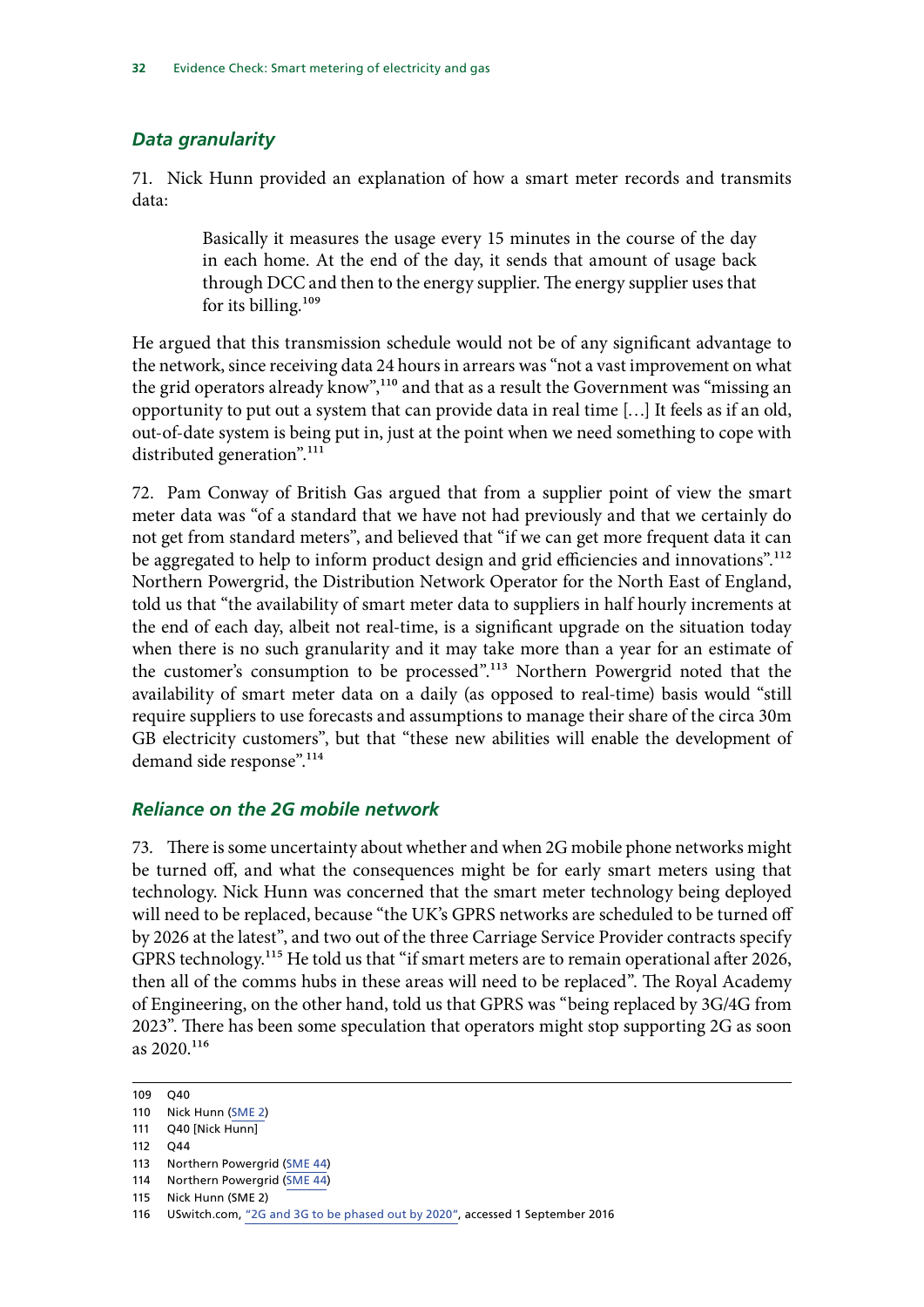<span id="page-34-0"></span>74. Pam Conway told us that suppliers' interests in this were protected by "clear and robust commercial contracts to ensure the longevity and robustness of that technology, and that it works and is sufficient for communications".117 Daron Walker added that suppliers' contracts were such that "from the last point at which they install a SMETS1 meter, they will have at least 10 years of communications coverage", and that "our understanding from working with Ofcom is that there is no evidence that [2G] will close down in the early 2020s".<sup>118</sup>

#### **Smart meter security**

75. British Gas told us that "Smart meters are extremely secure and they meet robust security standards specified by Government", and that the company had "not seen any security issues so far". British Gas describes the security features as follows:

- Cryptography scrambles messages to make them unreadable to anyone other than the sender and the intended recipient
- Data sent by smart meters use an Advanced Encryption Standard which is more complex than that used for internet banking
- Smart meters store data with methods widely used across industries such as banking and telecoms
- British Gas smart meters are designed to withstand and alert the company to any physical tampering.

76. The Royal Academy of Engineering told us that "the smart meter network is being installed before its requirements as an Internet-connected energy system have been fully determined". Smart Energy GB clarified that smart meters "do not use the internet, they use their own dedicated secure communication system".119 The Academy told us that "the threat of cyber attacks—either to gain information, 'steal' electricity or disrupt supply—is real and pressing. […] Disruption to energy and gas supplies at a massive scale is possible, either from cyber attack or errors in software".<sup>120</sup>

77. Nick Hunn raised specific concerns about the ability of smart meters to disconnect consumers, and about the need to maintain smart meter firmware, arguing that "the level of firmware engineering in many metering companies is best described as hobbyist". He argued that the inclusion of an isolation switch in every smart meter was "an unnecessary risk", and that "if somebody could hack into that or turn off very large numbers of meters by mistake, the sudden shock of taking them off the grid—even worse if they were all turned back on at the same time—would cause significant damage".<sup>121</sup> He was also concerned about this risk of a "rogue programmer" in a metering company, claiming that "if I were working for one of those companies, I could insert code that would make every meter turn off on a particular date in a year's time".<sup>122</sup>

121 Q57

<sup>117</sup> Q49

<sup>118</sup> Q93

<sup>119</sup> Smart Energy GB [\(SME 19\)](http://data.parliament.uk/writtenevidence/committeeevidence.svc/evidencedocument/science-and-technology-committee/smart-meters/written/32020.html) para 8.2

<sup>120</sup> Royal Academy of Engineering ([SME 37\)](http://data.parliament.uk/writtenevidence/committeeevidence.svc/evidencedocument/science-and-technology-committee/smart-meters/written/32315.html) para 23

<sup>122</sup> Qq57–59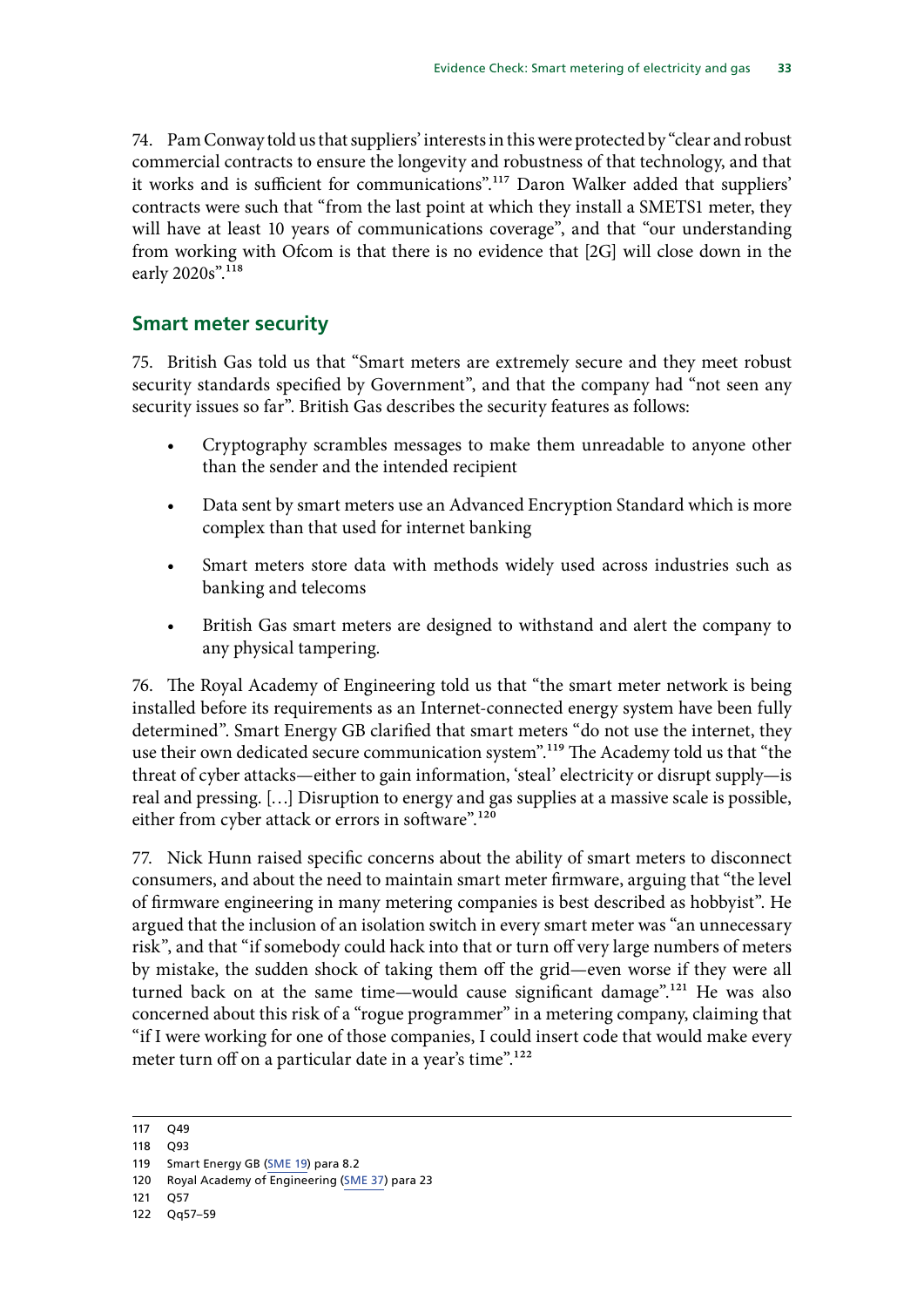78. On 18 March 2016, the Financial Times reported that GCHQ had "intervened" in smart metering security, claiming that the agency had "discovered glaring loopholes in meter designs".123 Given these concerns we held a private informal meeting with a representative of GCHQ to explore the issue of smart meter security, and asked DECC for further information. After our meeting we were provided with assurances on the issues raised above. On the involvement of GCHQ and the design of the system, DECC told us that:

> DECC has worked with GCHQ since the very early design stage of the rollout, when the programme was initiated […] The media reports relating to "loopholes" in the Smart Meter system are based on misunderstanding. Security lies at the heart of the smart metering system and has been a key consideration at every stage of system development to ensure there are no 'loopholes'. The system operates on a national scale and has been designed as a secure end-to-end system, not just a collection of meters, energy suppliers and other components that have evolved individually.<sup>124</sup>

On the risk of mass-disconnection, we learned that:

The smart metering security architecture has been designed to ensure that any unintended impact on energy supply would require the compromise of multiple layers of security by multiple parties. The layers of security controls that have been designed into the end-to-end smart metering system ensure that messages sent to the meter that could affect supply must be digitally signed by the sender and checked for any unintended consequences. The message must then be digitally countersigned by the Data and Communications Company (DCC) and subjected to a further check to detect any potential for anomalous consequences.<sup>125</sup>

On the scope for a "rogue programmer" disrupting the system, we heard that:

Personnel security arrangements must be implemented by the DCC, energy suppliers and any other users of the system. These arrangements will include segregation of duties and security vetting for privileged users that have access to sensitive system components. […] The end-to-end security architecture further mitigates the potential impact that a rogue employee could have on the overall system, and the capability for any vulnerability to be exploited at scale.<sup>126</sup>

79. The Government's statement on smart meter security is at Appendix 3, and a detailed description of the design of the smart metering system can be found on GCHQ's website.<sup>127</sup>

80. **The public is already familiar with IT-based systems having been hacked. It would be unfortunate if unwarranted concerns in media reports about smart meter security diminished public trust in the programme. GCHQ's recent blog post describing the security features of the system is a good example of communication with a technically-**

<sup>123</sup> ["GCHQ intervenes to secure smart meters against hackers"](https://www.google.co.uk/url?sa=t&rct=j&q=&esrc=s&source=web&cd=1&cad=rja&uact=8&ved=0ahUKEwi_g4efw9_OAhXqA5oKHbN5Ck8QFggcMAA&url=http%3A%2F%2Fwww.ft.com%2Fcms%2Fs%2F0%2Fca2d7684-ed15-11e5-bb79-2303682345c8.html&usg=AFQjCNEbM6v8nzxBba06TJgNrxzFNPBNzQ&sig2=vuVbyz7MMWD2p8wi4zeAAw), Financial Times, 18 March 2016

<sup>124</sup> Appendix 3, para 1

<sup>125</sup> Appendix 3, para 6

<sup>126</sup> Appendix 3, paras 16–18

<sup>127</sup> Consumer Electronics Security Group, ["The smart security behind the GB Smart Metering System"](https://www.cesg.gov.uk/articles/smart-security-behind-gb-smart-metering-system) (25 April 2016), accessed 1 September 2016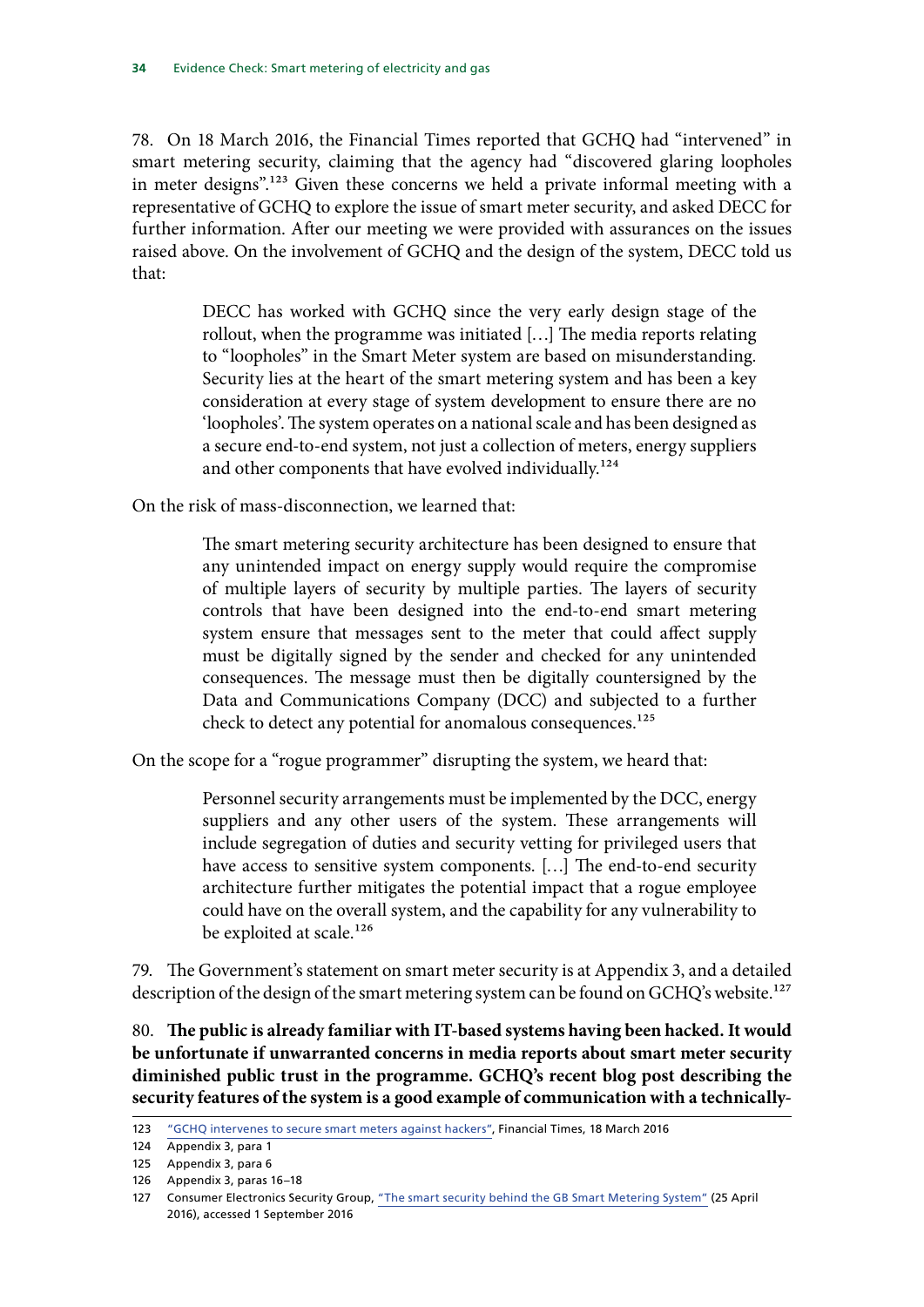<span id="page-36-0"></span>**literate specialist security audience, but further efforts may be necessary to convince the wider public that smart meters are secure.** *We recommend that the Government consider further how to communicate the level of thought that has gone into designing a secure system for smart metering.*

#### **Big data and privacy**

81. In our 2016 report *The Big Data Dilemma* we explored the potential for large datasets to open up opportunities for innovation and unlock new lines of research, tempered by the need to ensure privacy is respected.128 We asked our witnesses how the data provided by smart meters could be used, and how privacy concerns were being met. Daron Walker, the then Senior Responsible Officer for the smart meter rollout at DECC, told us that access to different levels of data granularity required different permissions:

> The existing framework is that energy suppliers will have access to monthly data automatically, to allow them to do billing. The more disaggregated you get, the more explicit the consumer consent has to be. For daily data, individual consumers have to opt out. When you get down to the really granulated half-hourly data, consumers have to opt in actively and explicitly. The whole framework is about making sure that consumers take the decisions about how other parties make use of their data.<sup>129</sup>

82. Smart Energy GB confirmed that "consumer energy data belongs to the consumer",<sup>130</sup> and DECC clarified that "No central repository of smart metering energy consumption data is held by the DCC, Government or any other organisation".131 Indeed, our discussions on security and privacy with GCHQ led the Government to provide the following written statement:

> There is currently a large volume of academic work on the potential for reidentification in anonymised datasets, an example of which is a paper by Paul Ohm<sup>132</sup> which raises a potential problem in managing privacy and the laws that surround it. The paper highlights that our faith in the privacy protecting power of anonymising "personal data" in large data sets has been undermined and that the possibility to "reidentify" or "deanonymise" individuals hidden in anonymised data has been demonstrated sometimes with astonishing ease. The paper also contains the observation that the usefulness and privacy of data are intrinsically linked in such a way that regulation cannot increase data privacy without decreasing the usefulness of the data. Once again, appropriate balances need to be struck.<sup>133</sup>

83. Sacha Desmukh speculated on some of the future uses of the data on an individualaccess basis, rather than as an anonymised large dataset:

<sup>128</sup> Science and Technology Committee, Fourth report of Session 2015–16, *[The big data dilemma](http://www.publications.parliament.uk/pa/cm201516/cmselect/cmsctech/468/468.pdf)*, HC 468

<sup>129</sup> Q77

<sup>130</sup> Smart Energy GB [\(SME 19\)](http://data.parliament.uk/writtenevidence/committeeevidence.svc/evidencedocument/science-and-technology-committee/smart-meters/written/32020.html) para 8.3

<sup>131</sup> Appendix 3, para  $\overline{19}$ 

<sup>132</sup> ["Broken Promises of Privacy: responding to the surprising failure of anonymization"](http://www.uclalawreview.org/pdf/57-6-3.pdf), *UCLA Law Review*, vol 57 (2010) pp1701–1777

<sup>133</sup> See Appendix 3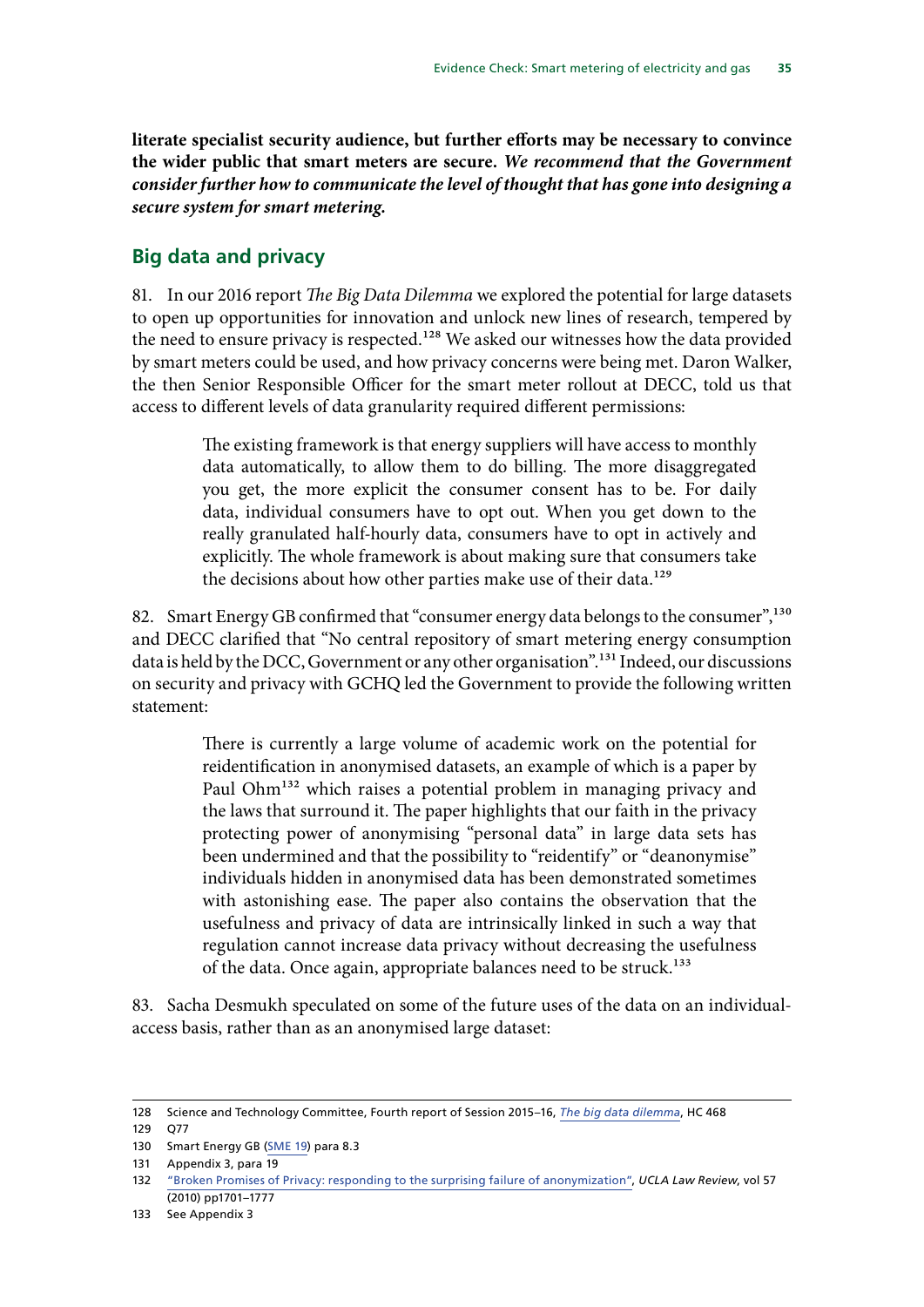Organisations such as Citizens Advice, some of the age charities and some of the more vulnerable charities—even some of the energy suppliers themselves—are looking to see how they could develop a relatively simple algorithm that would allow you, if you wanted, or, let us say, a parent if you were caring for them, to have data matched against temperature. If the data indicated they were not heating at the time when the temperature was dropping to show that they should, you can either speak to them directly if you are the care service or speak to their designated carer […] it could finally mean that we can get information support and advice for people to say, "Don't turn your heating off, or if you have run out of money, we'll solve the money problem but in the meantime we don't want you to freeze to death or end up in an NHS hospital," which costs us all a lot more [compared with] targeting some of that support".<sup>134</sup>

Vulnerable consumers are currently able to sign up to energy companies' Priority Services Registers<sup>135</sup> which require the suppliers to meet particular safeguards. The Government's evidence check statement also emphasises that licence conditions for smart meters will address the needs of "vulnerable, low income and pre-payment consumers" (see Appendix 1, paragraph 12).

84. **As with many examples of big data, there are opportunities to explore as well as risks to manage. We look forward to seeing how the data that smart meters produce can be put to use beyond the obvious applications for energy network management, including how data can be used to support vulnerable customers. We were assured that consumers will own their data and be able to decide who can access it. Wider questions about processes for anonymisation and the ethics of data usage and consent will need to be considered carefully by the Data Services Ethics Council being set up by the Government following our Big data dilemma report.**

134 Q112

<sup>135</sup> Citizens Advice, ["Priority Services Register for older and disabled people",](https://www.citizensadvice.org.uk/consumer/energy/energy-supply/get-help-paying-your-bills/priority-services-register-for-older-and-disabled-people/) accessed 14 September 2016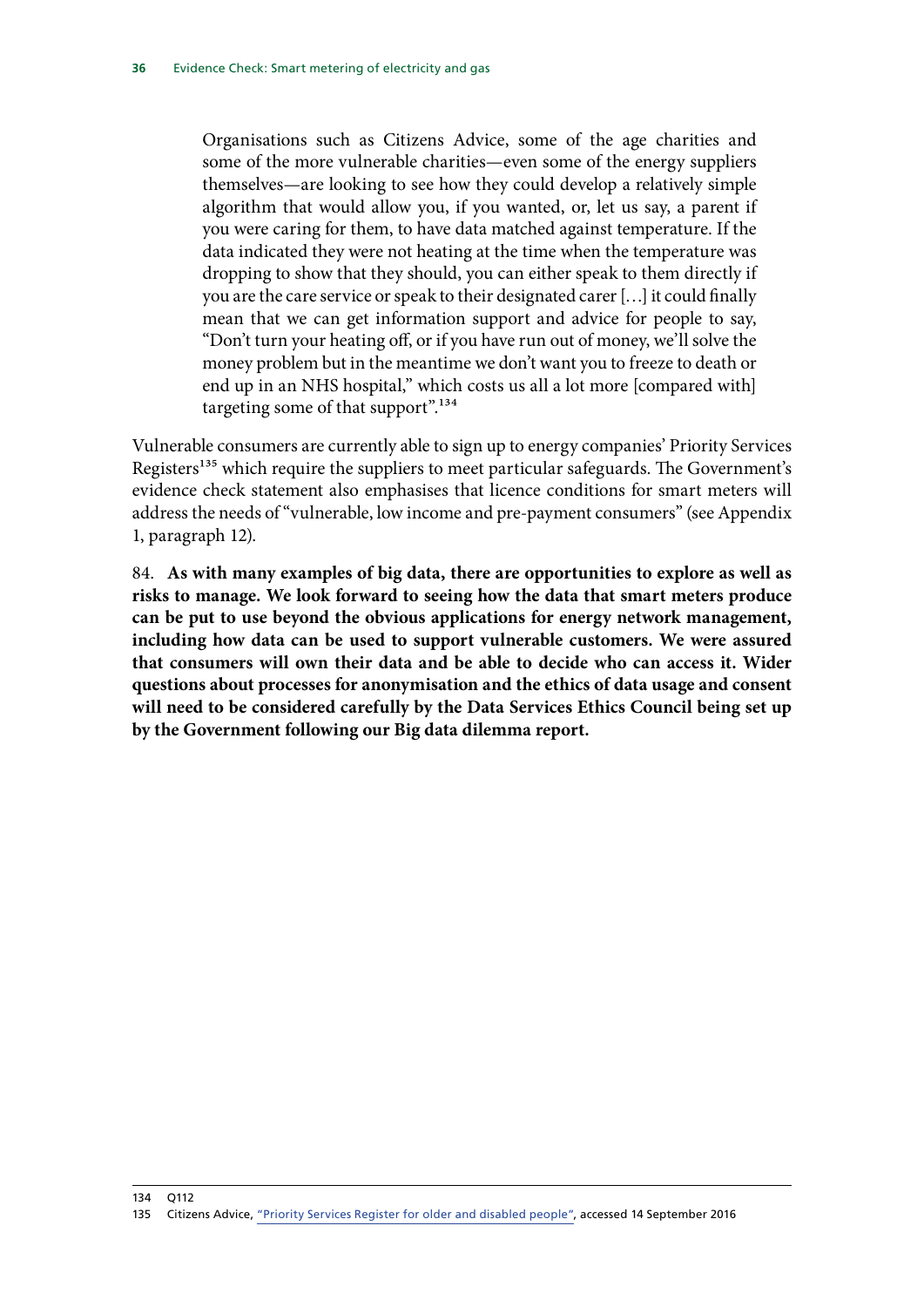## <span id="page-38-0"></span>**6** Conclusions

85. The smart metering policy has been supported by various trials, alongside an extensive 'foundation stage' before the mass rollout begins later this year. It is clear that the Government has invested considerable work in developing an evidence base for the project.

86. The Government's smart meter implementation plan is underpinned by a series of substantial impact assessments, the current version of which runs to some 140 pages and is in the process of being updated. The Treasury 'Green Book' guidance requires Impact Assessments to be undertaken to support policy business cases. As the Guidance states, an impact assessment summarises the rationale for Government intervention, the options considered (including non-regulatory options), and the expected costs and benefits.<sup>136</sup> It stipulates that impact assessments are produced and updated at each of the relevant stages of the programme's 'policy cycle': development, options, consultation, final proposal, enactment, validation and review. Impact assessment, the guidance states, should be "a continuous process […] used to help develop policy" by assessing and presenting the likely costs and benefits and the associated risks of a proposal.<sup>137</sup>

87. The Impact Assessment for the smart meter rollout included some analysis of alternative delivery models, including a fully competitive model, a fully centralised model and deployment by network operators. But this analysis was not referred to in the Government's original evidence check statement (Appendix 1). This apparent disconnect could bring into question whether the impact assessment is fully embedded in the development and communication of the smart meter policy.

88. **The Government's evidence check statement on smart metering did not fully reflect the amount of work undertaken as part of the impact assessment for the project. The gap between the quality of the statement and the impact assessment is concerning, as it suggests there could be a disconnect between those responsible for the policy and those tasked with completing the impact assessment.**

89. **The Government has invested in trialling smart meters and in studies of their impact. Smart Energy GB is also making use of evidence in understanding consumer behaviour. Despite the growing evidence base underpinning the project, there are a number of areas where the Government clearly believes there are misconceptions and misunderstandings about the utility, impact, and security of smart metering.** *The Government should reflect on these in the context of the mass rollout and consider how best to communicate with consumers on some of these topics.*

90. Some criticisms of the project arise from a lack of clarity over the primary aim of the smart meter rollout and the 'problem' that it seeks to address. DECC's 2014 Impact Assessment lists 11 different policy objectives, the second of which is "to promote costeffective smoother electricity demand, so as to facilitate anticipated changes in the electricity supply sector and reduce the costs of delivering (generating and distributing) energy", and the sixth of which refers to supporting the development of smart grids.<sup>138</sup>.

<sup>136</sup> BIS, [Better Regulation Framework Manual: Practical guidance for UK Government officials](https://www.gov.uk/government/uploads/system/uploads/attachment_data/file/468831/bis-13-1038-Better-regulation-framework-manual.pdf) (March 2015)

<sup>137</sup> BIS, [Better Regulation Framework Manual: Practical guidance for UK Government officials](https://www.gov.uk/government/uploads/system/uploads/attachment_data/file/468831/bis-13-1038-Better-regulation-framework-manual.pdf) (March 2015) para 2.1.4

<sup>138</sup> DECC, *[Smart meter roll-out for the domestic and small and medium non-domestic sectors \(GB\): Impact](https://www.gov.uk/government/uploads/system/uploads/attachment_data/file/276656/smart_meter_roll_out_for_the_domestic_and_small_and_medium_and_non_domestic_sectors.pdf)  [assessment](https://www.gov.uk/government/uploads/system/uploads/attachment_data/file/276656/smart_meter_roll_out_for_the_domestic_and_small_and_medium_and_non_domestic_sectors.pdf)* **(January 2014) para 1.3**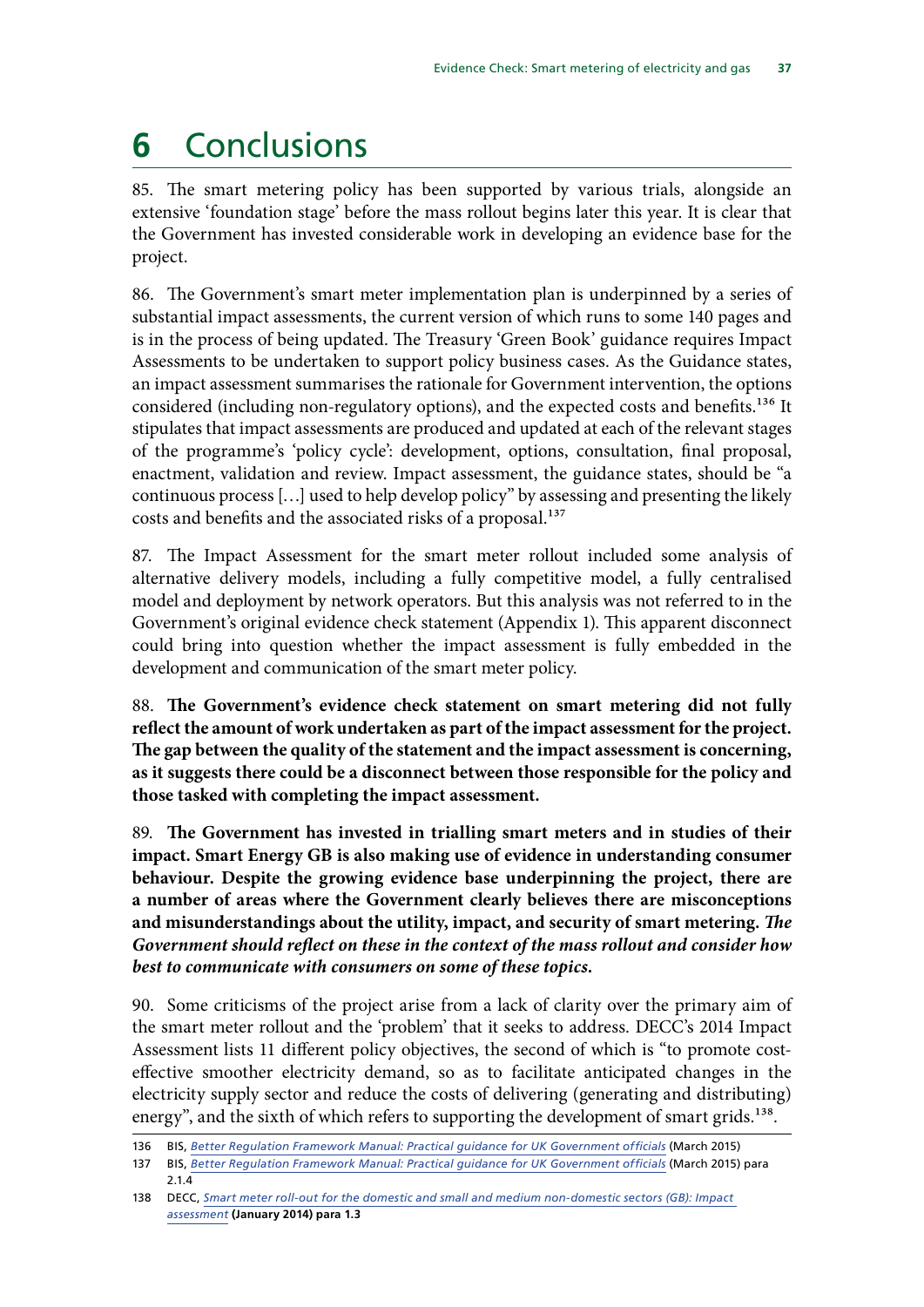91. The Government has sought to support consumers in reducing their energy consumption by including IHDs as part of the smart meter rollout, providing a mechanism for feedback on energy usage—unlike in other countries introducing smart meters. There is a risk that this could be perceived to be the primary purpose of smart metering, given that it will be the most visible manifestation of the project for consumers. The fact that savings for consumers are likely to be modest is well-documented by research and trials, and it would be unfortunate if the wider future benefits of a smart grid are forgotten amongst this. The national benefits of smart metering—in terms of optimising electricity generation and storage, and paving the way for a smart energy system—are important, and the Government will need to communicate this alongside emphasising savings for individual customers.

92. *The smart meter rollout has too many objectives, and this may hinder implementation and evaluation. The Government should be clearer about the primary purpose of smart metering and use this to drive evaluation of the project. Taking this approach will help make future evidence check statements clearer. Smart meters need to be clearly understood by the consumer and provide information in a format that the customer finds helpful. In order for consumers to benefit directly from smart metering there will need to be appropriate investment in customer engagement, given that this is being introduced in an era of low public trust in utility providers.*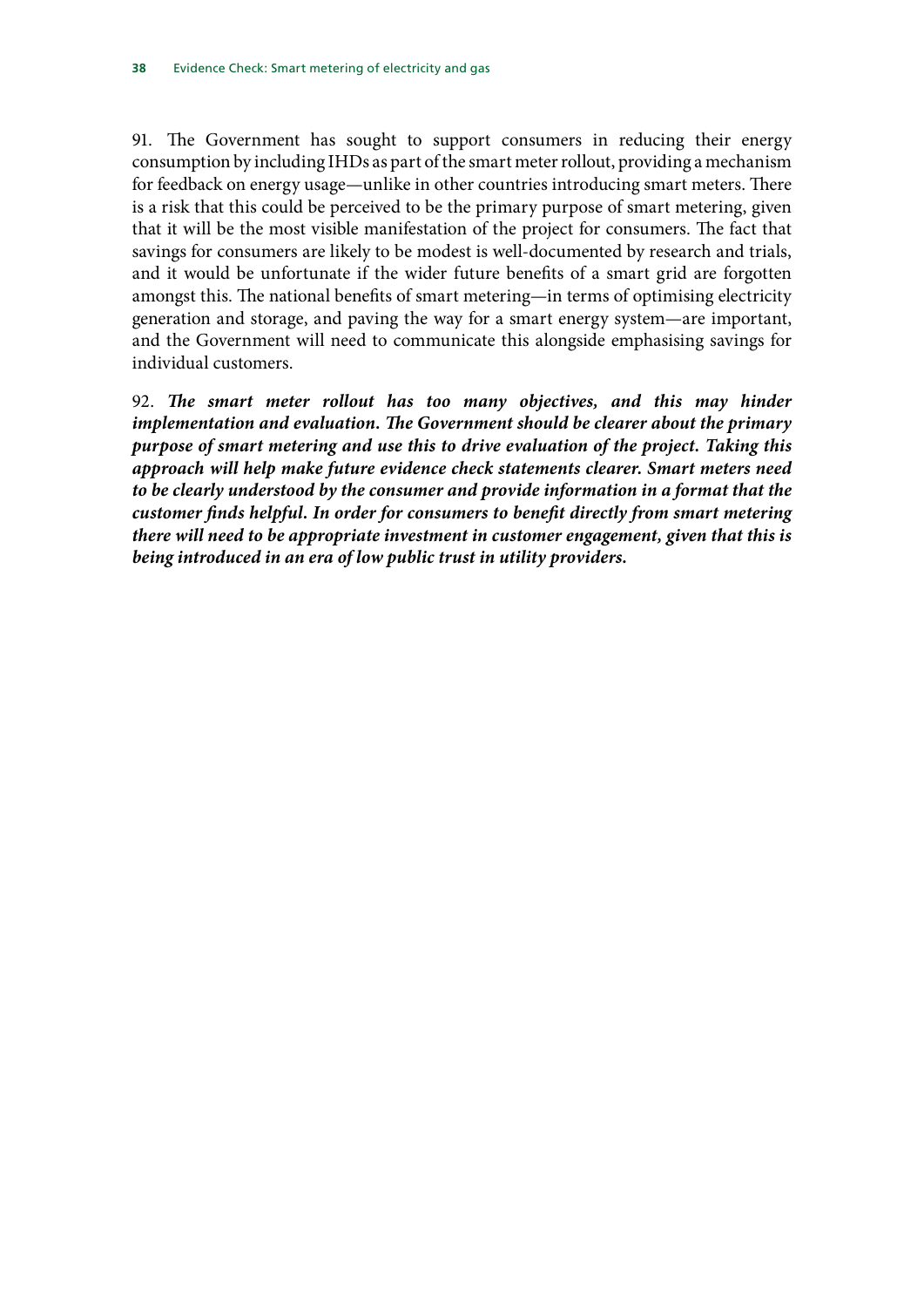### <span id="page-40-0"></span>Conclusions and recommendations

#### The Evidence Check process

- 1. The delays in receiving some of the Government statements in response to our evidence check request were regrettable. It is concerning that the Government was not able to identify a lead department in two cases. (Paragraph 4)
- 2. The Government's difficulty in engaging with the evidence check framework suggests that in some departments there is a lack of experience of articulating the evidence base for its policies. More worryingly it may also indicate that some areas lack the necessary evidence base. (Paragraph 7)
- 3. The Government's evidence check statement on smart metering was disappointing in some respects. There was a lack of a clear description in the statement of the 'problem' that smart metering aims to address, and as a result the measures by which the project will be evaluated were opaque. The transparency of the statement was strengthened, however, by including references to DECC's impact assessment. Overall, we were unable to rate the statement highly against the Institute for Government's evidence transparency framework. (Paragraph 18)
- 4. *In its response to this report, the Government should reflect on its experience of collecting evidence check statements from a range of departments using the IfG's Evidence Transparency Framework and consider how its processes could be improved, including by building the IfG structure into its guidance and policy-development methodologies. We hope that the Government will be more consistent in its engagement with the Institute for Government's Evidence Transparency Framework when preparing future evidence check statements for us and other committees.* (Paragraph 20)

#### Consumer behavioural science

- 5. *Smart Energy GB is making good use of behavioural science to consider how best to support the smart meter rollout. This could usefully be bolstered by evidence from sociologists and social psychologists, given that energy usage is an integral part of modern life.* (Paragraph 24)
- 6. The inclusion of an in-home display in the smart meter rollout provides a necessary feedback mechanism on energy consumption, although other forms of feedback are possible and are being trialled. The Government's evidence check statement did not include material on whether alternative energy use feedback mechanisms (such as clip-on energy monitors) had been considered. (Paragraph 30)
- 7. *In order to reflect the available evidence the Government should ensure that in its bid to complete the smart meter rollout by 2020 it does not compromise on consumer engagement before, during and after installation, including for small businesses. The impact of smart meters will be limited without this support from installers and Smart Energy GB.* (Paragraph 36)
- 8. 'Implementation' is one of the IfG's 'chain of reasoning' steps—implementing a policy based on evidence of 'what works'. The Government's evidence check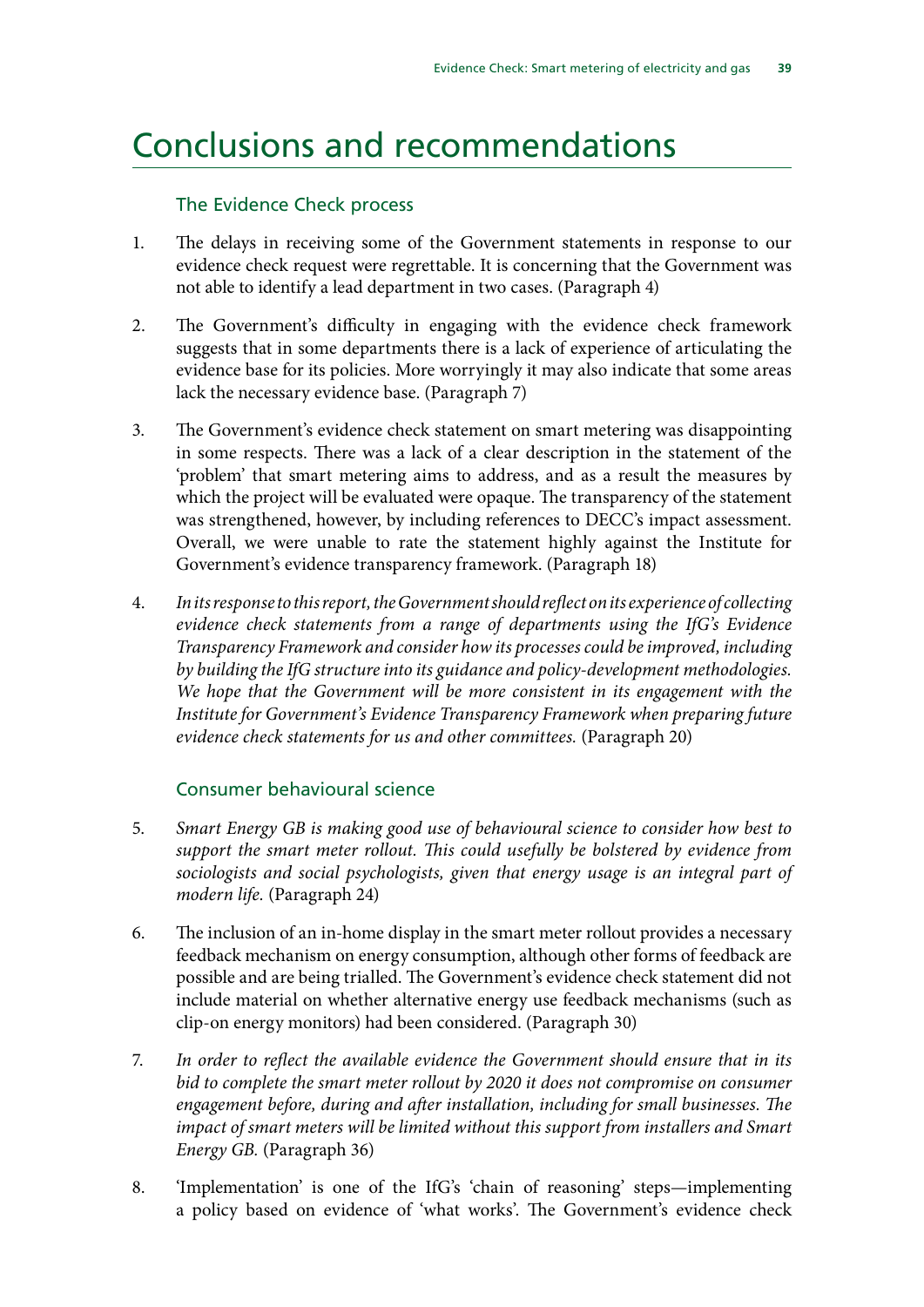statement highlighted available evidence on whether smart meters could lead to a reduction in energy consumption through engagement with in-home displays. That evidence does suggest such an outcome, although the scale and durability of such savings is contested and it would appear that the rollout could alter consumption levels by 2–3%. (Paragraph 40)

9. *The Government should update its research on the impact of smart meters as the rollout progresses, adjusting the Impact Assessment as necessary. It should take the opportunity now available to examine five years of data for some customers in the Early Learning Programme. It should explore with British Gas the opportunity to make its large datasets, from 2.7 million fitted smart meters, available to researchers.*  (Paragraph 41)

#### Changing when energy is used

10. *There is an extensive range of studies providing evidence on the likelihood and scale of consumers changing their usage patterns in response to Time of Use tariffs. Some evidence suggests that driving genuinely significant change could require a level of differential pricing which might be commercially, and potentially politically, difficult.*  (Paragraph 52)

#### The balance between consumer and national benefits

11. It is unclear whether the Government's primary aim of the smart meter rollout is the establishment of a smart energy system (and the realisation of the corresponding benefits of this for efficient energy generation, both now and in the future), or to save individuals money on their energy bills. *The Government needs to do more to communicate the national benefits of smart metering alongside the potential cost savings and efficiencies for individual consumers. This was a weakness of the Government's evidence check statement, and relates to a lack of clarity over the 'problem' that smart meters aim to address. In its response to this report, the Government should provide further information on how it expects smart metering to affect the required energy generation capacity of the network and the mix of energy generation sources.* (Paragraph 67)

#### Technical, security and privacy issues

- 12. *The problem of interoperability of some early smart meters has still not been resolved, despite having been raised previously. This undermines efforts to encourage consumers*  to switch suppliers to get the best tariff deals and requires timely action. (Paragraph 70)
- 13. The public is already familiar with IT-based systems having been hacked. It would be unfortunate if unwarranted concerns in media reports about smart meter security diminished public trust in the programme. GCHQ's recent blog post describing the security features of the system is a good example of communication with a technically-literate specialist security audience, but further efforts may be necessary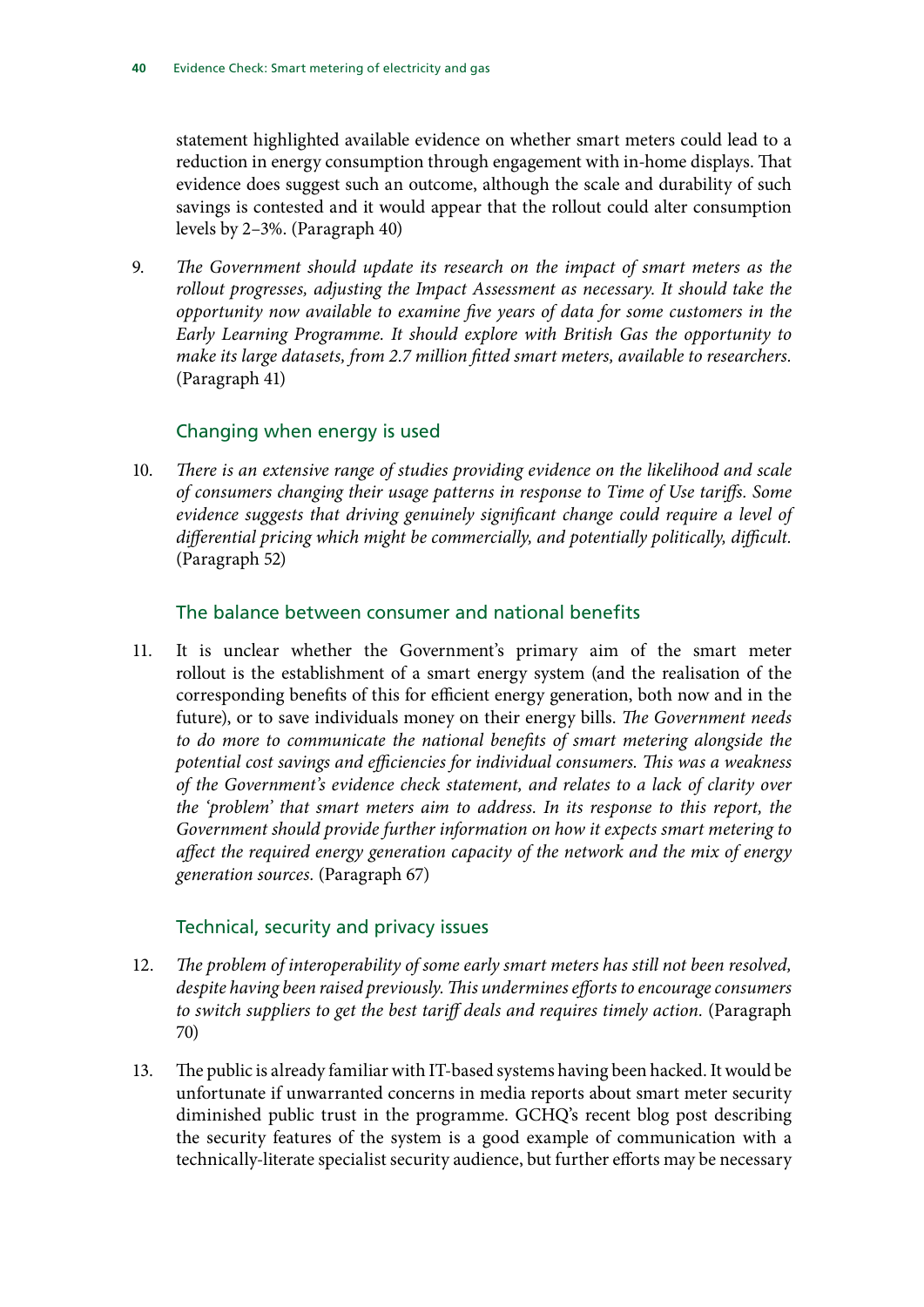to convince the wider public that smart meters are secure. *We recommend that the Government consider further how to communicate the level of thought that has gone into designing a secure system for smart metering. (Paragraph 80)*

14. As with many examples of big data, there are opportunities to explore as well as risks to manage. We look forward to seeing how the data that smart meters produce can be put to use beyond the obvious applications for energy network management, including how data can be used to support vulnerable customers. We were assured that consumers will own their data and be able to decide who can access it. Wider questions about processes for anonymisation and the ethics of data usage and consent will need to be considered carefully by the Data Services Ethics Council being set up by the Government following our Big data dilemma report. (Paragraph 84)

#### Conclusion

- 15. The Government's evidence check statement on smart metering did not fully reflect the amount of work undertaken as part of the impact assessment for the project. The gap between the quality of the statement and the impact assessment is concerning, as it suggests there could be a disconnect between those responsible for the policy and those tasked with completing the impact assessment. (Paragraph 88)
- 16. The Government has invested in trialling smart meters and in studies of their impact. Smart Energy GB is also making use of evidence in understanding consumer behaviour. Despite the growing evidence base underpinning the project, there are a number of areas where the Government clearly believes there are misconceptions and misunderstandings about the utility, impact, and security of smart metering. *The Government should reflect on these in the context of the mass rollout and consider how best to communicate with consumers on some of these topics.* (Paragraph 89)
- 17. *The smart meter rollout has too many objectives, and this may hinder implementation and evaluation. The Government should be clearer about the primary purpose of smart metering and use this to drive evaluation of the project. Taking this approach will help make future evidence check statements clearer. Smart meters need to be clearly understood by the consumer and provide information in a format that the customer finds helpful. In order for consumers to benefit directly from smart metering there will need to be appropriate investment in customer engagement, given that this is being introduced in an era of low public trust in utility providers*. (Paragraph 92)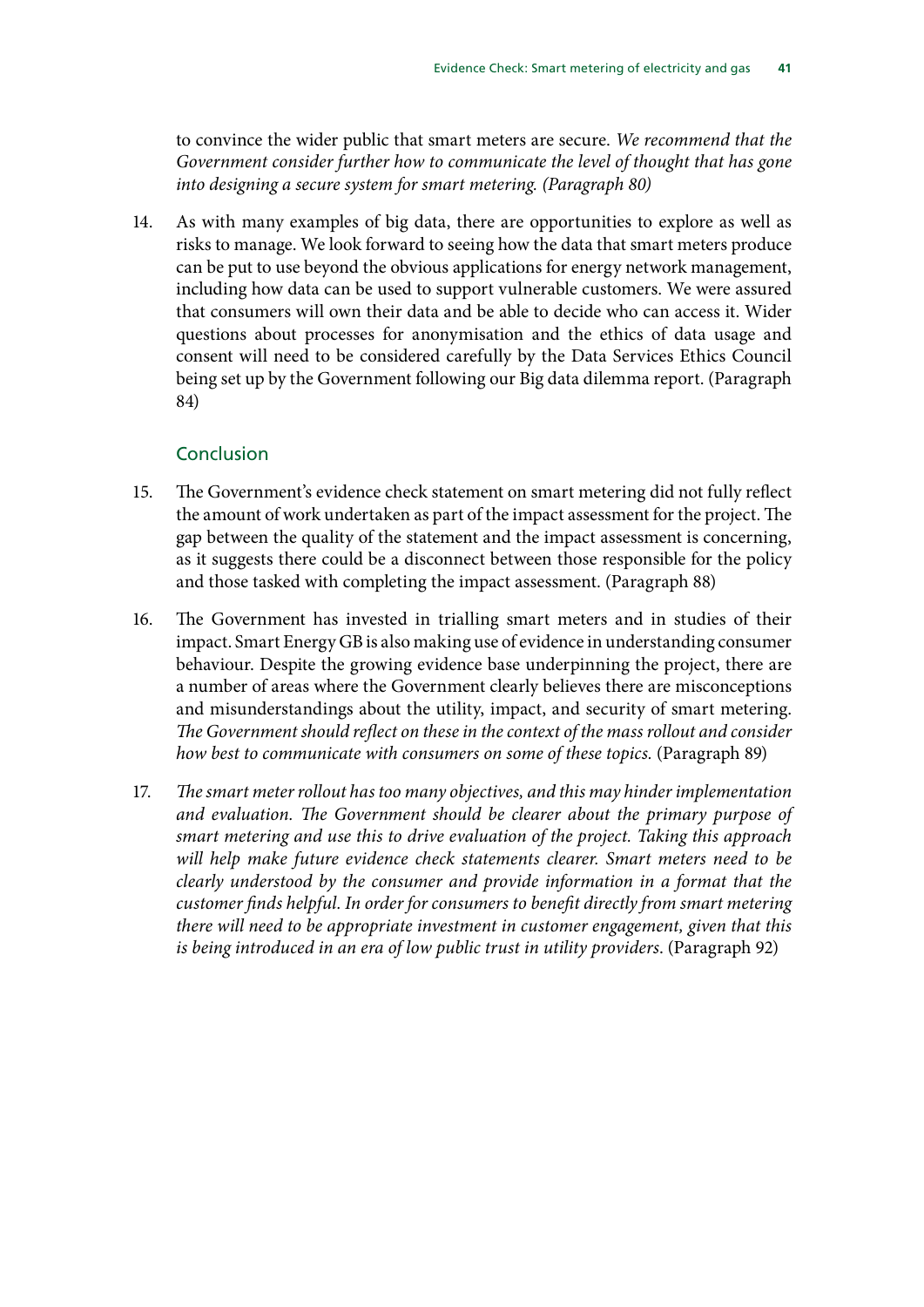## <span id="page-43-0"></span>Appendix 1: The Government's smart metering evidence check statement

*This text was received in December 2015 in response to our request for an evidence check statement, and was published online for comment in January 2016.*

### **Diagnosis and plans**

1) The Government has a manifesto commitment to 'ensure that every home and business in the country is offered a smart meter by 2020, delivered as cost effectively as possible'. Smart metering is an investment programme to modernise our metering system and bring it into the digital age—some consumers still have meters based on technology that is over 100 years old. The Programme will replace 53 million meters with smart electricity and gas meters in all domestic properties, and smart or advanced meters in smaller non-domestic properties, by the end of 2020.

2) The Competition and Market Authority's provisional findings from its energy market investigation recognise the key contribution smart metering will make to strengthening retail competition and consumer engagement in the energy market.

3) Smart meters will deliver a range of benefits to consumers, energy companies and networks:

- domestic consumers will be offered an In Home Display (IHD) enabling them to see what energy they are using and how much it is costing;
- smart meters will bring an end to estimated billing, consumers will only be billed for the energy they actually use, helping them to better manage their budget. Suppliers will have access to accurate data for billing, removing the need to manually read meters;
- the rollout will: increase consumers' confidence in, and engagement with, the energy market; enable them to provide their data to third parties, such as switching sites; and, is an enabler for 24 hour switching. Taken together this will lead to a more competitive retail energy market;
- energy networks will have better information upon which to manage their activities and investments.
- smart meters are a platform for smart grids and will provide the foundation for demand-side response in conjunction with half-hourly settlement. As part of this, time of use tariffs and load control will help to manage peak electricity demand as part of a more flexible and responsive future energy system.
- smart meters can also be paired with 'consumer access devices' that will allow consumers access to the tariff and energy usage data in the smart meter. DECC expect that this will enable third-party SME developers to offer innovative services to consumers such as automated energy saving advice, interfaces to home energy management systems and analysis or display of information on a smartphone.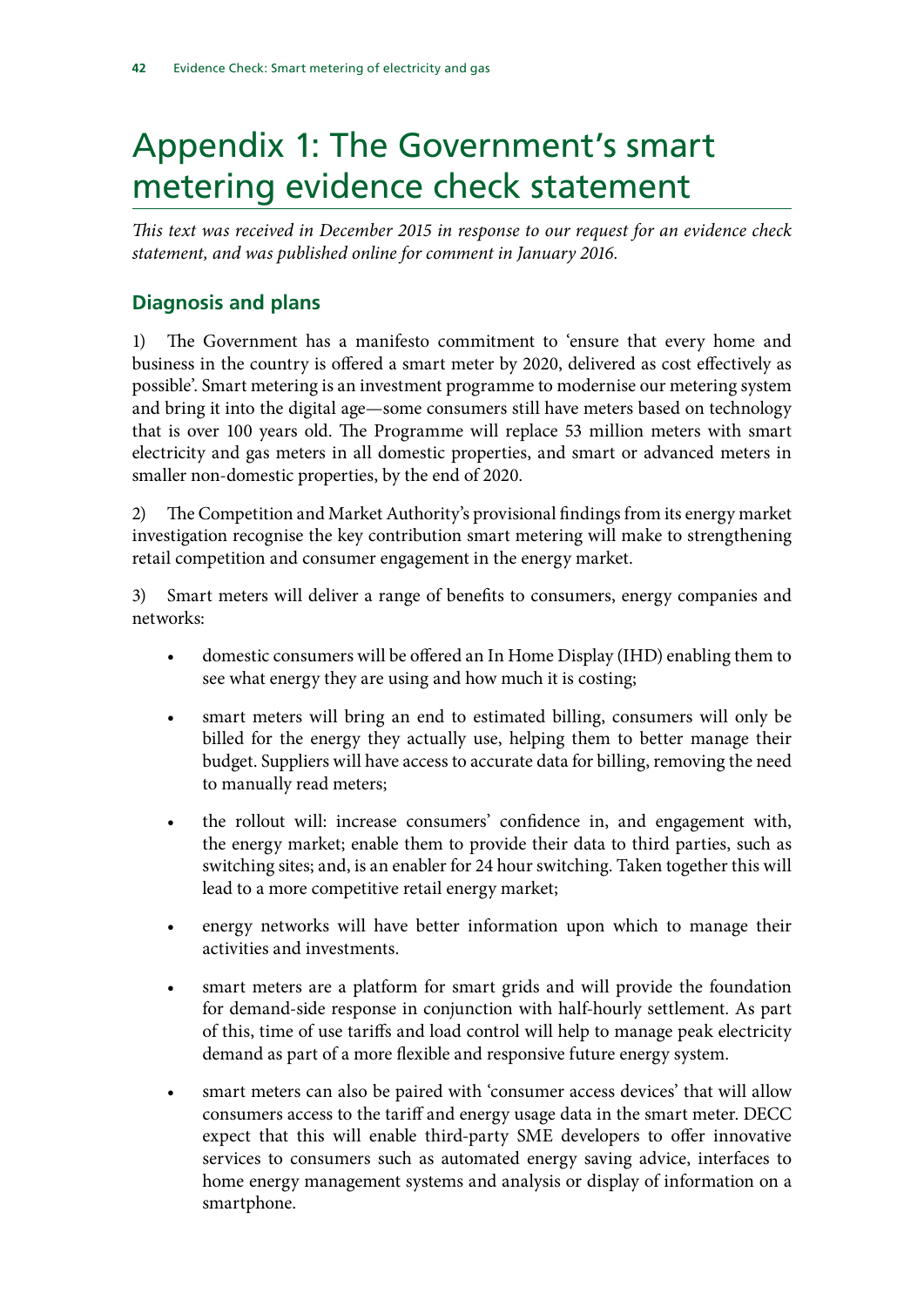4) The Government has engaged widely with industry and other stakeholders in developing common technical standards for the smart metering equipment to ensure that it is interoperable and has the functions necessary to enable benefits realisation.

#### **Implementation: a Competitive Rollout**

5) Energy suppliers are responsible for planning and delivering the roll-out of smart meters, working within the legal framework established by the Government. The case for an energy supplier-led approach in GB is strong, as suppliers have the main relationship with consumers. This was consulted upon at an early stage of the Programme.<sup>139</sup>

6) Moreover, unlike many other countries where metering is the responsibility of the network companies, in Great Britain metering is already the responsibility of energy suppliers. Energy suppliers also have strong commercial and financial incentives to engage consumers and deliver good quality service at lowest cost. Those energy suppliers that do not deliver the roll-out efficiently or do not provide for a good consumer experience risk losing customers to their competitors.

#### **Value for Money**

7) DECC's Impact Assessment has been developed and updated over the last six years. Costs and benefits have been quantified by collecting information from key stakeholders including industry, consumer groups and academia. The assumptions have been widely consulted on and have been benchmarked against international evidence as well as scrutinised by experts.

8) The latest Impact Assessment (IA)<sup>140</sup> for the Programme, published in January 2014, estimates a positive net present benefit of £6.2 billion over the period to 2030, by delivering total benefits of around £17.1 billion and costs of around £10.9 billion. The Government will be publishing an updated Impact Assessment in the first half of 2016.

9) The Government reviews progress on the Smart Meter Programme on a continuing basis including tracking progress against the business case.

#### **Consumer Engagement**

10) All consumers stand to benefit from the control, convenience and energy system efficiencies that smart meters will bring outlined above. The Government considers consumer engagement to be a prerequisite for the success of the Programme. The Smart Metering Programme's Consumer Engagement Strategy<sup>141</sup> (published in 2012) was developed in close consultation with stakeholders, informed by a range of UK and international evidence, and led to an approach whereby:

<sup>139</sup> A consultation on smart metering for electricity and gas, May 2009: [http://webarchive.nationalarchives.gov.](http://webarchive.nationalarchives.gov.uk/20090703093717/http:/www.decc.gov.uk/en/content/cms/consultations/smart_metering/smart_metering.aspx) [uk/20090703093717/http:/www.decc.gov.uk/en/content/cms/consultations/smart\\_metering/smart\\_metering.aspx](http://webarchive.nationalarchives.gov.uk/20090703093717/http:/www.decc.gov.uk/en/content/cms/consultations/smart_metering/smart_metering.aspx)

<sup>140</sup> Smart Meter roll-out for the domestic and small and medium non-domestic sectors: impact assessment [https://](https://www.gov.uk/government/publications/smart-meter-roll-out-for-the-domestic-and-small-and-medium-non-domestic-sectors-gb-impact-assessment) [www.gov.uk/government/publications/smart-meter-roll-out-for-the-domestic-and-small-and-medium-non](https://www.gov.uk/government/publications/smart-meter-roll-out-for-the-domestic-and-small-and-medium-non-domestic-sectors-gb-impact-assessment)[domestic-sectors-gb-impact-assessment](https://www.gov.uk/government/publications/smart-meter-roll-out-for-the-domestic-and-small-and-medium-non-domestic-sectors-gb-impact-assessment)

<sup>141</sup> Government Response to the consultation on the Consumer Engagement Strategy, December 2012: [https://](https://www.gov.uk/government/uploads/system/uploads/attachment_data/file/43042/7224-gov-resp-sm-consumer-engagement.pdf) [www.gov.uk/government/uploads/system/uploads/attachment\\_data/file/43042/7224-gov-resp-sm-consumer](https://www.gov.uk/government/uploads/system/uploads/attachment_data/file/43042/7224-gov-resp-sm-consumer-engagement.pdf)[engagement.pdf](https://www.gov.uk/government/uploads/system/uploads/attachment_data/file/43042/7224-gov-resp-sm-consumer-engagement.pdf)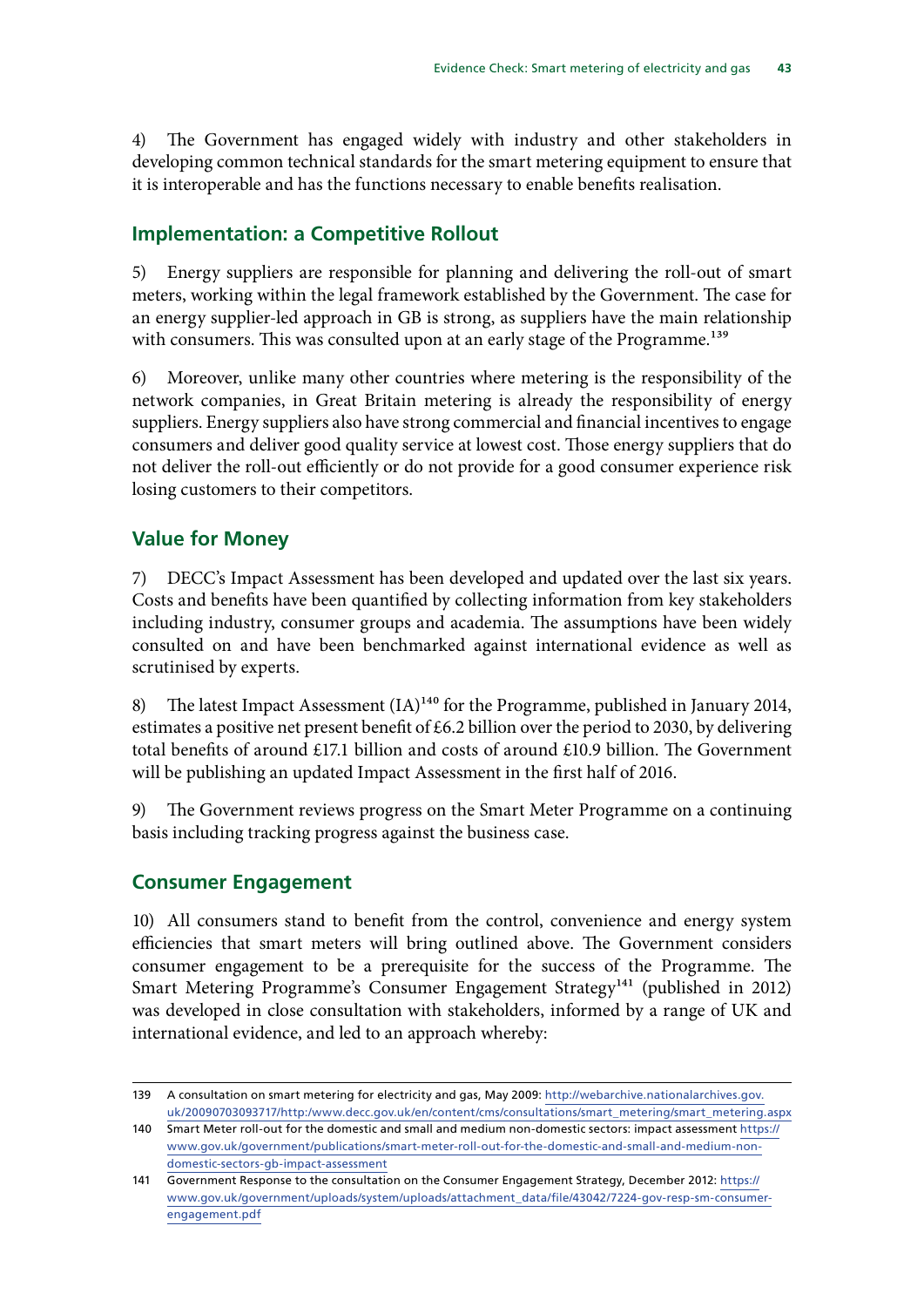- energy suppliers will have the primary consumer engagement role as the main interface with their customers before, during and after installation;
- supplier engagement will be supported by a programme of centralised engagement undertaken by Smart Energy Great Britain (Smart Energy GB); and
- the Government will continue to communicate with consumers, in addition to the activity undertaken by the industry and consumer organisations, where this will provide additional benefit.

11) Smart Energy GB has published a Consumer Engagement Plan<sup>142</sup>, which was last updated in December 2014. Its plans include: national campaigns to raise general awareness and interest in smart meters; partnerships with local organisations to support engagement, particularly with vulnerable consumers; a website (in English and Welsh) with detailed information for consumers on smart meters; and a series of online and educational films.

12) The Government is committed to ensuring that all consumers benefit from smart meters, including low income and vulnerable customers, and has:

- introduced Licence Conditions on large energy suppliers that oblige Smart Energy GB to assist vulnerable, low income and pre-payment consumers;
- put in place the Smart Metering Installation Code of Practice (SMICoP), which requires energy suppliers to meet the needs of vulnerable consumers; and
- placed a requirement on energy suppliers to ensure that the In Home Display (IHD) is accessible for a broad range of users, including those with impairments.

13) Developing a framework of rules to protect consumers was an essential first step in establishing the smart metering system. In relation to privacy, the Data Access and Privacy Framework<sup>143</sup> governs access to smart meter consumption data by energy suppliers, network operators and third parties. It establishes the purposes for which this information can be used and the choices available to consumers.

14) As technologies evolve and consumers gain confidence with the opportunities offered by smart metering, data access rules may need to evolve. The Government remains committed to monitoring the current Data Access and Privacy Framework and in March 2015 we consulted on the timing of a formal review of these regulations. We will report on this shortly.

### **Requirement to offer In-Home Displays**

15) The Government is requiring energy suppliers to offer all their domestic consumers an In Home Display (IHD) where they install a smart metering system. The IHD is central to putting consumers in control of their energy use. For many consumers, the IHD will be

<sup>142</sup> Smart Energy GB Consumer Engagement Plan, December 2014: [http://www.smartenergygb.org/sites/default/](http://www.smartenergygb.org/sites/default/files/engagement-plan-1213.pdf) [files/engagement-plan-1213.pdf](http://www.smartenergygb.org/sites/default/files/engagement-plan-1213.pdf)

<sup>143</sup> SMIP Data Access and Privacy Government response to consultation: [https://www.gov.uk/government/uploads/](https://www.gov.uk/government/uploads/system/uploads/attachment_data/file/43046/7225-gov-resp-sm-data-access-privacy.pdf) [system/uploads/attachment\\_data/file/43046/7225-gov-resp-sm-data-access-privacy.pdf](https://www.gov.uk/government/uploads/system/uploads/attachment_data/file/43046/7225-gov-resp-sm-data-access-privacy.pdf)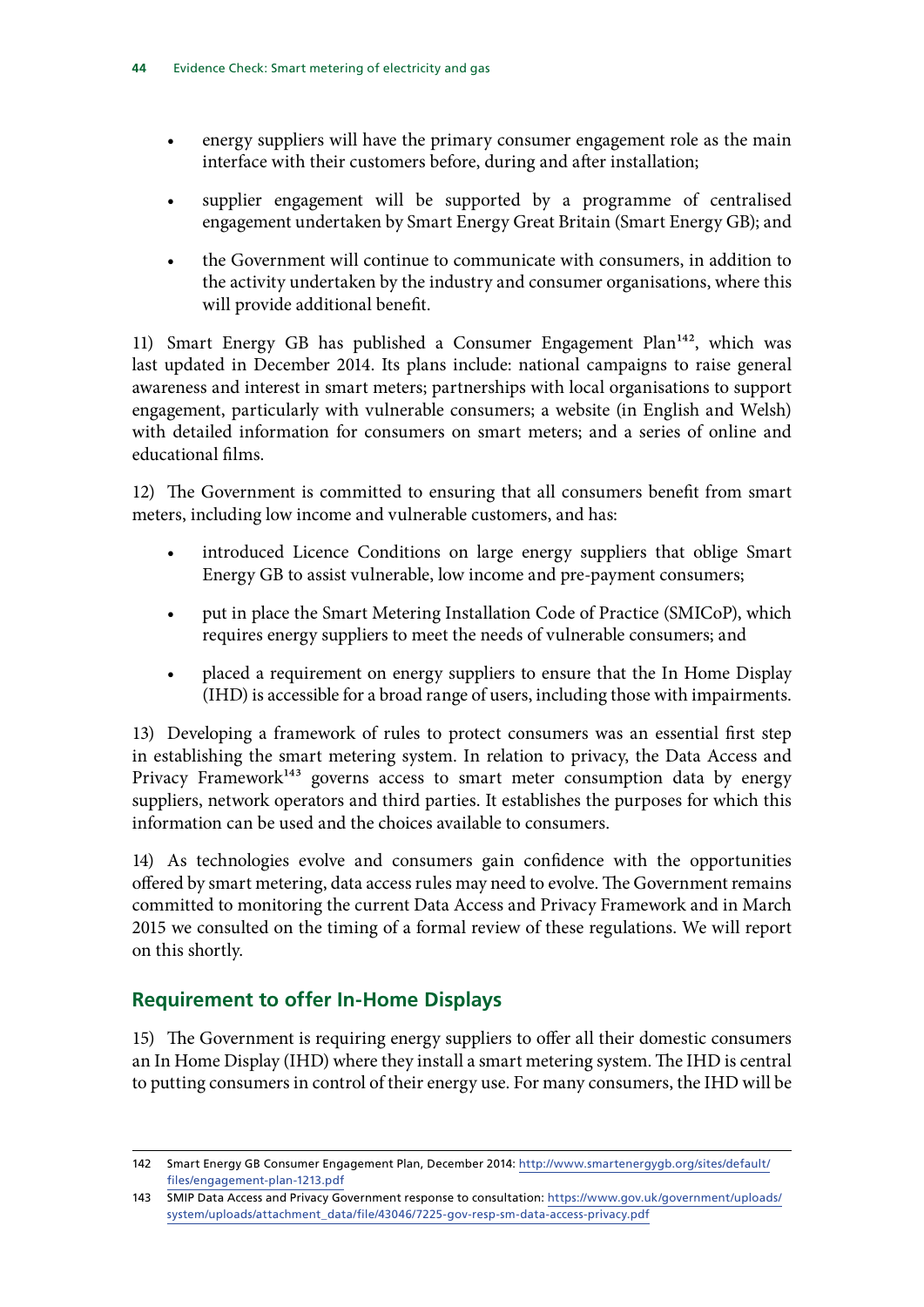the first opportunity to visualise their energy consumption—how much they use, when they use it, and how much it costs them. The IHD ensures that low income households can benefit from access to smart meter data, even in the absence of access to the Internet.

16) GB trials and international experience demonstrate that IHDs are instrumental to energy savings. The findings of the Early Learning Project (ELP),<sup>144</sup> published in March 2013, provide substantial new evidence confirming that the IHD is an important tool for engaging consumers with energy-use information. The research showed that more than nine in ten of all smart meter customers surveyed who received an IHD had plugged it in at some point since the installation visit. Around six in ten reported that they generally still had their IHD plugged in.

17) There is evidence that other forms of complementary feedback may provide additional benefits. Innovative forms of feedback might, for example, integrate smart meter data into other devices, including tablets, smart phones or even televisions. However there is very little UK or international research in this area. Unknowns include whether such alternatives are likely to be effective and enduring methods of engaging consumers and whether they would add to the energy saving benefits of IHDs. Whereas IHDs have been shown to be accessible and used by most consumer types, the characteristics of consumers who would use alternatives to IHDs are not understood.

18) The Government therefore consulted this summer on allowing energy suppliers to apply for a derogation from existing requirements to offer consumers an IHD so that they could trial alternative innovative energy use engagement tools. This will provide then Government with the evidence it needs to ensure that approaches to providing consumers with feedback on their energy use remain optimised for consumers in a technologically fast moving and innovative environment.

#### **Testing and Evaluation**

19) The Government published its Monitoring and Evaluation Strategy<sup>145</sup> in 2012. The Foundation Stage of the Programme, which began in April 2011, is also enabling suppliers to gain valuable learning and experience to inform preparations for the main installation stage of the Programme beginning in 2016, as well as enabling consumers to learn about smart meters, and to access early benefits. Those energy suppliers that have undertaken significant numbers of installations are reporting higher levels of satisfaction among their customers with smart meters.

20) The findings from the ELP show that a positive picture has emerged around consumer response to smart metering in the early roll out. Early smart metering customers are saving both electricity and gas as a result. Findings from the ELP also outlined the transformative benefits smart meters can bring to prepayment customers (who can often be low income or otherwise vulnerable customers). Being able to see an account balance on an easily-accessed IHD—rather than often awkwardly placed meters—reduces the risk of pre-payment customers accidently self-disconnecting from energy supply when they run out of credit.

<sup>144</sup> Smart Meter Early Learning Project and Small-Scale Behaviour Trials: [https://www.gov.uk/government/](https://www.gov.uk/government/publications/smart-metering-early-learning-project-and-small-scale-behaviour-trials) [publications/smart-metering-early-learning-project-and-small-scale-behaviour-trials](https://www.gov.uk/government/publications/smart-metering-early-learning-project-and-small-scale-behaviour-trials)

<sup>145</sup> SMIP: Government Response to consultation on information requirements for monitoring and evaluation: [https://www.gov.uk/government/uploads/system/uploads/attachment\\_data/file/43136/7206-gov-resp-cons-sm](https://www.gov.uk/government/uploads/system/uploads/attachment_data/file/43136/7206-gov-resp-cons-sm-monitor-evaluation.pdf)[monitor-evaluation.pdf](https://www.gov.uk/government/uploads/system/uploads/attachment_data/file/43136/7206-gov-resp-cons-sm-monitor-evaluation.pdf)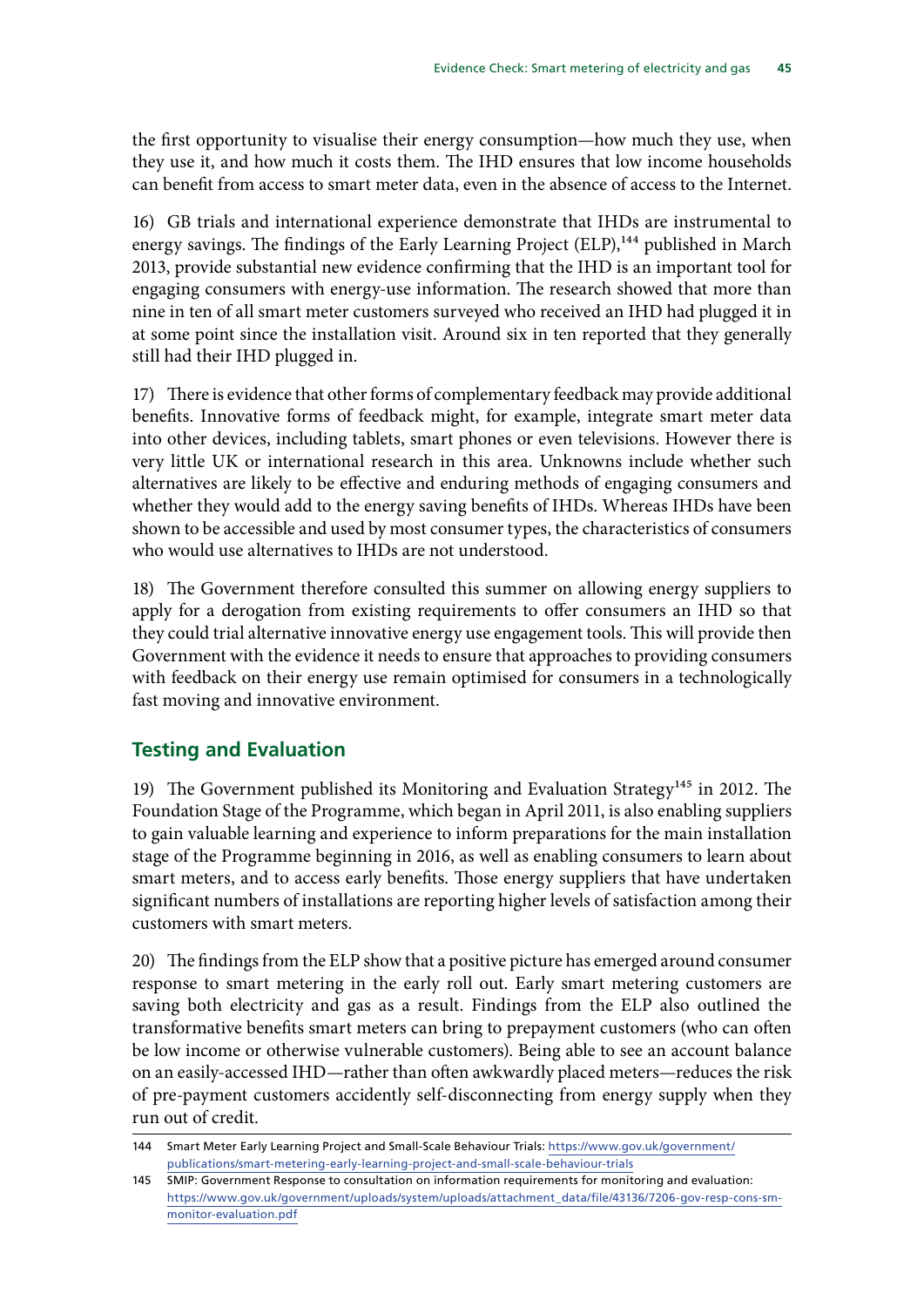21) The ELP identified categories of energy user who would particularly benefit from tailored, follow-up support to ensure they are able to fully realise the benefits of smart meters: householders with specific difficulties, due to low levels of literacy, long-term illness, age or disability; Tenants; Low-income consumers; and, prepayment consumers.

22) To support suppliers and Smart Energy GB with these categories of consumers, the Government is leading on further work in 2015 to:

- assess the planned provision of follow-up support for vulnerable consumers and whether further steps are required to support provision of benefits to key groups of consumers;
- to develop good practice energy efficiency advice and guidance materials to be used at the point of installation, for use by installers and those providing followup support.

23) The Government's monitoring and evaluation plans will continue to be reviewed and refined as the Programme moves towards the main installation stage of the Programme.

24) Note—The Fourth Annual Report on the Rollout of Smart Meters in Great Britain was published on 18 November and provides and overall update on progress of the Programme.<sup>146</sup>

<sup>146</sup> Fourth Annual Report on the Roll-out of Smart Meters: [https://www.gov.uk/government/publications/fourth](https://www.gov.uk/government/publications/fourth-annual-report-on-the-roll-out-of-smart-meters)[annual-report-on-the-roll-out-of-smart-meters](https://www.gov.uk/government/publications/fourth-annual-report-on-the-roll-out-of-smart-meters)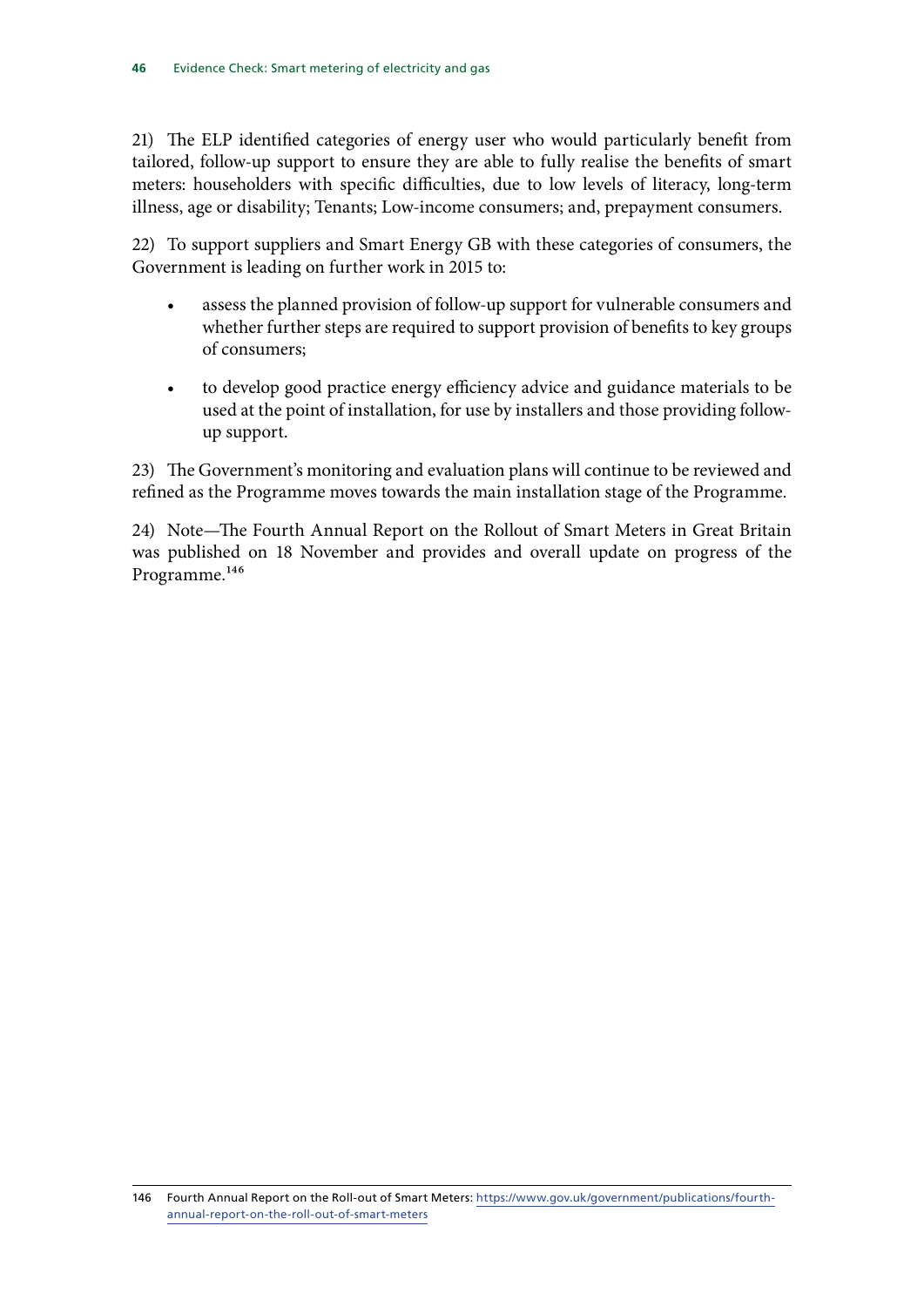## <span id="page-48-0"></span>Appendix 2: The Institute for Government's evidence transparency framework

| <b>Policy proposal</b> | Level 0                            | Level 1                                                                           | Level 2                                                                                                                                                     | Level 3                                                                                                                                  | <b>Worked example</b>                                                                                                                                                          |
|------------------------|------------------------------------|-----------------------------------------------------------------------------------|-------------------------------------------------------------------------------------------------------------------------------------------------------------|------------------------------------------------------------------------------------------------------------------------------------------|--------------------------------------------------------------------------------------------------------------------------------------------------------------------------------|
| Diagnosis              | Not clearly enough<br>for level 1. | Evidence is<br>mentioned, with<br>some explanation<br>of how it has been<br>used. | As in level 1 but<br>the supporting<br>evidence is linked<br>to the relevant<br>parts of the policy,<br>properly cited and<br>you could find the<br>source. | As in level 2 but<br>the evidence base<br>is also assessed<br>and uncertainties<br>and contradictory<br>information are<br>acknowledged. | The Government has assessed the extent<br>of problem drinking in the UK: the<br>economic and human cost.                                                                       |
| Proposal               | Not clearly enough<br>for level 1. | Evidence is<br>mentioned, with<br>some explanation<br>of how it has been<br>used. | As in level 1 but<br>the supporting<br>evidence is linked<br>to the relevant<br>parts of the policy,<br>properly cited and<br>you could find the<br>source. | As in level 2 but<br>the evidence base<br>is also assessed<br>and uncertainties<br>and contradictory<br>information are<br>acknowledged. | The Government has chosen to<br>implement minimum unit pricing<br>for alcohol, instead of, for example,<br>increasing alcohol taxes or starting a<br>new educational campaign. |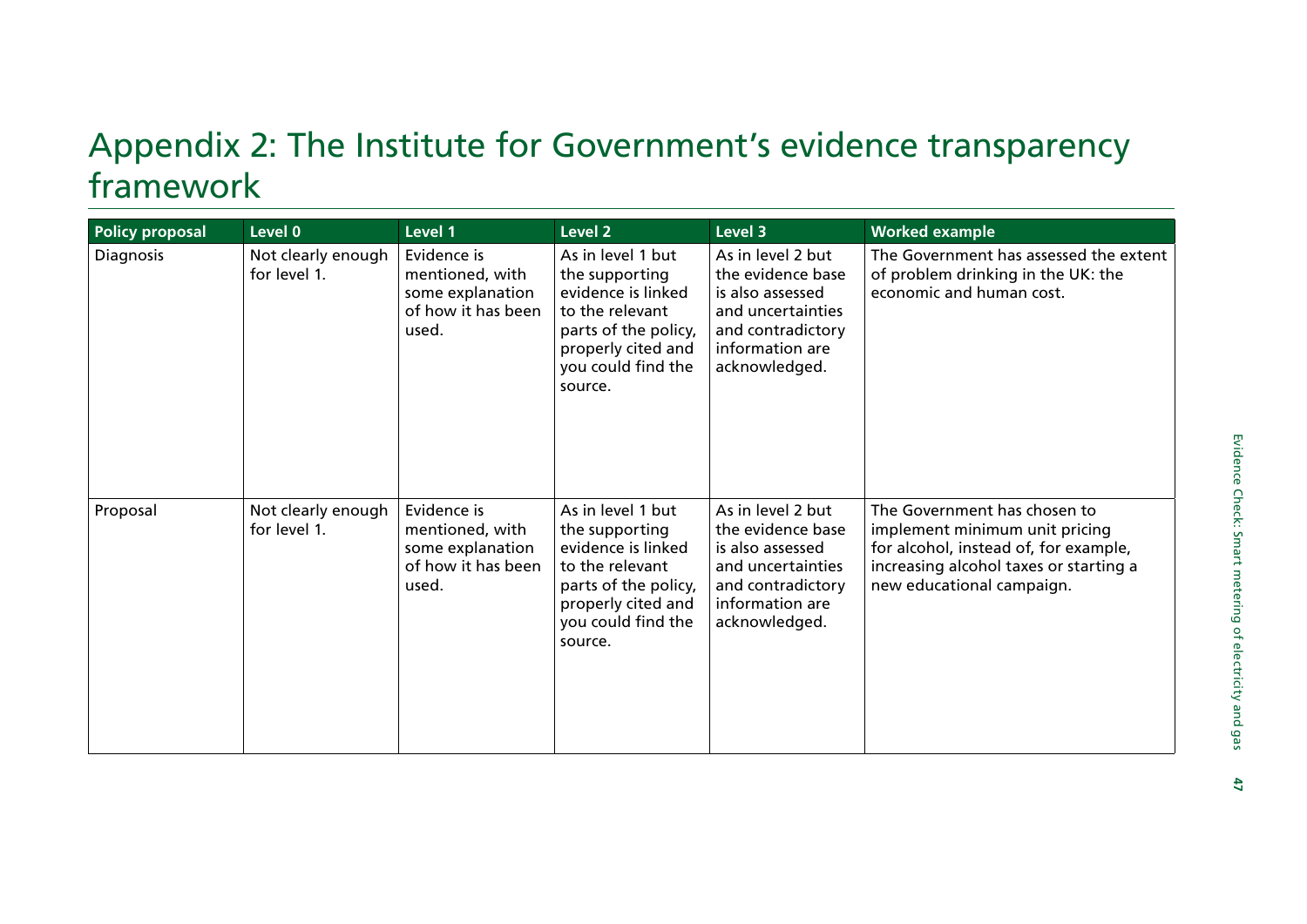| <b>Policy proposal</b> | Level 0                            | Level 1                                                                           | Level 2                                                                                                                                                     | Level 3                                                                                                                                  | <b>Worked example</b>                                                                                                                                                                                                             |
|------------------------|------------------------------------|-----------------------------------------------------------------------------------|-------------------------------------------------------------------------------------------------------------------------------------------------------------|------------------------------------------------------------------------------------------------------------------------------------------|-----------------------------------------------------------------------------------------------------------------------------------------------------------------------------------------------------------------------------------|
| IImplementation        | Not clearly enough<br>for level 1. | Evidence is<br>mentioned, with<br>some explanation<br>of how it has been<br>used. | As in level 1 but<br>the supporting<br>evidence is linked<br>to the relevant<br>parts of the policy,<br>properly cited and<br>you could find the<br>source. | As in level 2 but<br>the evidence base<br>is also assessed<br>and uncertainties<br>and contradictory<br>information are<br>acknowledged. | The Government has chosen to<br>implement minimum unit pricing<br>through a voluntary agreement with<br>major retailers rather than through<br>legislation.                                                                       |
| Value for money        | Not clearly enough<br>for level 1. |                                                                                   | As in level 1 but<br>the supporting<br>evidence is also<br>properly cited and<br>you could find the<br>source.                                              | As in level 2 but it<br>is also clear how<br>the uncertainties in<br>these assumptions<br>have been<br>considered.                       | The assessment shows the potential<br>of the proposal to reduce problem<br>drinking, but also the impacts on<br>business (e.g. supermarkets, pubs), the<br>public sector (e.g. police, NHS), and the<br>public of raising prices. |

Source: Institute for Government, *[Evidence transparency framework](http://www.instituteforgovernment.org.uk/sites/default/files/publications/4545%20IFG%20-%20Evidence%20Trans%20framework%20v6.pdf)* (October 2015)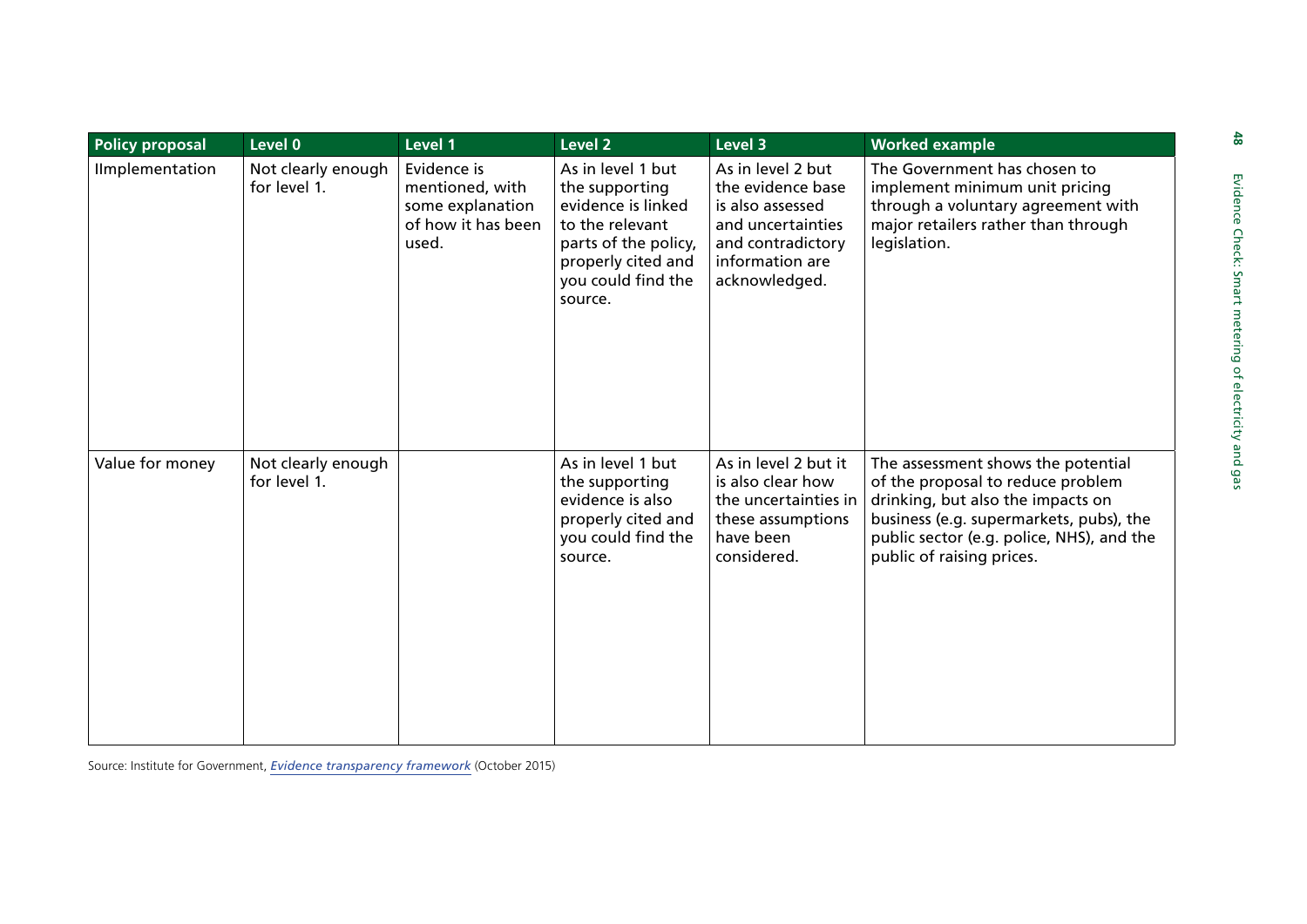## <span id="page-50-0"></span>Appendix 3: Written evidence submitted by the Government on smart meter security

*During the inquiry we held a private informal meeting with a representative of GCHQ to discuss smart meter security issues. The Government subsequently submitted the following memorandum on the points we raised during the session:*

### **GCHQ involvement**

1) The Department of Energy and Climate Change (DECC) has worked with GCHQ since the very early design stage of the rollout, when the programme was initiated. The engagement with GCHQ has been one of partnership, issue discussion and resolution. DECC has worked with GCHQ to provide the following information about the security of smart meters.

### **Media reports**

2) The media reports relating to "loopholes" in the Smart Meter system are based on misunderstanding. Security lies at the heart of the smart metering system and has been a key consideration at every stage of system development to ensure there are no 'loopholes'. The system operates on a national scale and has been designed as a secure end-to-end system, not just a collection of meters, energy suppliers and other components that have evolved individually. This is particularly evident from the GCHQ description of smart metering security on their website.<sup>147</sup>

### **The system's security is proportionate**

3) DECC, working with GCHQ and industry experts, designed the Smart Metering System with layers of security controls that can practicably be implemented by industry participants. Detailed threat modelling of hypothetical attacks, errors and failures has been undertaken to ensure these controls are proportionate to the current threat landscape and, together with trust modelling, cryptography and other controls that have been applied, are designed to ensure that the system is as secure as it needs to be in relation to this threat landscape.

4) Trust modelling has been used to identify and segment the transactions between energy suppliers and network operators with meters to ensure that each transaction is adequately protected. Symmetric and asymmetric cryptography is used to ensure the authenticity of transactions (i.e. that it originates from an authorised party) and the integrity of the transaction (i.e. that the transaction cannot be altered in transit) and also to ensure non-repudiation (i.e. that the originator cannot deny that they initiated the transaction).

5) Each component part of the system is subject to a very detailed and comprehensive set of security obligations and regular ongoing independent security assessment. The nature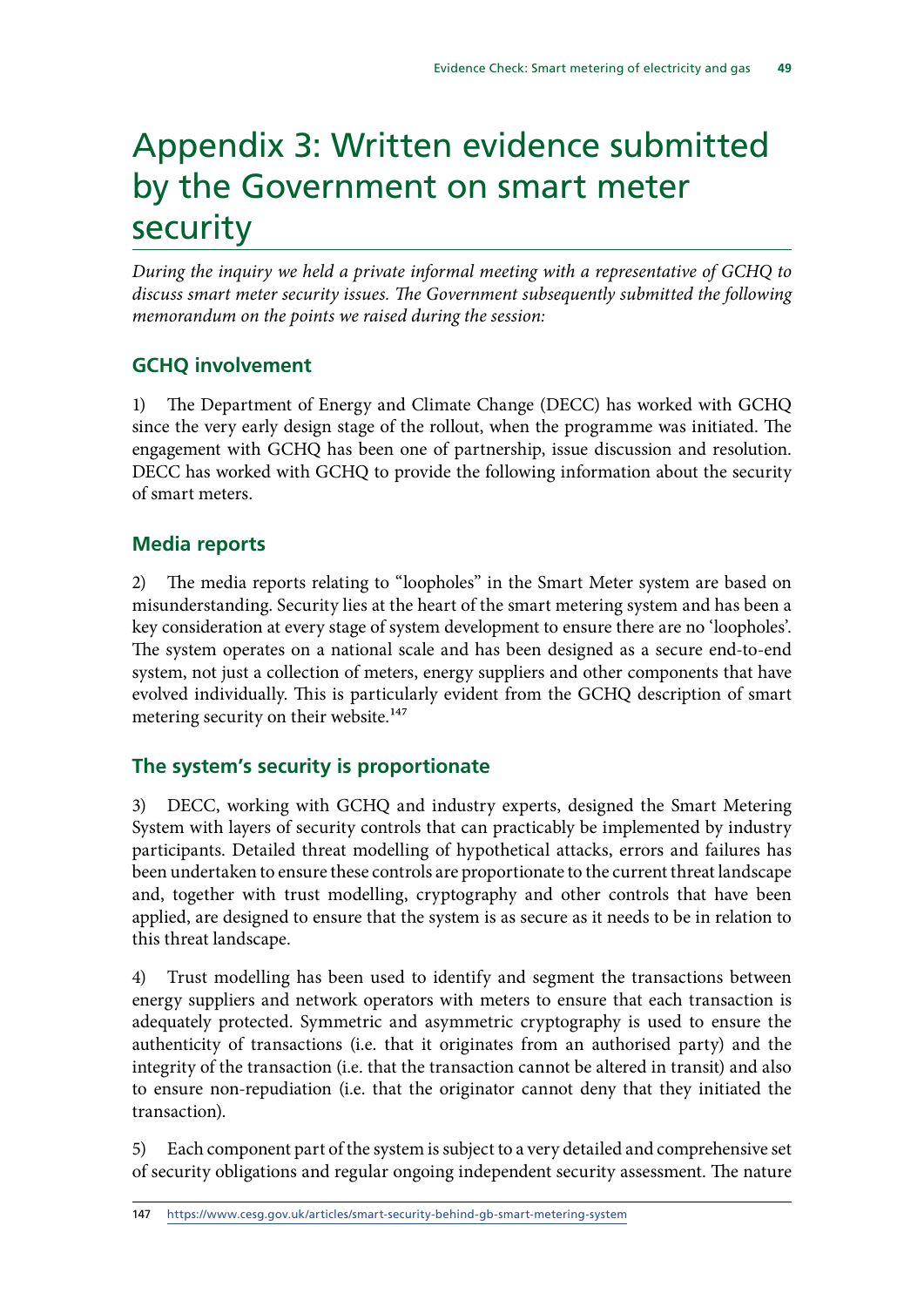of the threat landscape means that individual components of the system will be subject to new compromise methods over time. The end-to-end security architecture minimises the risk that a single compromise to any one component could have a significant impact and allows for new threats to be addressed.

#### **Mass disconnection**

6) The smart metering security architecture has been designed to ensure that any unintended impact on energy supply would require the compromise of multiple layers of security by multiple parties. The layers of security controls that have been designed into the end to end smart metering system ensure that messages sent to the meter that could affect supply must be digitally signed by the sender and checked for any unintended consequences. The message must then be digitally countersigned by the Data and Communications Company (DCC) and subjected to a further check to detect any potential for anomalous consequences.

7) Each message received by a meter is authenticated via a secure cryptographic algorithm, where the authentication code is unique to each message and each meter. The meter will not respond to any message that does not have the correct cryptographic signatures of both the sender (the 'owner' of the meter who has the private key that will be recognised by the meter) and the additional message authentication code appended by the DCC.

8) It is clear therefore that that any message that has the potential to affect supply is very tightly controlled and is protected by multiple layers of security controls in different organisations and different locations that would all need to be compromised to achieve an unintended disconnection.

### **Ongoing relationship:**

9) The Smart Energy Code (SEC) is a multi-party agreement which defines the rights and obligations of industry parties involved in the end-to-end management of smart metering in Great Britain.

10) GCHQ will continue to be available to attend the SEC Panel Security Sub-Committee if it is necessary to provide expert security advice. However, GCHQ does not consider it appropriate to have a seat on the SEC Panel Security Sub-Committee, as industry are responsible for ensuring the security of the enduring system and we expect them to proactively manage the risk. A representative from DECC is invited to attend SEC Panel Security Sub-Committee meetings enabling GCHQ to be called upon when needed, as well as continuing to proactively monitor the threats to key national infrastructure.

#### **Assuring manufacturers**

11) CESG (GCHQ's security arm) has been working with DECC and the Commercial Product Assurance (CPA) test labs to define the security standards that the end point equipment manufacturers (Electric & Gas meters and communication hubs) need to meet. The manufacturers are working with the test labs to gain assurance and CPA certification of these components.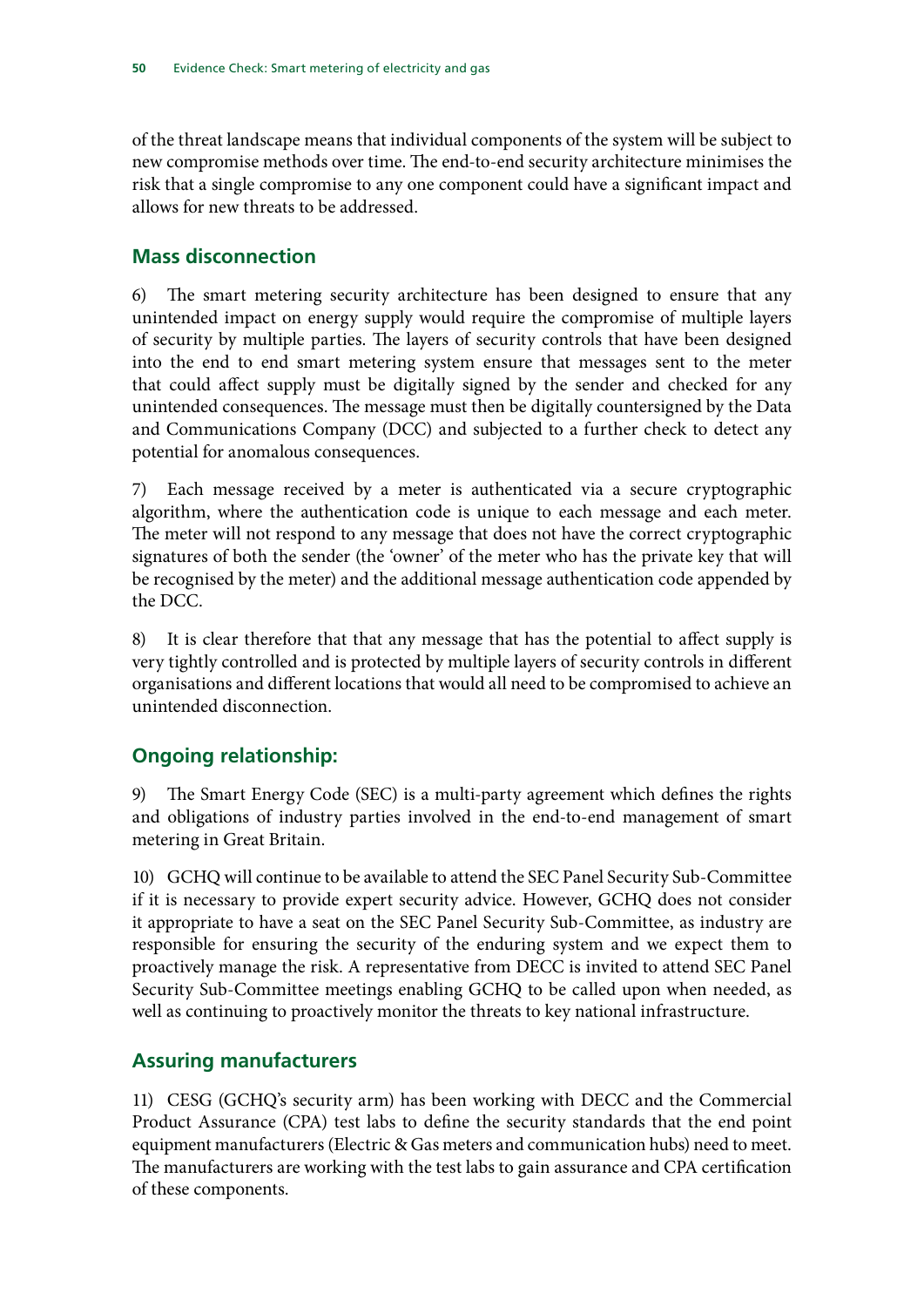#### **SMETS1 meters**

12) During the foundation phase of the programme energy suppliers are responsible for developing systems capable of communicating with their SMETS1 meters. Energy supplier licence conditions require them to take the right steps to securing these systems. Each metering system in SMETS1 therefore has its own security model. Arrangements are in place to ensure the security of these systems are independently assessed annually, with energy suppliers obligated to take steps to address any issues that are identified.

13) There is ongoing work relating to the enrolment and adoption of these meters into the DCC infrastructure. The requirement is to ensure that such adoption does not materially reduce the security of the overall system.

#### **Threat Model**

14) Throughout the system design information regarding changes to the threat landscape has been incorporated into the ongoing risk assessment process. These assessments have been informed by the UK intelligence community and augmented by industry knowledge and real-world incident reporting.

#### **Resilience within the DCC**

15) The DCC services are segmented into a number of core components. These include the systems which provide data transformation services, communications and the public key infrastructure. The DCC is required to employ proportionate technical controls to separate these systems to improve the resilience of the overall infrastructure. Business continuity and disaster recovery arrangements must be established and annually tested.

#### **Rogue employees**

16) Personnel security arrangements must be implemented by the DCC, energy suppliers and any other users of the system. These arrangements will include segregation of duties and security vetting for privileged users that have access to sensitive system components.

17) Under the CPA Scheme meter manufacturers will need to build their devices against a set of relevant security characteristics. Build standards are in place aimed at ensuring meter manufacturers adhere to security good practice standards within their organisation, including personnel security arrangements. The CPA scheme will also cover secure coding practices and assess whether an appropriate fault remediation process is in place.

18) The end-to-end security architecture further mitigates the potential impact that a rogue employee could have on the overall system, and the capability for any vulnerability to be exploited at scale.

#### **Big data**

19) There is no central repository of energy consumption data held by Government, the DCC or any other organisation. Where data is held, for example by energy suppliers, the provisions of the Data Access and Privacy Framework apply. This Framework imposes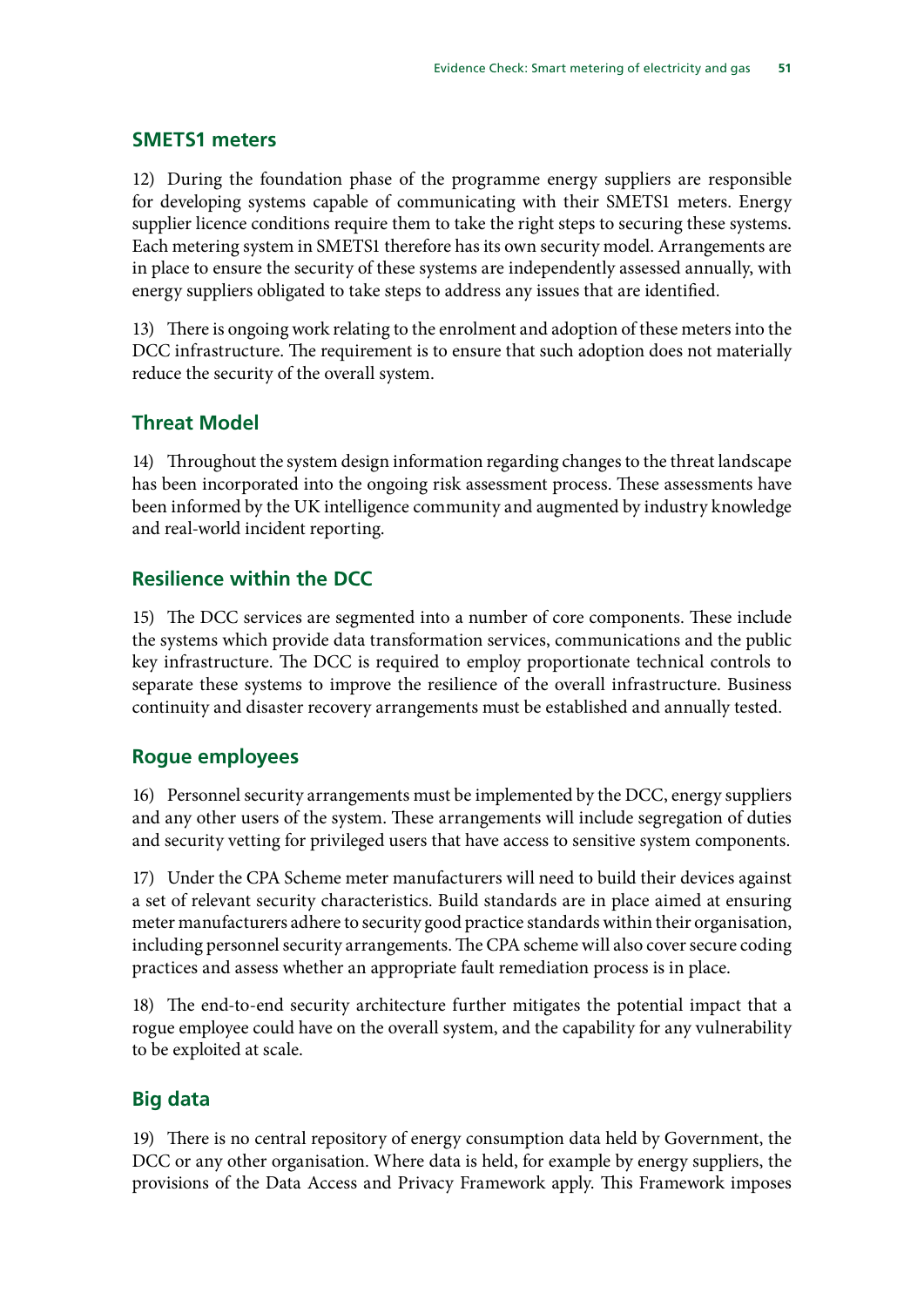requirements on those parties accessing data, including obligations regarding the provision of information to consumers about how often data is being collected, for what purposes and what choices are available to the consumer.

20) Where network operators wish to access detailed consumption data for regulated purposes, such as planning network reinforcement, they are required (under the Electricity Distribution Standard Licence Condition 10A.9) to treat the data so that it is no longer possible to identify a particular household. Network operators' plans for treating the data must be approved by Ofgem. There are a number of different approaches to making data anonymous, but we recognise that removing the ability to relate data to individuals is not always straightforward.

21) There is currently a large volume of academic work on the potential for reidentification in anonymised datasets, an example of which is a paper by Paul Ohm<sup>148</sup> which raises a potential problem in managing privacy and the laws that surround it. The paper highlights that our faith in the privacy protecting power of anonymising "personal data" in large data sets has been undermined and that the possibility to "reidentify" or "deanonymise" individuals hidden in anonymised data has been demonstrated sometimes with astonishing ease. The paper also contains the observation that the usefulness and privacy of data are intrinsically linked in such a way that regulation cannot increase data privacy without decreasing the usefulness of the data. Once again, appropriate balances need to be struck.

22) We are aware that GCHQ has started some research work to quantify and understand the risks in this area, resulting in the production of a set of authoritative advice for government and other parties about anonymisation and the risks of unintended disclosure.

#### *Smart Meter firmware*

23) The energy supplier is the 'owner' and operator of the smart meter and any command to update firmware must be initiated by them. Meter manufacturers, the DCC, and the SEC Panel will also play a role in this process to protect the integrity of the firmware image and ensure that the meter has all necessary certifications prior to a new version of firmware being updated.

24) The SEC places obligations on suppliers to ensure that any firmware updates they receive are digitally signed by the manufacturer (to ensure authenticity of the origin) with a SHA 256 hash across the face of the image (to ensure integrity i.e. no tampering after it has left the manufacturer). As a further security control, before acting on any request by the supplier to update the firmware on a device, the DCC will check the digital signatures of the supplier and independently validate the SHA 256 hash against that held on the SEC Panel Certified Product List. Only after these checks have been validated will it add the DCC's message authentication code. The meter will not activate the firmware without verifying the digital signature, the message authentication code and the firmware hash from the manufacturer.

25) An assurance maintenance plan must be agreed between each meter manufacturer and their CPA lab. This will describe the changes to the device that will trigger re-

<sup>148</sup> ["Broken Promises of Privacy: responding to the surprising failure of anonymization"](http://www.uclalawreview.org/pdf/57-6-3.pdf), *UCLA Law Review*, vol 57 (2010) pp1701–1777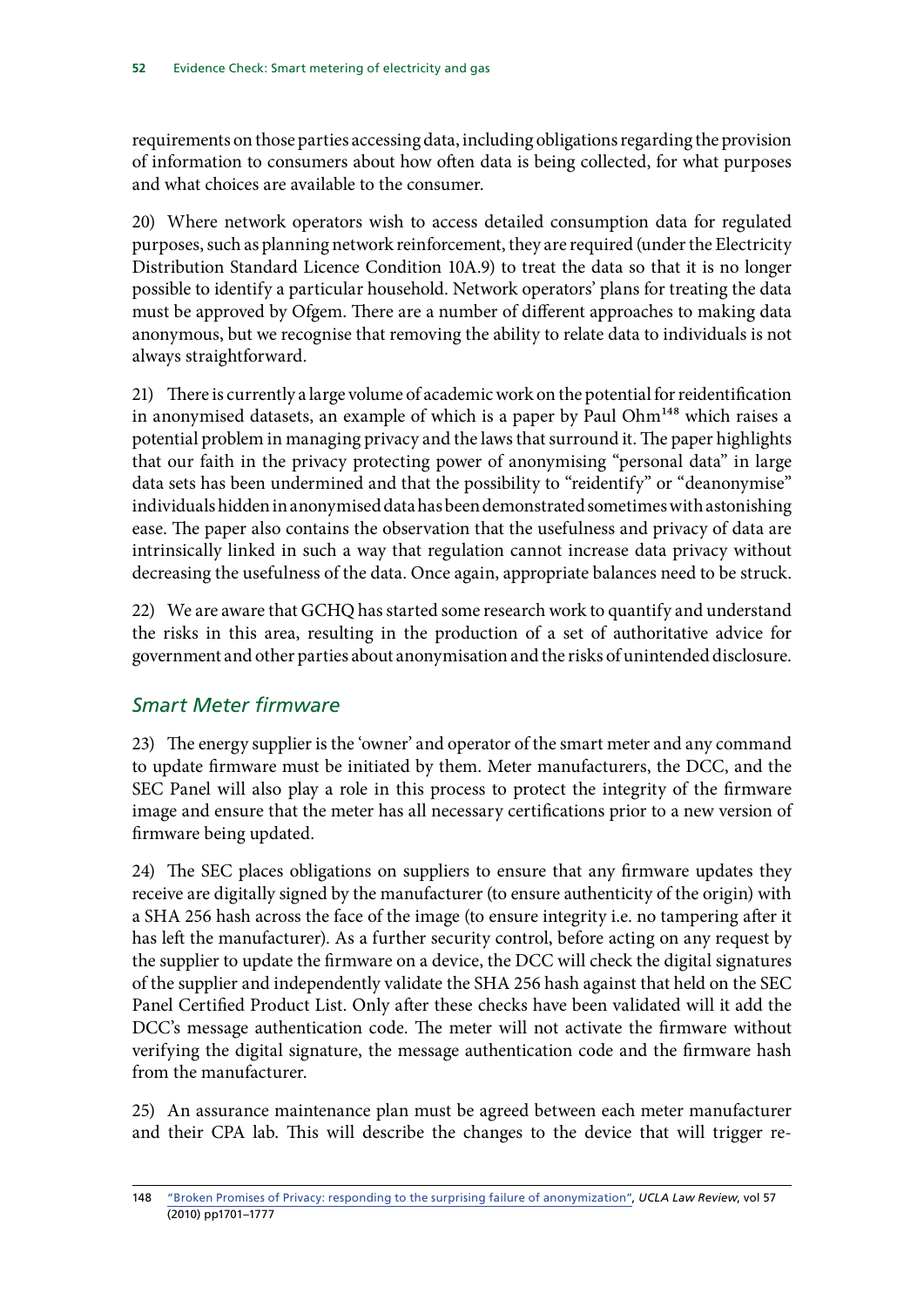evaluation by the CPA lab, in particular any which could impact the security of the device. This re-evaluation must be completed prior to any firmware update being authorised and listed on the CPL.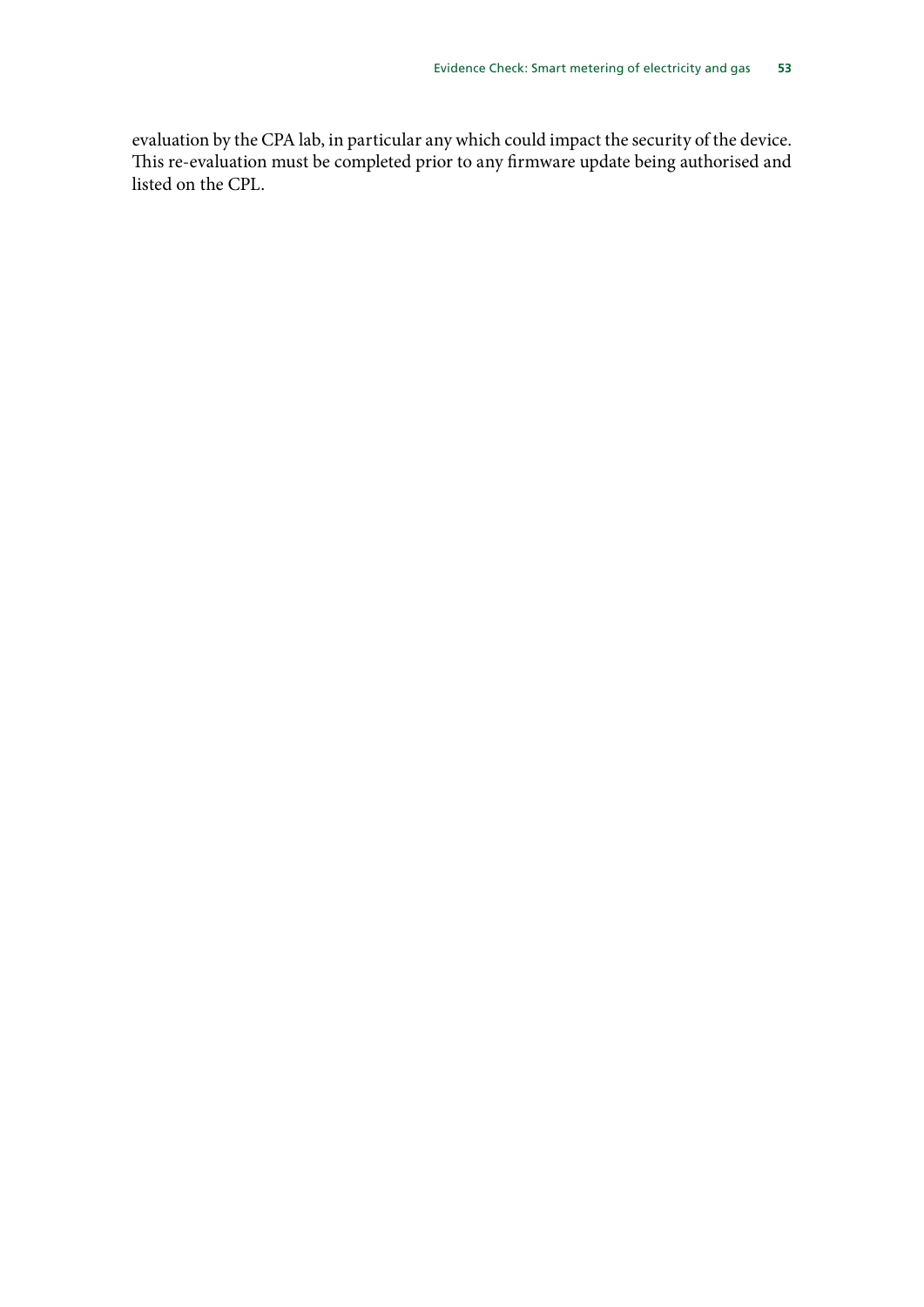### <span id="page-55-0"></span>Formal Minutes

#### **Wednesday 14 September 2016**

Members present:

| Victoria Borwick | Carol Monaghan  |
|------------------|-----------------|
| Chris Green      | Graham Stringer |
| Dr Tania Mathias | Matt Warman     |

Dr Tania Mathias took the Chair, in accordance with the Resolution of the Committee of 19 July 2016.

Draft Report (*Evidence check: smart metering of electricity and gas*), proposed by the Chair, brought up and read.

*Ordered*, That the draft Report be read a second time, paragraph by paragraph.

Paragraphs 1 to 92 read and agreed to.

Summary and Appendices agreed to.

*Resolved*, That the Report be the Sixth Report of the Committee to the House.

*Ordered*, That the Chair make the Report to the House.

*Ordered*, That embargoed copies of the Report be made available, in accordance with the provisions of Standing Order No. 134.

[Adjourned till Wednesday 12 October at 3.45 pm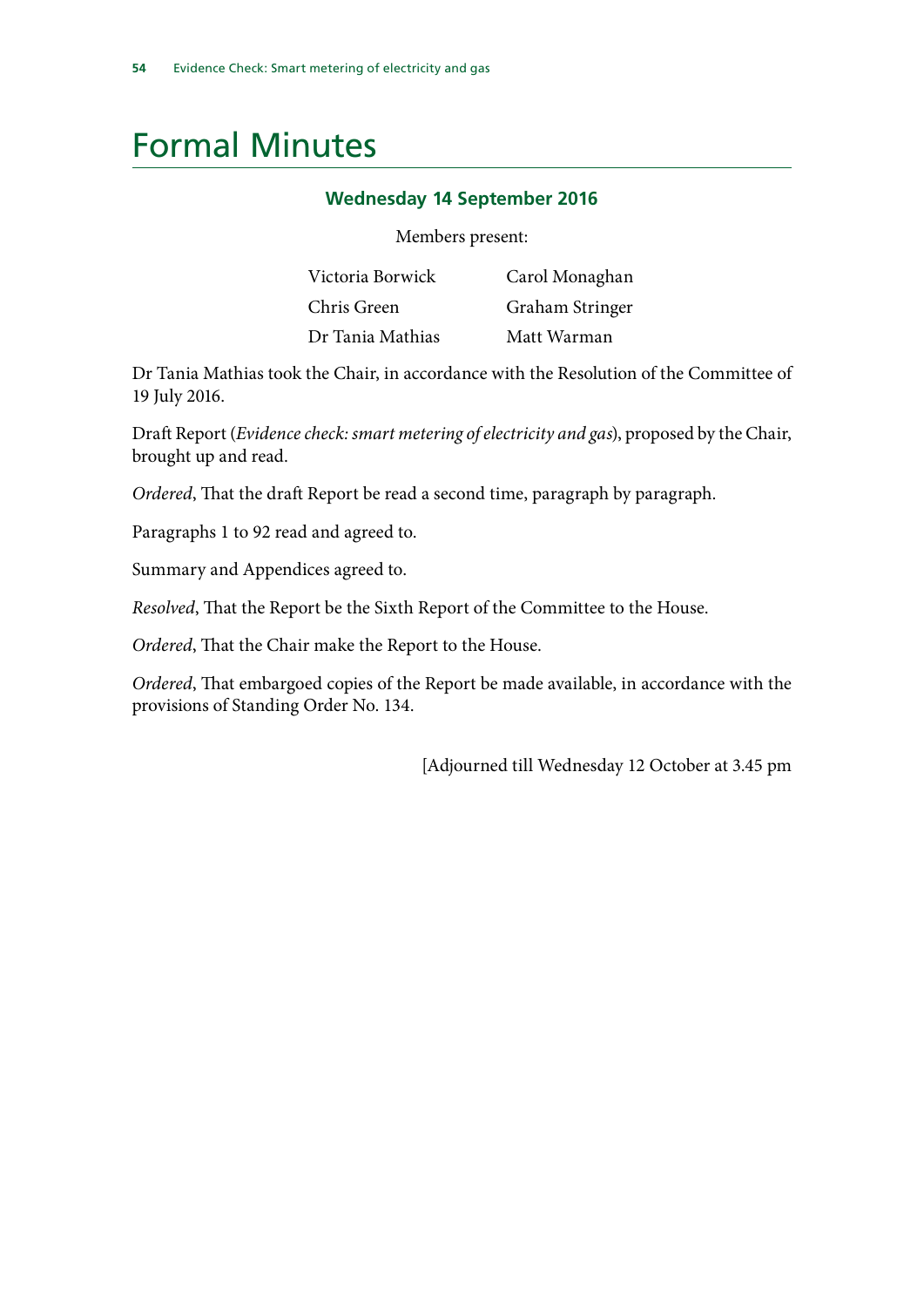### <span id="page-56-0"></span>**Witnesses**

The following witnesses gave evidence. Transcripts can be viewed on the [inquiry publications](http://www.parliament.uk/business/committees/committees-a-z/commons-select/science-and-technology-committee/inquiries/parliament-2015/smart-meters-inquiry-15-16/publications/) [page](http://www.parliament.uk/business/committees/committees-a-z/commons-select/science-and-technology-committee/inquiries/parliament-2015/smart-meters-inquiry-15-16/publications/) of the Committee's website.

| Tuesday 3 May 2016                                                                                                                                                                                                                                                                                                    | <b>Question number</b> |
|-----------------------------------------------------------------------------------------------------------------------------------------------------------------------------------------------------------------------------------------------------------------------------------------------------------------------|------------------------|
| Nick Hunn, Chief Technology Officer, WiFore Consulting Ltd,<br>Pam Conway, Head of Smart Strategy, British Gas, and<br>Dr Sarah J Darby, Environmental Change Institute, University of Oxford                                                                                                                         | $O1 - 74$              |
| Lord Bourne of Aberystwyth, Parliamentary Under-Secretary of State for<br>Climate Change, Department of Energy and Climate Change,<br>Daron Walker, Senior Responsible Owner, Smart Metering Implementation<br>Plan, Department of Energy and Climate Change, and<br>Sacha Deshmukh, Chief Executive, Smart Energy GB | $Q75 - 118$            |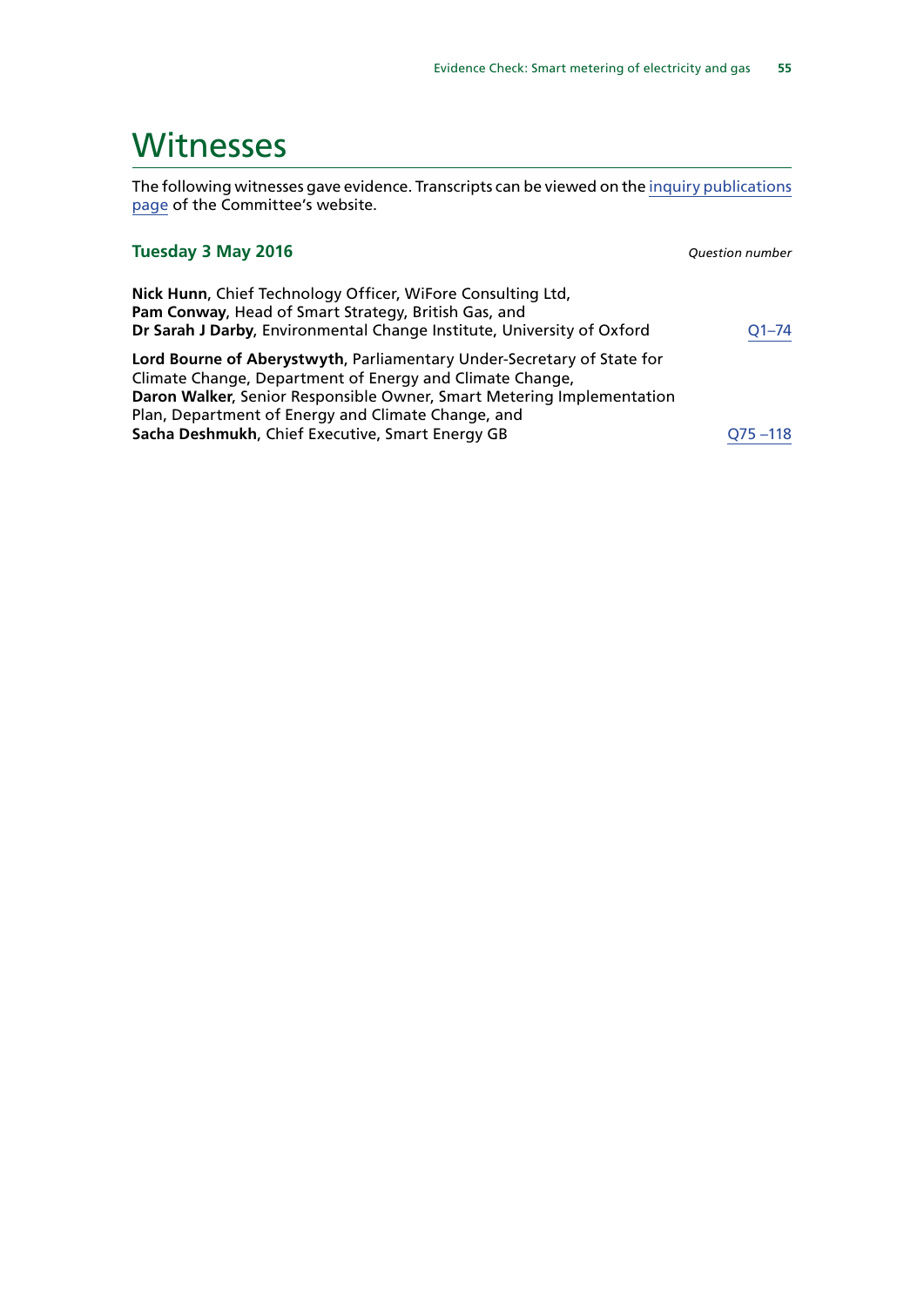## <span id="page-57-0"></span>Published written evidence

The following written evidence was received and can be viewed on the [inquiry publications](http://www.parliament.uk/business/committees/committees-a-z/commons-select/science-and-technology-committee/inquiries/parliament-2015/smart-meters-inquiry-15-16/publications/) [page](http://www.parliament.uk/business/committees/committees-a-z/commons-select/science-and-technology-committee/inquiries/parliament-2015/smart-meters-inquiry-15-16/publications/) of the Committee's website.

SME numbers are generated by the evidence processing system and so may not be complete.

- AECB the association for environment conscious building [\(SME0015](http://data.parliament.uk/WrittenEvidence/CommitteeEvidence.svc/EvidenceDocument/Science%20and%20Technology/Smart%20meters/written/31979.html))
- Alex Henney ([SME0003](http://data.parliament.uk/WrittenEvidence/CommitteeEvidence.svc/EvidenceDocument/Science%20and%20Technology/Smart%20meters/written/30839.html)) and [\(SME0006\)](http://data.parliament.uk/WrittenEvidence/CommitteeEvidence.svc/EvidenceDocument/Science%20and%20Technology/Smart%20meters/written/30936.html)
- All-Party Parliamentary Carbon Monoxide Group [\(SME0021](http://data.parliament.uk/WrittenEvidence/CommitteeEvidence.svc/EvidenceDocument/Science%20and%20Technology/Smart%20meters/written/32023.html))
- BEAMA [\(SME0018](http://data.parliament.uk/WrittenEvidence/CommitteeEvidence.svc/EvidenceDocument/Science%20and%20Technology/Smart%20meters/written/32016.html))
- BGL Group Limited [\(SME0034\)](http://data.parliament.uk/WrittenEvidence/CommitteeEvidence.svc/EvidenceDocument/Science%20and%20Technology/Smart%20meters/written/32168.html)
- British Energy Efficiency Federation ([SME0010\)](http://data.parliament.uk/WrittenEvidence/CommitteeEvidence.svc/EvidenceDocument/Science%20and%20Technology/Smart%20meters/written/31675.html)
- British Gas [\(SME0032\)](http://data.parliament.uk/WrittenEvidence/CommitteeEvidence.svc/EvidenceDocument/Science%20and%20Technology/Smart%20meters/written/32146.html), ([SME0040\)](http://data.parliament.uk/WrittenEvidence/CommitteeEvidence.svc/EvidenceDocument/Science%20and%20Technology/Smart%20meters/written/33677.html) and ([SME0045\)](http://data.parliament.uk/writtenevidence/committeeevidence.svc/evidencedocument/science-and-technology-committee/smart-meters/written/37835.html)
- Centre for Sustainable Energy [\(SME0007](http://data.parliament.uk/WrittenEvidence/CommitteeEvidence.svc/EvidenceDocument/Science%20and%20Technology/Smart%20meters/written/31489.html))
- Citizens Advice [\(SME0023\)](http://data.parliament.uk/WrittenEvidence/CommitteeEvidence.svc/EvidenceDocument/Science%20and%20Technology/Smart%20meters/written/32032.html)
- Department for Energy and Climate Change [\(SME0031\)](http://data.parliament.uk/WrittenEvidence/CommitteeEvidence.svc/EvidenceDocument/Science%20and%20Technology/Smart%20meters/written/32093.html) and ([SME0042\)](http://data.parliament.uk/WrittenEvidence/CommitteeEvidence.svc/EvidenceDocument/Science%20and%20Technology/Smart%20meters/written/34284.html)
- Dr Isaac Jamieson and Dr Erica Mallery-Blythe [\(SME0004](http://data.parliament.uk/WrittenEvidence/CommitteeEvidence.svc/EvidenceDocument/Science%20and%20Technology/Smart%20meters/written/30841.html))
- 12 Dr Kevin Burchell ([SME0001\)](http://data.parliament.uk/WrittenEvidence/CommitteeEvidence.svc/EvidenceDocument/Science%20and%20Technology/Smart%20meters/written/30835.html) and ([SME0014\)](http://data.parliament.uk/WrittenEvidence/CommitteeEvidence.svc/EvidenceDocument/Science%20and%20Technology/Smart%20meters/written/31913.html)
- Dr Sarah Darby [\(SME0022\)](http://data.parliament.uk/WrittenEvidence/CommitteeEvidence.svc/EvidenceDocument/Science%20and%20Technology/Smart%20meters/written/32026.html)
- Durham University ([SME0026](http://data.parliament.uk/WrittenEvidence/CommitteeEvidence.svc/EvidenceDocument/Science%20and%20Technology/Smart%20meters/written/32049.html))
- Federation of Small Businesses (FSB) [\(SME0036](http://data.parliament.uk/WrittenEvidence/CommitteeEvidence.svc/EvidenceDocument/Science%20and%20Technology/Smart%20meters/written/32273.html))
- Foundation for Information Policy Research [\(SME0012\)](http://data.parliament.uk/WrittenEvidence/CommitteeEvidence.svc/EvidenceDocument/Science%20and%20Technology/Smart%20meters/written/31786.html)
- Glasgow Caledonian University [\(SME0017\)](http://data.parliament.uk/WrittenEvidence/CommitteeEvidence.svc/EvidenceDocument/Science%20and%20Technology/Smart%20meters/written/32013.html)
- Hugh Smeaton [\(SME0035\)](http://data.parliament.uk/WrittenEvidence/CommitteeEvidence.svc/EvidenceDocument/Science%20and%20Technology/Smart%20meters/written/32191.html), ([SME0041\)](http://data.parliament.uk/WrittenEvidence/CommitteeEvidence.svc/EvidenceDocument/Science%20and%20Technology/Smart%20meters/written/33972.html) and ([SME0043](http://data.parliament.uk/WrittenEvidence/CommitteeEvidence.svc/EvidenceDocument/Science%20and%20Technology/Smart%20meters/written/35062.html))
- 19 Institute of Directors [\(SME0028\)](http://data.parliament.uk/WrittenEvidence/CommitteeEvidence.svc/EvidenceDocument/Science%20and%20Technology/Smart%20meters/written/32057.html)
- Maple Tree Energy Management Ltd ([SME0016\)](http://data.parliament.uk/WrittenEvidence/CommitteeEvidence.svc/EvidenceDocument/Science%20and%20Technology/Smart%20meters/written/32010.html)
- Mr Andrew Shaw ([SME0008\)](http://data.parliament.uk/WrittenEvidence/CommitteeEvidence.svc/EvidenceDocument/Science%20and%20Technology/Smart%20meters/written/31651.html)
- National Energy Action (NEA) [\(SME0020\)](http://data.parliament.uk/WrittenEvidence/CommitteeEvidence.svc/EvidenceDocument/Science%20and%20Technology/Smart%20meters/written/32021.html)
- Nick Hunn ([SME0002\)](http://data.parliament.uk/WrittenEvidence/CommitteeEvidence.svc/EvidenceDocument/Science%20and%20Technology/Smart%20meters/written/30836.html)
- Northern Powergrid [\(SME0030\)](http://data.parliament.uk/WrittenEvidence/CommitteeEvidence.svc/EvidenceDocument/Science%20and%20Technology/Smart%20meters/written/32069.html) and ([SME0044\)](http://data.parliament.uk/writtenevidence/committeeevidence.svc/evidencedocument/science-and-technology-committee/smart-meters/written/36465.html)
- Ofgem [\(SME0038\)](http://data.parliament.uk/WrittenEvidence/CommitteeEvidence.svc/EvidenceDocument/Science%20and%20Technology/Smart%20meters/written/32375.html)
- Pilot Systems ([SME0027](http://data.parliament.uk/WrittenEvidence/CommitteeEvidence.svc/EvidenceDocument/Science%20and%20Technology/Smart%20meters/written/32053.html))
- Royal Academy of Engineering [\(SME0037](http://data.parliament.uk/WrittenEvidence/CommitteeEvidence.svc/EvidenceDocument/Science%20and%20Technology/Smart%20meters/written/32315.html))
- Secure Meters Group [\(SME0033](http://data.parliament.uk/WrittenEvidence/CommitteeEvidence.svc/EvidenceDocument/Science%20and%20Technology/Smart%20meters/written/32160.html))
- Smart DCC Limited [\(SME0029\)](http://data.parliament.uk/WrittenEvidence/CommitteeEvidence.svc/EvidenceDocument/Science%20and%20Technology/Smart%20meters/written/32065.html)
- Smart Energy GB [\(SME0019](http://data.parliament.uk/WrittenEvidence/CommitteeEvidence.svc/EvidenceDocument/Science%20and%20Technology/Smart%20meters/written/32020.html)) and [\(SME0039\)](http://data.parliament.uk/WrittenEvidence/CommitteeEvidence.svc/EvidenceDocument/Science%20and%20Technology/Smart%20meters/written/33369.html)
- Stephen Browning [\(SME0013\)](http://data.parliament.uk/WrittenEvidence/CommitteeEvidence.svc/EvidenceDocument/Science%20and%20Technology/Smart%20meters/written/31855.html)
- Ulster University [\(SME0011](http://data.parliament.uk/WrittenEvidence/CommitteeEvidence.svc/EvidenceDocument/Science%20and%20Technology/Smart%20meters/written/31710.html))
- Utilita Energy Ltd [\(SME0025\)](http://data.parliament.uk/WrittenEvidence/CommitteeEvidence.svc/EvidenceDocument/Science%20and%20Technology/Smart%20meters/written/32034.html)